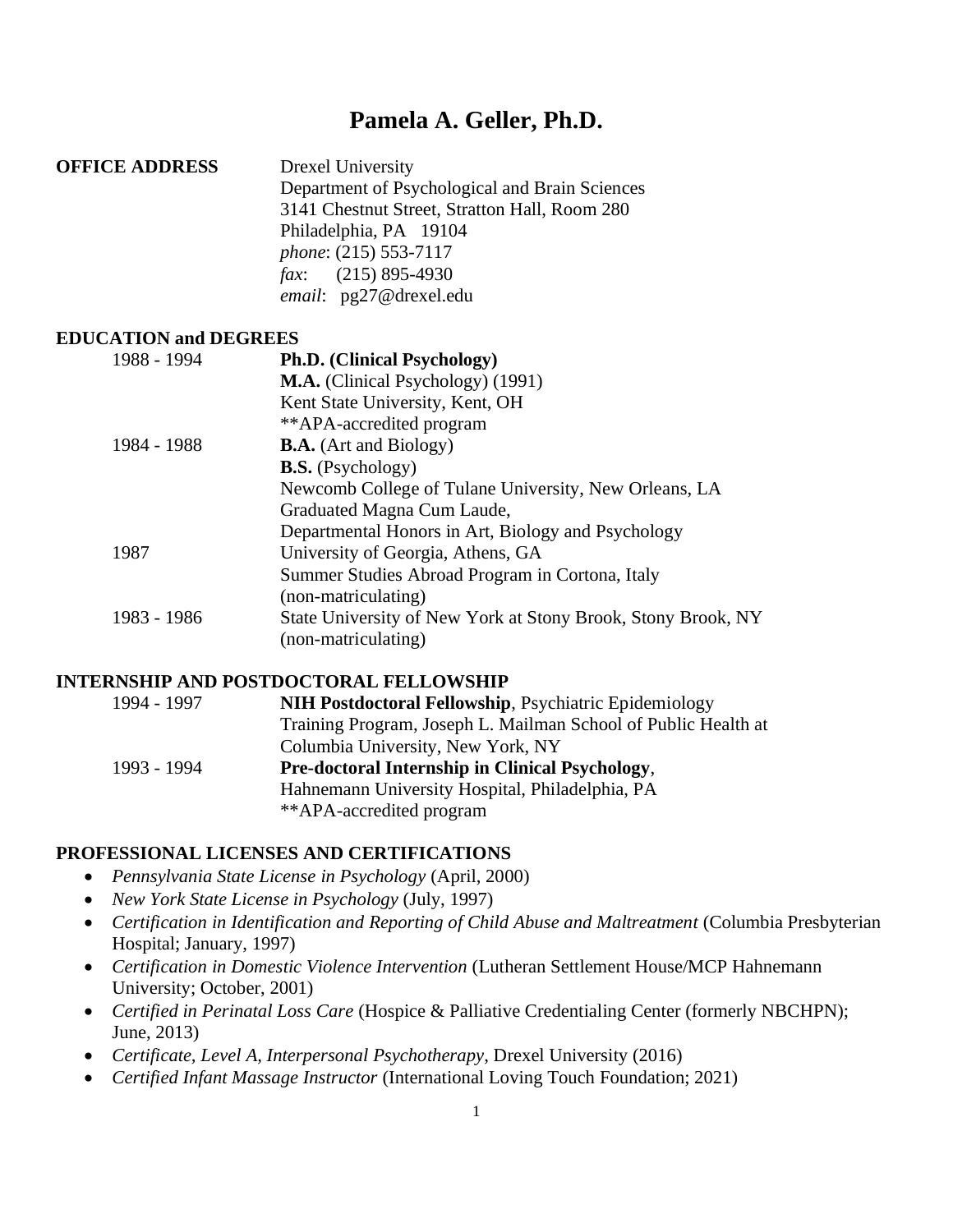#### **FACULTY APPOINTMENTS**

1998 - Present **Associate Professor of Psychology (with Tenure) (2005-Present) Drexel University** (*formerly MCP Hahnemann University*) College of Arts & Sciences, Philadelphia, PA

**Assistant Professor of Psychology (1998-2005)**

**Practicum** Supervision in Drexel Psychological Services Center: Supervisor for Behavioral Medicine/Mood & Anxiety Team, and Mother Baby Connections IOP **Graduate Courses***:* Advanced Topics in Health Psychology; Clinical Practicum Seminar; Psychopathology of Adults

**Undergraduate Courses**: Abnormal Psychology; Counseling Psychology; Health Psychology; Psychology of Human Sexuality; Senior Research Project; Women's Health Psychology

Secondary Faculty Appointments at Drexel University

**Associate Professor of PhD Program in Nursing,** College of Nursing & Health Professions (2019-Present); supervisor for postdoctoral research fellow

 **Adjunct Faculty, Graduate School of Biomedical Sciences and Professional Studies**, College of Medicine (2015-Present) Course: Psychosocial & Behavioral Factors in Health & Medicine **Research Associate Professor of Obstetrics/Gynecology**, College of Medicine (2006- Present) **Assistant Professor of Public Health,** Dornsife School of Public Health (2002-Present)

Drexel University Leadership Positions:

| 2018 – Present Director of Clinical Training, Clinical Psychology PhD program |  |
|-------------------------------------------------------------------------------|--|
|-------------------------------------------------------------------------------|--|

- 2015 Present **Co-Director, Mother Baby Connections**, intensive outpatient treatment program
- 1998 2012 **Director, Student Counseling Center** (Center City Hahnemann Campus) (Psychology Department and Office of University Student Life)
- 2004 2006 **Research Co-Director**, National Center of Excellence of Women's Health, Institute for Women's Health and Leadership (DUCOM)
- 1998 2004 **Director of Practicum Training** (Psychology Department)
- Other Drexel University Service/Committees:
- 2020 Present **Advisor, National Perinatal Association Student Society, Drexel chapter**
- 2017 Present **Faculty Mentor for CANOPI program**, Office of Faculty Affairs
- 2016 Present **Awards Committee, Department of Psychological & Brain Sciences**
- 2014 2017 **Graduate Curriculum Committee, Department of Psychology**
- 2013 2016 **Senate Committee on Academic Affairs; Graduate Subcommittee**
- 2011 2013 **Drexel University Health Professions Committee**
- 2010 2013 **Drexel Sustainability Council**
- 2009 2016 **Academic Portfolio Faculty Mentor**, Center for Academic Excellence
- 2004 2017 **Research Advisory Board**, Institute for Women's Health and Leadership
- 2004 2010 **Teaching Portfolio Faculty Mentor**, Office of the Provost
- 2007 2010 **The Achiever Program Academic Support Services Advisory Board**
- 2007 2010 **Staff Recognition Committee,** Office of University Student Life
- 2002 2016 **Women and Gender Studies Committee,** College of Arts and Sciences
- 2000 2007 **Academic Enrichment Services/Act 101 Advisory Board**
- 2000 2004 **Co-Coordinator of Women's History Month Programs**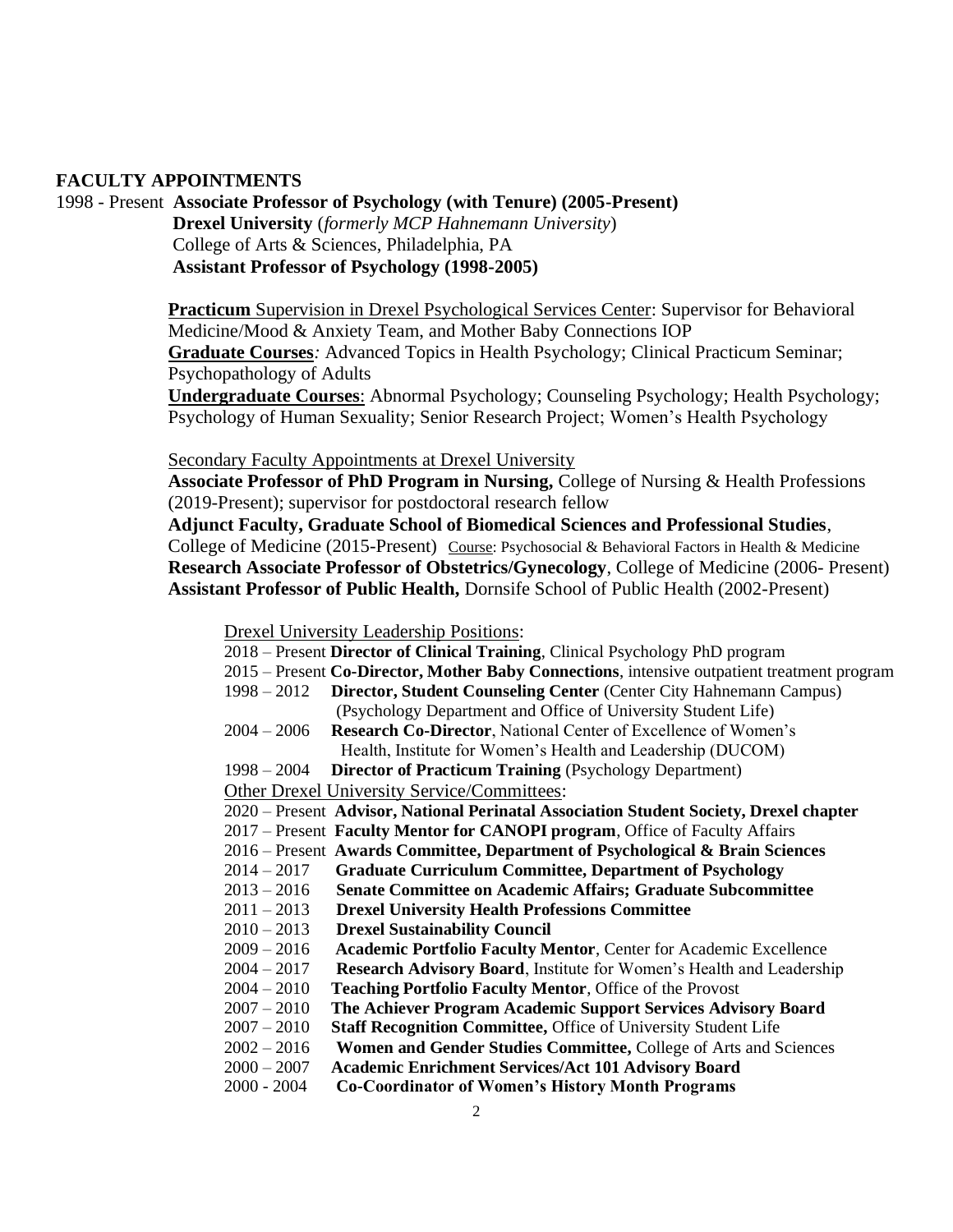2000 – 2004 **Domestic Violence Task Force** 2000 – 2002 **CNHP Faculty Appointments & Promotions Committee**

1994 - 1996 **Adjunct Assistant Professor**, Department of Psychology, New York University, New York, NY Course: Abnormal Psychology

#### **OTHER ACADEMIC APPOINTMENTS**

- 2011 Present **Visiting Professor**, Department of Neonatology, The Children's Hospital of Philadelphia, Philadelphia, PA
- 2009 2013 **Affiliate Clinical Supervisor**, College of Graduate Studies, Immaculata University, Immaculata, PA
- 1995 1997 **Research Supervisor** for Fieldwork in Psychology, Department of Psychology, New York University, New York, NY

#### **LEADERSHIP INSTITUTES**

- 2019 2020 **Drexel Mid-Career Leadership Institute**, Drexel University
- 2017 2018 **Leadership Institute for Women in Psychology**, American Psychological Association

#### **RESEARCH POSITIONS**

- 1997 1998 **Senior Research Associate**. Education Development Center, Inc., Newton, MA (based at Columbia University). Managed survey data and conducted longitudinal data analysis; Revised longitudinal health survey; Conducted survey administrations in New York City high schools; Collaborated with "REACH for Health" project staff in the development and implementation of a booster health intervention for urban, minority adolescents targeting sex, violence and substance abuse prevention.
- 1997 1998 **Research Scientist II**. Department of Social Psychiatry, New York State Psychiatric Institute. Assisted in development of research protocol for NIMH grant, "Cultural Mistrust and Psychiatric Diagnoses of Blacks" (NIMH 1 R01 MH55561-01A1), which assessed the influence of cultural factors in the diagnosis of Black psychiatric patients; Coordinated recruitment process with study sites; Conducted structured clinical interviews to provide culturally sensitive diagnoses using the SCID for DSM-IV.
- 1995 1997 **Project Developer/Coordinator**. Department of Epidemiology and Community Psychiatry, Columbia University, School of Public Health. Designed and implemented "Ourselves, Our Bodies, Our Realities," an HIV prevention intervention for women with mental illness targeting female-controlled methods of STD/HIV prevention, in collaboration with colleagues from the HIV Center for Clinical and Behavioral Studies, NY State Psychiatric Institute.
- 1995 1997 **Clinical Interviewer**. Department of Psychiatry, Columbia University. Conducted clinical interviews with adolescents to assess for diagnoses of depression, anxiety, substance abuse, eating disorders; and personality disorders, using the SCID-II.
- 1994 1996 **Project Coordinator**. Gertrude H. Sergievsky Center, Department of Neurology, Columbia University. Coordinated pilot study that assessed exposure to community violence and symptoms of posttraumatic stress disorder in children and adolescents residing in New York City; Supervised research staff; Conducted interviews at the Child and Adolescent Psychiatry Clinic of St. Lukes-Roosevelt Hospital; Conducted data analysis for publications.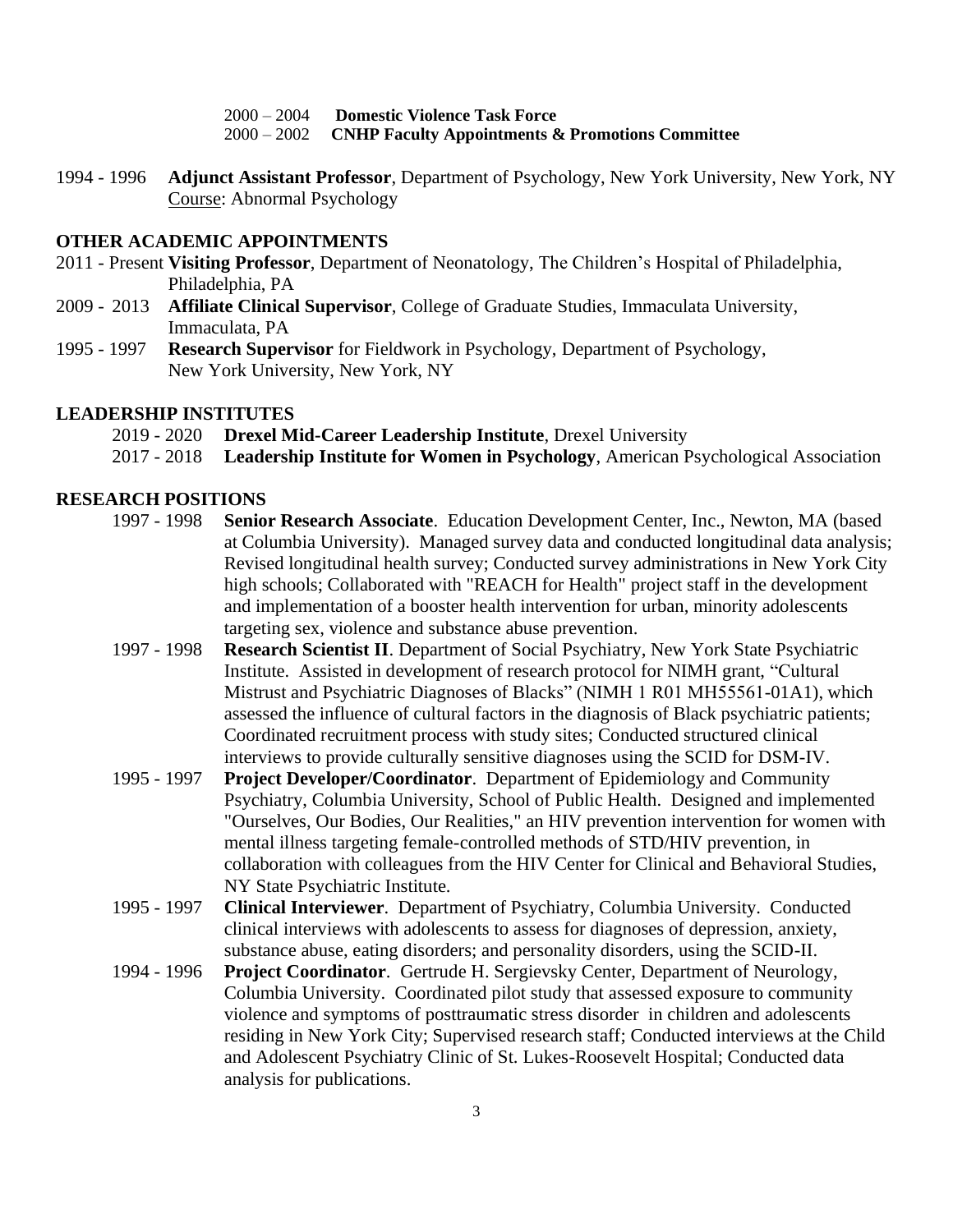- 1990 1993 **Graduate Coordinator** and **Interviewer**. National Institutes of Health Grant: "Depression and Medical Complications among Pregnant Inner-city Women;" Applied Psychology Center, Kent State University. Supervised graduate research staff; Coordinated recruitment and other grant activities; Conducted home interviews with women and their partners, including an assessment for depression using modified SADS.
- 1990 **Interviewer**. University of Texas Southwestern Medical Center survey project: "Assessment of Attitudes about the Environment." Conducted home interviews assessing environmental attitudes, concentration level, and mental and physical health status, of residents in rural areas of northeastern Ohio.
- 1989 1990 **Project Director**. The Northeast Ohio Center for the Advancement of Labor Management Cooperation Grant: "Survey of Employee and Management Assessment of Women's Stress in the Workplace." Conducted survey of area employers to assess management and employee attitudes and knowledge concerning gender differences in labor force stress; and facilitated workshops related to stress in the workplace.
- 1988 1989 **Research Assistant**, Department of Psychology, Kent State University. Coordinated data collection and analysis for family relationship study. Supervised undergraduate research assistants on a project of rating family interactions from audiotapes.
- 1987 1988 **Medical Illustrator**, Howell Medigraphics, New Orleans, LA. Conducted research and prepared biomedical/scientific illustrations for professional use--primarily in litigationtype settings.

#### **CLINICAL EXPERIENCE (Predoctoral)**

1993 - 1994 **Clinical Psychology Intern**. Hahnemann University Hospital, Philadelphia, PA. *Adult Outpatient Psychiatry Service* (7/1/93 - 6/30/94); Conducted individual, couple and group psychotherapy and diagnostic assessment.

INPATIENT ROTATIONS:

*Heart Failure/Transplant Center* (7/93-11/93); Conducted individual and family psychotherapy; and psychosocial and neuropsychological evaluations to determine transplant candidacy.

*Consultation/Liaison Psychiatry Service* (11/93-3/94); Conducted psychological evaluation, consultation and intervention with medical patients. *Child and Adolescent Psychiatry Service* (3/94-6/94); Conducted individual, family and group psychotherapy, psychological assessment, and behavioral management.

- 1992 1993 **Therapist**. Reserve Psychological Consultants, Cuyahoga Falls, OH. Conducted individual and family psychotherapy for Employee Assistance Program of Cuyahoga Falls General Hospital; and psychological assessments for the Ohio Bureau of Disability Determination.
- 1991 1992 **Psychology Assistant**. Kevin Coleman Center for Mental Health and Rehabilitation, Kent, OH and Ravenna, OH. Conducted individual, couple and group psychotherapy; and diagnostic, personality, intellectual, and court referred assessment.
- 1989 1991 **Student Therapist**. Kent Psychological Clinic, Kent State University, Kent, OH. Conducted individual, couple, and family psychotherapy; and diagnostic, intellectual, personality, and neuropsychological assessment (for students and community residents on a sliding fee schedule).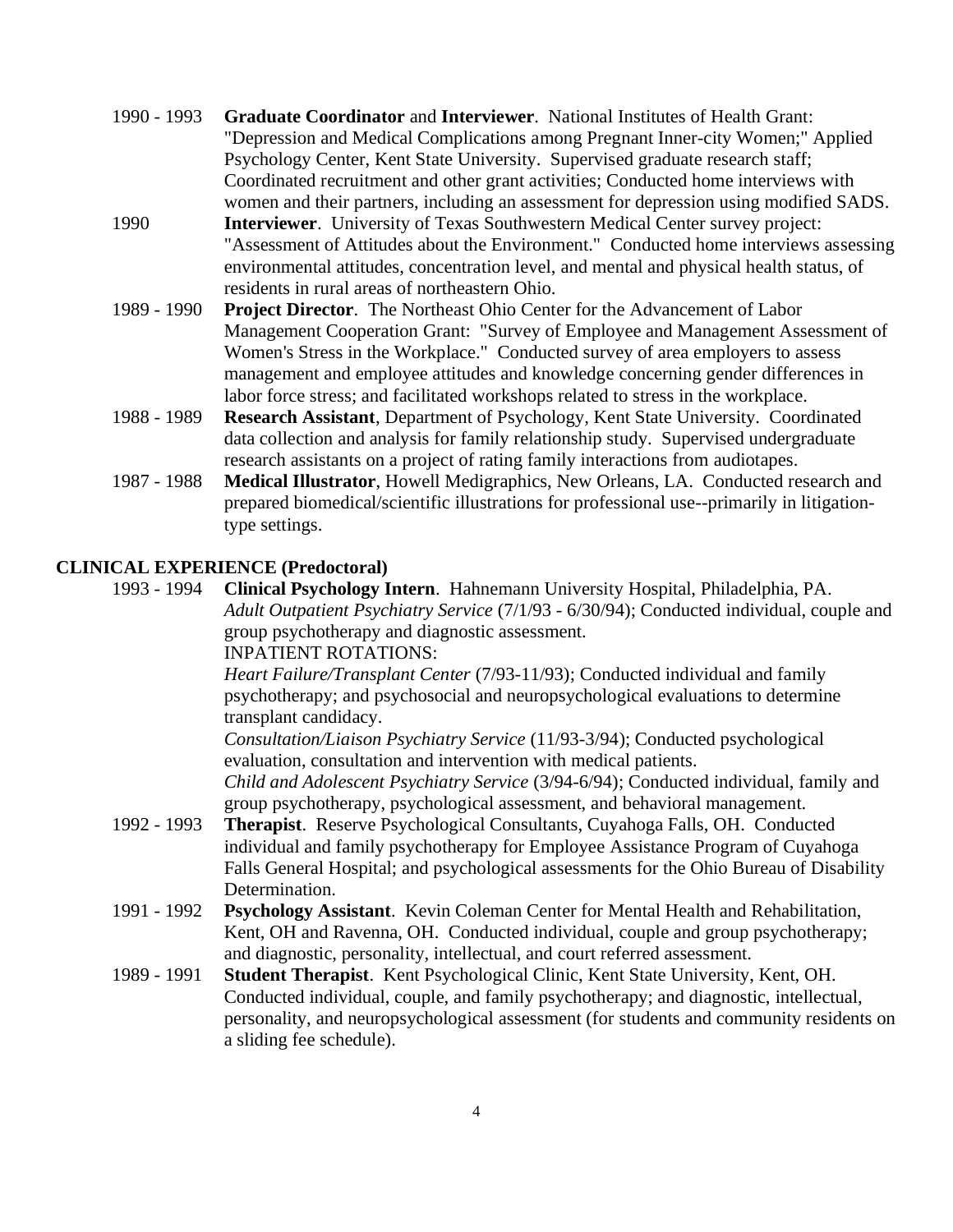# **HONORS, AWARDS and RECOGNITIONS**

| 2010          | Drexel Green Grant Award,                                                 |
|---------------|---------------------------------------------------------------------------|
|               | Drexel Sustainability Council of Drexel Green, Drexel University          |
| 2010          | The 2010 APGO Electronic Educational Resource Award (e-ERA),              |
|               | Association of Professors of Gynecology and Obstetrics (APGO) and the     |
|               | APGO Undergraduate Medical Education Committee (UMEC)                     |
| 2006          | Women in Society Faculty Award,                                           |
|               | Campus Activities Board, Drexel University                                |
| 1996 - 1997   | The Betty Baur and James B. Lambert Scholarship,                          |
|               | Kappa Alpha Theta Foundation                                              |
| 1994          | Applied Psychology Center Presentation Travel Award,                      |
|               | Kent State University                                                     |
| 1993 - 1994   | The Anne Collins Mackey Scholarship,                                      |
|               | Kappa Alpha Theta Foundation                                              |
| 1992 - 1993   | The Betty Baur and James B. Lambert Scholarship,                          |
|               | Kappa Alpha Theta Foundation                                              |
| April, 1992   | Featured Speaker at Alpha Lambda Delta Initiation Ceremony,               |
|               | Kent State University Chapter. Presentation published in The Flame,       |
|               | Alpha Lambda Delta Magazine                                               |
| 1991 - 1992   | The Sixtieth Anniversary Student-Endowed Fellowship, Alpha Lambda Delta,  |
|               | National Academic Honor Society for Freshmen                              |
| 1990 - 1991   | The Louise Johnson Miller Graduate Scholarship,                           |
|               | Kappa Alpha Theta Foundation                                              |
| 1988 - 1989   | The Betty Baur Lambert-Fairfield County Alumnae Chapter Scholarship,      |
|               | Kappa Alpha Theta Foundation.                                             |
| 1988          | The Senior Scholar Award in Art, Tulane University                        |
|               | (given annually to one graduating senior in the Art Department)           |
| 1988          | The Senior Scholar Award in Psychology, Tulane University                 |
|               | (given annually to one graduating senior in the Psychology Department)    |
| 1987 - 1988   | The Elise Lipscomb Ferguson Scholarship, Kappa Alpha Theta Foundation     |
|               | (recognition for study in the field of creative arts).                    |
| 1987          | The Henry Stern Prize in Art History, Tulane University                   |
|               | (given annually to the student with the best paper on the history of art) |
| $1984 - 1988$ | Dean's List, Tulane University                                            |

# **HONORARY ORGANIZATIONS**

- *Phi Beta Kappa* (initiated in 1988 at Tulane University)
- *Psi Chi*, National Honor Society for Psychology (initiated in 1987 at Tulane University): -Vice President (1987-88)
- *Tulane University Honors Program* (1986-88)
- *Tulane University Scholars Organization* (1986-88): -Senior Class Representative (1987-88)
	- -Junior Class Representative (1986-87)
- *Alpha Lambda Delta*, National Academic Honor Society for Freshmen (initiated in 1985 at Tulane University)
- *Phi Eta Sigma*, National Honor Society (initiated in 1985 at Tulane University):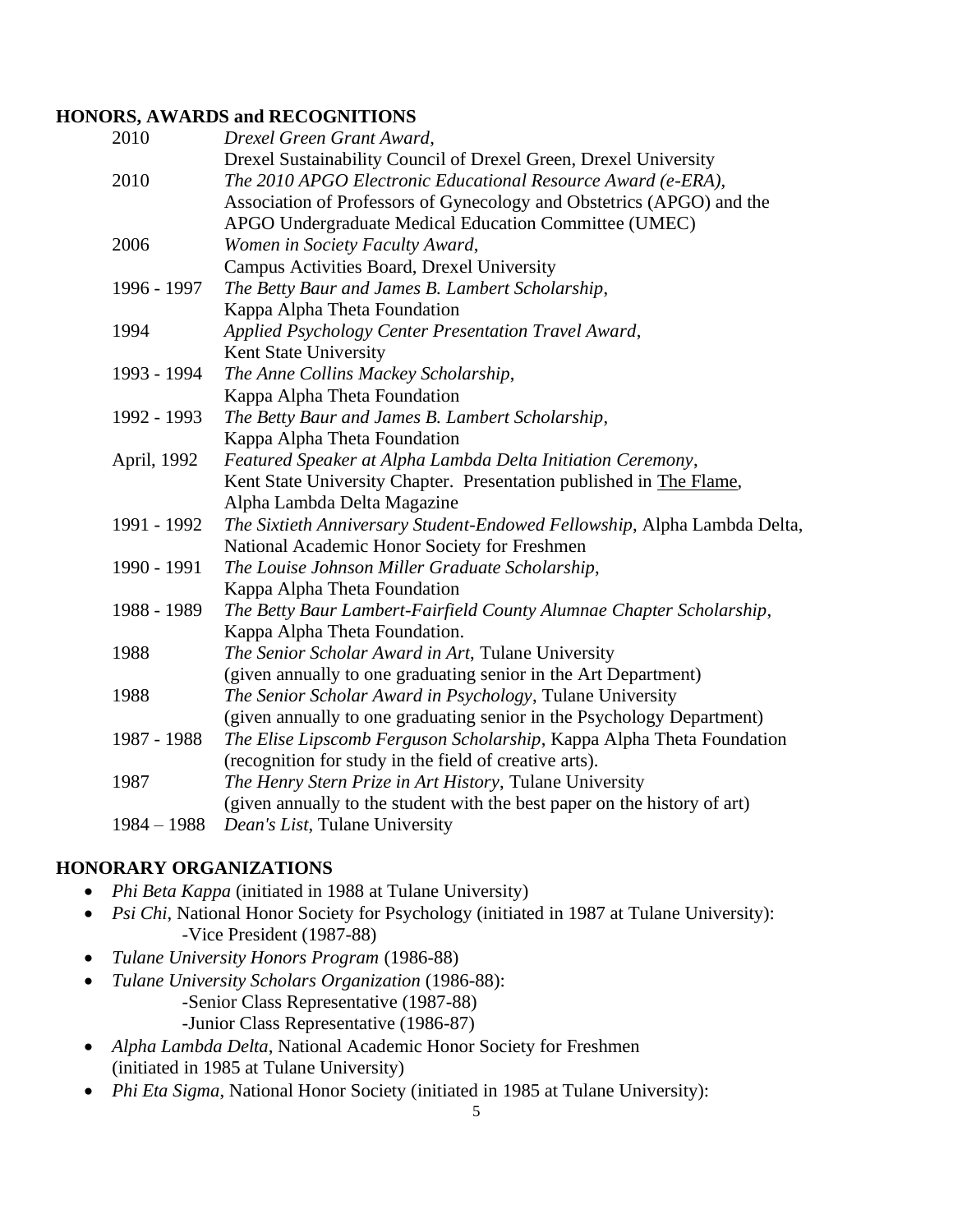-Senior Class Representative (1987-88) -President (1986-87) -Official Delegate at the 28th National Convention (Indiana University, 1986) -Treasurer (1985-86)

## **PROFESSIONAL ORGANIZATIONS**

- *American College of Obstetricians and Gynecologists (Educational Affiliate)*
- *American Psychological Association (Divisions 35, 38 and 54)*
- *Association for Behavioral and Cognitive Therapies (formerly Association for the Advancement of Behavior Therapy)*
- *Association of Professors of Gynecology and Obstetrics*
- *Association for Women in Psychology*
- *Marcè of North America (formerly Perinatal Mental Health Society)*
- *National Network of Neonatal Intensive Care Unit Psychologists*
- *National Perinatal Association*
- *National Women's Health Network*
- *North American Society for Psychosocial Obstetrics and Gynecology*
- *Pennsylvania Psychological Association (Fellow)*
- *Pennsylvania Public Health Association*
- *Philadelphia Behavior Therapy Association*
- *Postpartum Support International*
- *Society of Behavioral Medicine*

#### **NATIONAL LEADERSHIP POSITIONS**

- **Executive Council, National Network of NICU Psychologists** (within National Perinatal Association) (2019 - present)
	- o **Chair, Research Committee** (2019 present)
- **Chair, Women's Health Topic Area,** Society of Behavioral Medicine (2019-2022)
- **Co-Chair, Women's Health Special Interest Group**, Society of Behavioral Medicine (2017-2019)
- **Postpartum Depression Committee**, American Psychological Association (2019-2020)
- **Exam Development Committee**, Certification in Perinatal Loss Care, Hospice & Palliative Credentialing Center (formerly National Board for Certification of Hospice and Palliative Nurses), 2012-2019
	- o **Chair**: 2014; 2016-2019
- **National Perinatal Association work group** (developed national program standards for psychosocial support of parents of infants admitted to a neonatal intensive care unit), 2014-2016
- **Advisory Committee**, Perinatal Bereavement Role Delineation Study, National Board for Certification of Hospice and Palliative Nurses, 2011-2012

#### **ORGANIZING ROLE IN SCIENTIFIC MEETINGS**

- **Conference Planning Committee**, North American Society of Psychosocial Obstetrics and Gynecology, 2017-2018 (Philadelphia PA); 2021-2022 (Ann Arbor MI)
- **Chair, Steering Committee**, Helen I. Moorehead-Laurencin, MD, Sex and Gender Research Forum, Drexel University, Philadelphia, PA; 2017; 2018; 2019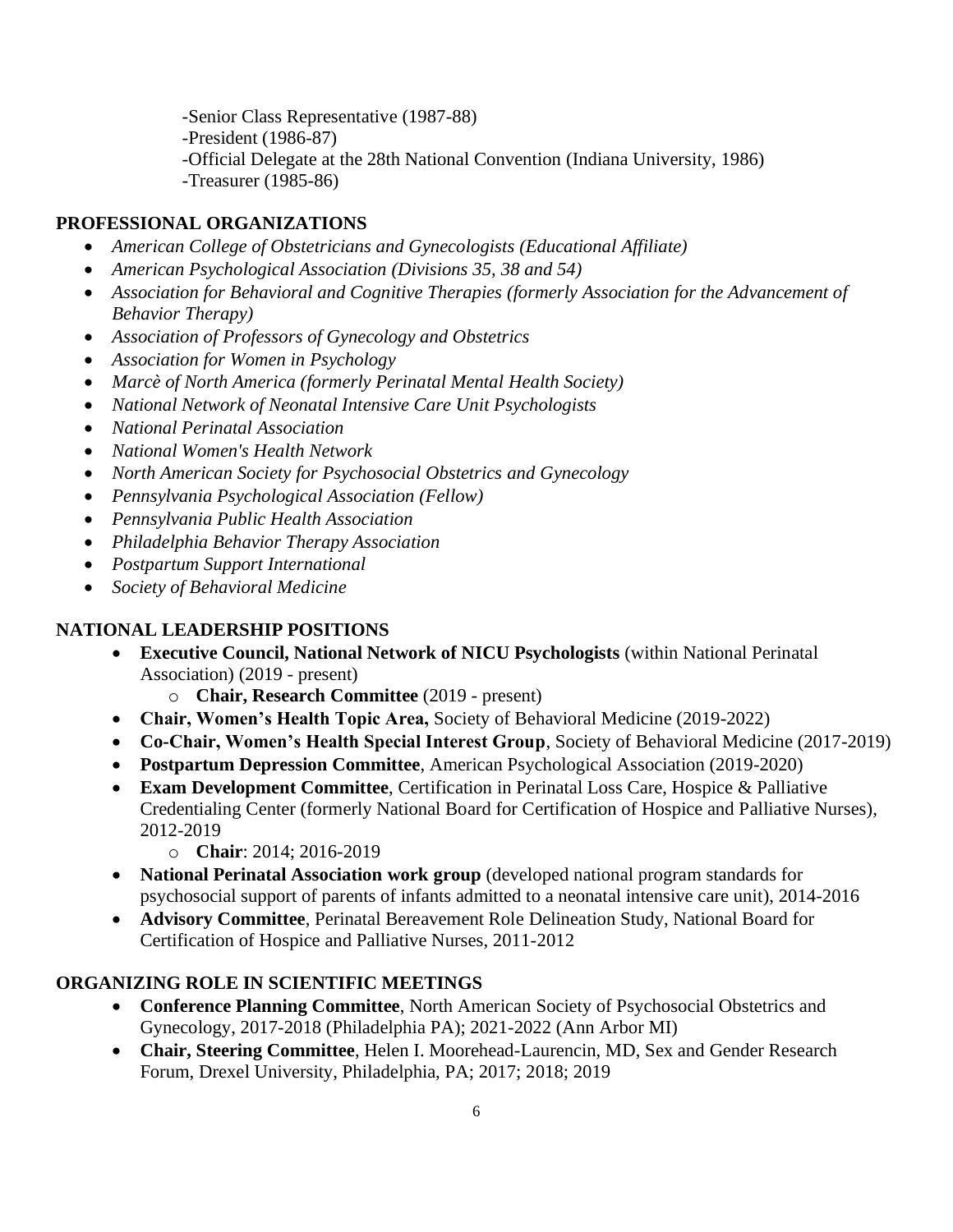[\(https://drexel.edu/medicine/community-engagement/institute-for-womens-health-and](https://drexel.edu/medicine/community-engagement/institute-for-womens-health-and-leadership/programs/sex-gender-research-forum/)[leadership/programs/sex-gender-research-forum/\)](https://drexel.edu/medicine/community-engagement/institute-for-womens-health-and-leadership/programs/sex-gender-research-forum/)

- **Local Conference Committee** for 36th Annual Association for Women in Psychology Conference, Philadelphia, PA, 2011
- **Local Organizing Committee** for 35th Annual Convention, Association for Behavioral and Cognitive Therapies, Philadelphia, PA, 2001

# **TRAINING COMMITTEES**

- Psychiatric Epidemiology Training Program Committee, Postdoctoral Representative, Columbia University (1995-1997)
- Clinical Training Committee, Graduate Student Representative, Department of Psychology, Kent State University (1991-1992)

# **EDITORIAL BOARDS**

- *International Journal of Clinical and Experimental Medical Sciences*, Editorial Board Member (2015 2018) [Editor-in-Chief: Yousof Mostafavi, MD; Published by: Science Publishing Group, http://www.sciencepublishinggroup.com/j/ijcems]
- *International Journal of Gynecological, Obstetrical and Reproductive Medicine Research*, Associate Editor (2014 – 2018) [Editor-in-Chief: Samir Farghaly, MD, PhD, Cornell University; Published by: Research Publisher, Santa Clara, CA]
- *The International Scope Review*, Executive Editorial Board (1996 2007) [Publishes multidisciplinary research on transformations in economic policies, management and capitallabor relationships, interethnic relationships, and interpersonal relationships in industrialized countries] [http://www.socialcapital-foundation.org/TSCF/TSCF%20journal.html]
- *American Journal of Community Psychology*, Student Editorial Board (1991-1992)

# **GUEST EDITOR**

- *Frontiers in Psychiatry,* Guest Editor for Special Issue, "Perinatal Mood Symptoms and Postpartum Maternal Functioning: Describing the Evidence Related to Effective and Ineffective Intervention" (2021)
- *SAGE Open*, SAGE Publications Inc., Article Editor (2013-2014; 2017)

# **EDITORIAL CONSULTING**

# **Journals (Ad Hoc Editorial Consultant)**

- *African Journal of AIDS Research*
- *American Journal of Perinatology*
- *Anxiety, Stress, and Coping: An International Journal*
- *Archives of Women's Mental Health*
- *Behavior Therapy: An International Journal Devoted to the Application of Behavioral and Cognitive Sciences to Clinical Problems*
- *British Journal of Health Psychology*
- *BMC Psychiatry*
- *BMJ Open*
- *Depression and Anxiety*
- *European Journal of Obstetrics and Gynecology and Reproductive Biology*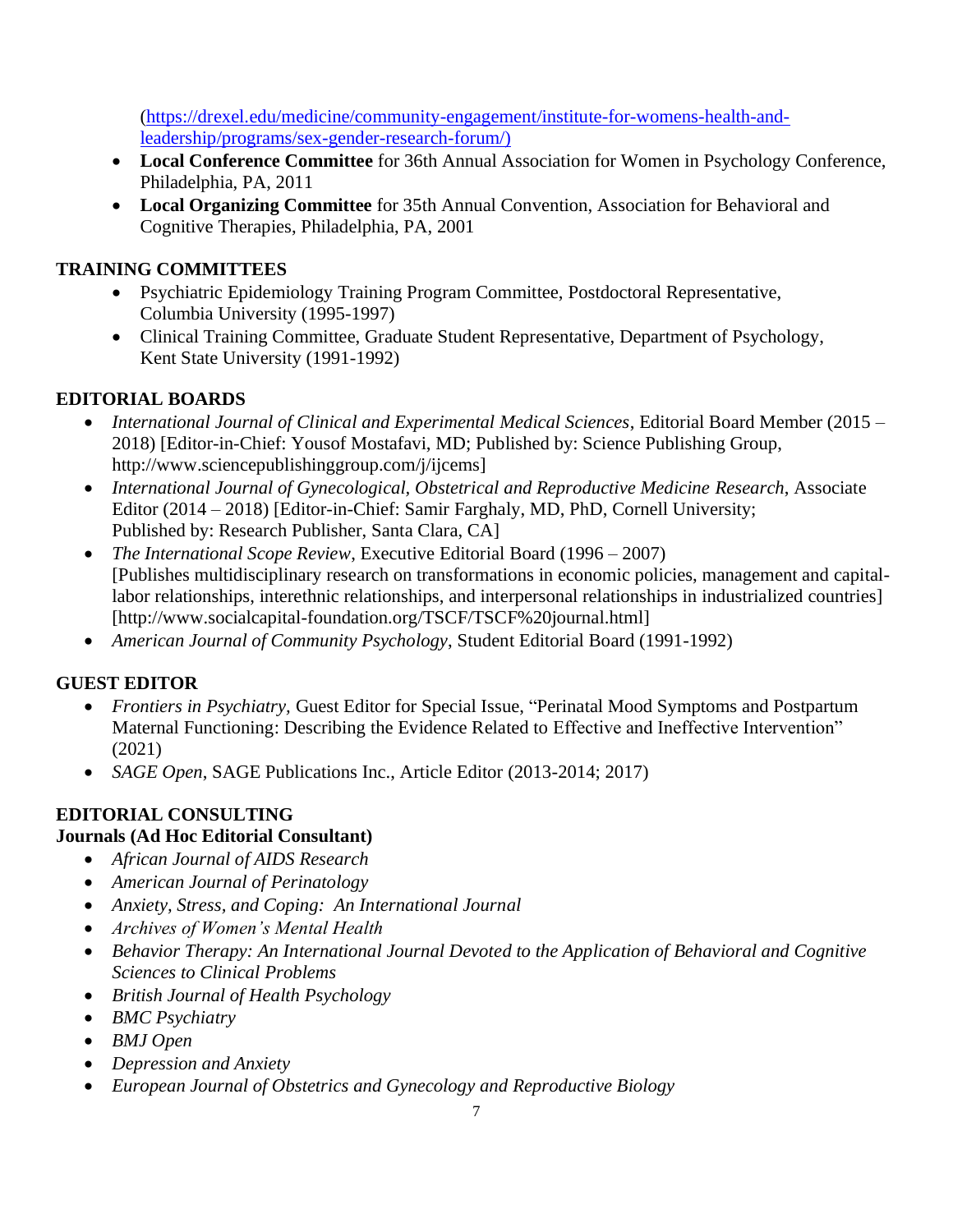- *European Psychiatry: The Journal of the Association of European Psychiatrists*
- *Expert Review of Obstetrics and Gynecology*
- *Future Medicine: Women's Health*
- *Frontiers in Psychology*
- *Frontiers in Psychiatry*
- *Health Psychology*
- *Human Reproduction*
- *International Journal of Clinical and Experimental Medical Sciences*
- *International Journal of Methods in Psychiatric Research*
- *International Journal of Psychiatry in Medicine*
- *Journal of Applied Social Psychology*
- *Journal of Behavioral Medicine*
- *Journal of Clinical Nursing*
- *Journal of Clinical Psychology*
- *Journal of Clinical Psychology in Medical Settings*
- *Journal of Clinical and Consulting Psychology*
- *Journal of Marriage and Family: Quarterly Journal of the National Council on Family Relations*
- *Journal of Psychosomatic Research*
- *Journal of Psychosomatic Obstetrics and Gynecology*
- *Journal of Reproductive and Infant Psychology*
- *Journal of Women's Health*
- *Journal of Women's Health and Gender-Based Medicine*
- *Journal of Urban Health*
- *Journal of Yoga*
- *Obstetrics and Gynecology International*
- *Maternal and Child Health Review*
- *Maternal Health*
- *Psychological Assessment*
- *Sex Roles: A Journal of Research*
- *Social Science and Medicine*
- *Women and Health: A Multidisciplinary Journal of Women's Health Issues*
- *Women's Health*
- *Women's Health Issues*

# **Publishing Companies**

- Psychological Assessment Resources, Inc.; Beta Tester
- Routledge, Reviewer for book, The Psychology of Miscarriage (2018)
- Routledge, Reviewer for book, Dropping the Baby and Other Scary Thoughts (2018)
- Routledge, Reviewer for book prospectus, The Psychology of Miscarriage (2016)
- Routledge, Reviewer for book prospectus, Psychopathology (2013)

# **GRANT REVIEWER**

• **National Science Foundation** (August, 2021); Peer reviewer for the NSF 21-536 Research Traineeship (NRT) Program Competition.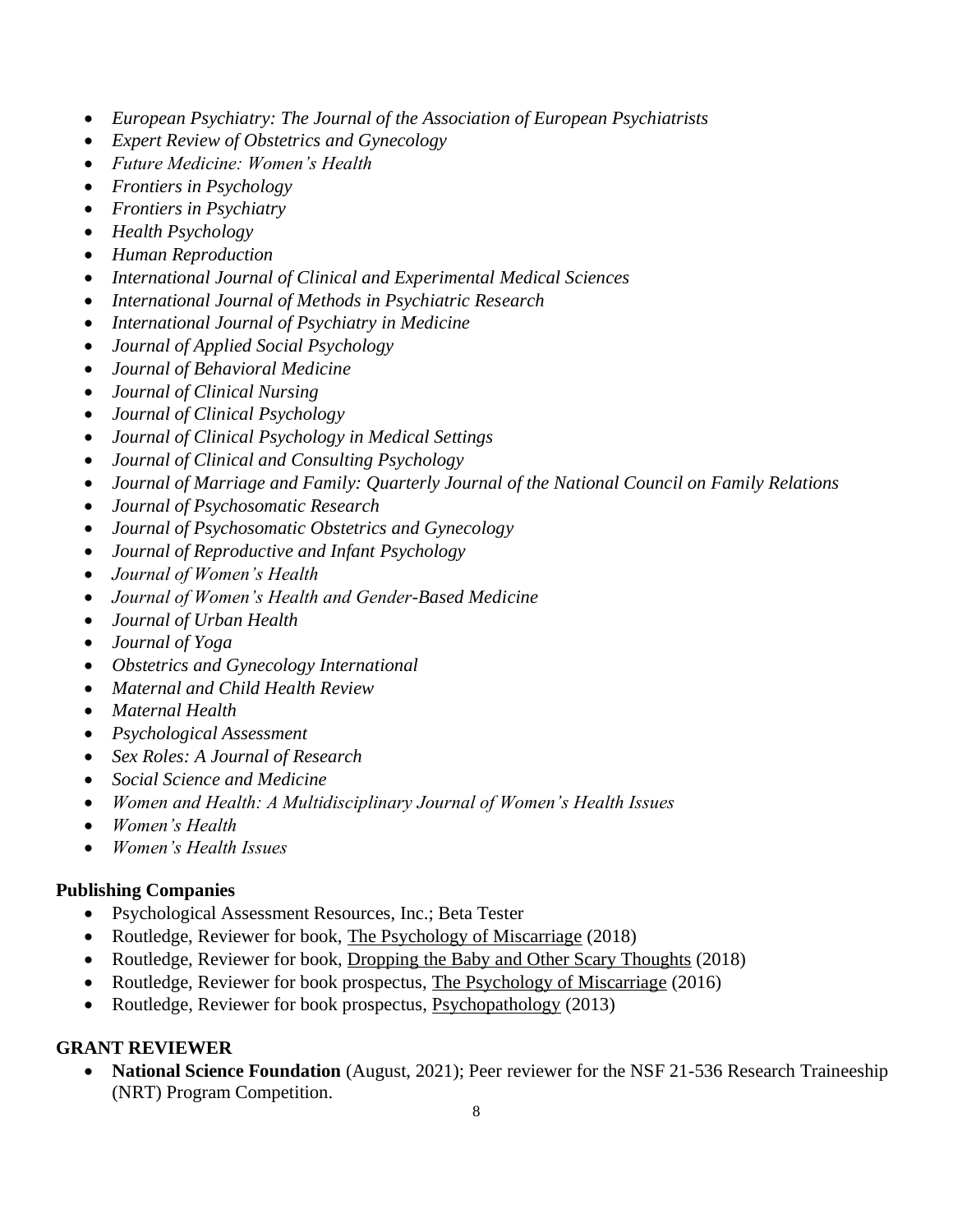- **Swiss National Science Foundation** (July, 2021); Reviewed proposal for SPIRIT grant application.
- **PSI Foundation**, Ontario, Canada (October, 2020); Reviewed proposal for research grant application.
- **Office of Faculty Affairs, Drexel University** (March, 2018); Reviewed applications for Summer Faculty Research Awards.
- **Centers for Disease Control and Prevention,** National Center for Chronic Disease Prevention and Health Promotion, Special Emphasis Panel, ZDP1 KVA (A1) (January, 2016). Reviewed applications for RFA-DP-16-001: Pregnancy Risk Assessment Monitoring System (PRAMS) Component A.
- **Wellcome Trust DBT/India Alliance** [\(www.wellcomedbt.org\)](http://www.wellcomedbt.org/) (September, 2015). Reviewed Fellowship applications for outstanding biomedical postdoctoral researchers who wish to establish and start their independent research laboratory in India. The India Alliance is a partnership between The Wellcome Trust (an independent charity registered in India), UK and the Government of India. Reviewed proposal from Indian Institute of Technology Kanpur, Grant Reference: IA/CPHI/15/1/502014, "Pregnancy wastage and its effect on maternal health and subsequent reproductive outcome: An investigation of biological, psychosocial and genetic determinants."
- **Clinical and Translational Research Institute (CTRI), Drexel University** (June, 2015); Reviewed seed funding grant applications for renewals and new applications.
- **National Institutes of Health,** Review Panel (March, 2015); NIH/NIDDK PLUS; Reviewed applications for RFA-DK-14-004/RFA-DK-14-018 ("Prevention of Lower Urinary Tract Symptoms in Women" and the Data Coordination center; Program Officer, Tamara Bavendam, PhD).

# **GRANTS AND CONTRACTS**

| $4/2021 -$ | Co-Principal Investigator, COVID19 Parent Visitation and Infant Interaction Policies in the |
|------------|---------------------------------------------------------------------------------------------|
| 4/2022     | NICU, and the Impact on Parent Mental Health: A Pilot Study. Proposal Development           |
|            | Award from Henry Ford Health System (Co-PI: Melissa Maye (Henry Ford Health System);        |
|            | Co-Is: Miller Shivers (Lurie Children's Hospital of Chicago), Rochelle Steinwurtzel         |
|            | (Columbia University Medical Center)), \$5,000.                                             |
| $3/2021 -$ | Co-Investigator, Mother-Baby Interaction/Interpersonal Psychotherapy: Mobile Health         |
| 3/2022     | Technology Treatment for Mothers with Postpartum Depression & Their                         |
|            | Infants. Stratton Foundation, Thomas Jefferson University. (PI: Bobbie Posmontier           |
|            | (Jefferson University); Co-Is: June Andrew Horowitz (University of Massachusetts-           |
|            | Dartmouth); Tony Ma (Benton Technologies); Mona Elgohail (Drexel)), \$25,000.               |
| $10/2018-$ | Co-Investigator, Cortical Hemodynamic Response among Infants of Mothers with and            |
| 12/2021    | without Postpartum Depression. Dean's Rapid Relevant Response (R3) grant. Awarded by        |
|            | Drexel University College of Nursing and Health Professions (PI: Bobbie Posmontier; Co-Is:  |
|            | Lisa Chiarello, Jennifer. Nasser, June Andrews Horowitz, Lisa Lanza), \$7,000.              |
| $9/2018 -$ | <b>Principal Investigator, Research Collaboration Studying Perinatal Mental Health and</b>  |
| 12/2021    | Women's Decision-Making and Experiencing Surrounding Childbirth in the US and Israel.       |
|            | Louis and Bessie Stein Family Fellowship for Exchanges with Israeli Universities. (Co-Is:   |
|            | Leeat Granek (Ben Gurion University of the Negev), Yael Benyamini (Tel Aviv University)),   |
|            | \$20,000.                                                                                   |
| $7/2016 -$ | <b>Principal Investigator, Enhancing Mental Health Care Access for Low Income High Risk</b> |
| 7/2018     | Pregnant Women: Coordination of Perinatal Health Care and Mental Health Services. 2016      |
|            | Urban Health Equity Pilot Grant. Awarded by the Office of Urban Health Equity, Education    |
|            | and Research, Drexel University College of Medicine (DUCOM) (Co-Is: Bobbie Posmontier       |
|            | (College of Nursing & Health Professions), Sandra Wolf (DUCOM), Damien Croft                |
|            | (DUCOM)), \$15,000.                                                                         |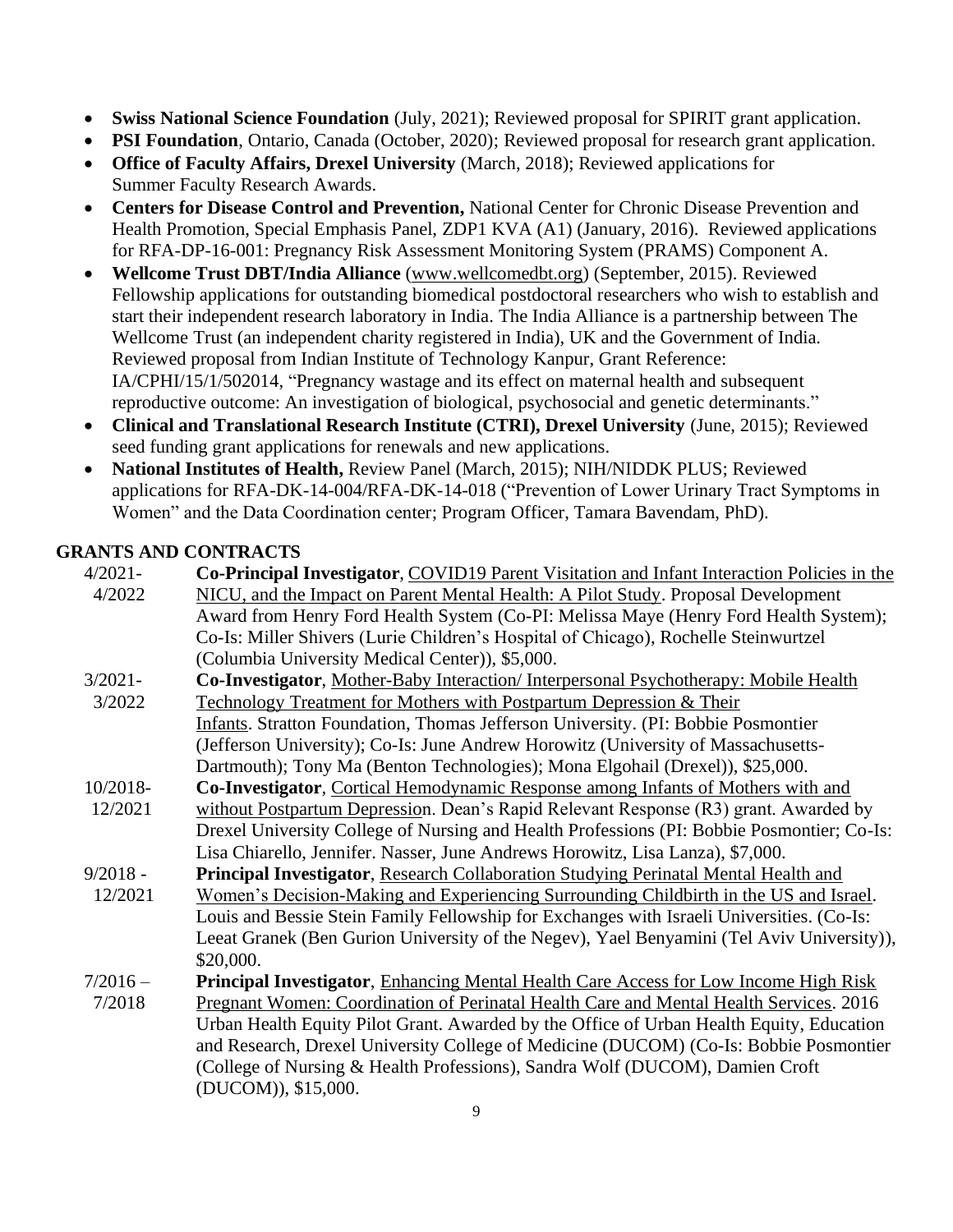| $7/2015 -$<br>12/2016 | Co-Investigator, HIV Related Outcomes and Psychosocial Risk Factors for Depression<br>among HIV+ Women in Philadelphia. Penn Mental Health AIDS Research Center, 2015                     |
|-----------------------|-------------------------------------------------------------------------------------------------------------------------------------------------------------------------------------------|
|                       | Developmental Awards Program (Co-PIs: John B. Jemmott, University of Pennsylvania;                                                                                                        |
|                       | Florence Momplaisir, Drexel University College of Medicine).                                                                                                                              |
| $5/2014-$             | Co-Principal Investigator, The NICU Parent's Survival Guide Program, Faculty Award,                                                                                                       |
| 9/2015                | Center of Excellence for Diversity in Health Education and Research (COE) at the Perelman<br>School of Medicine (Co-PI: Chavis Patterson, Children's Hospital of Philadelphia), \$25,000. |
| $6/2010 -$            | Member, Data Safety Monitoring Board, Group IPT for Major Depression Following                                                                                                            |
| 6/2013                | Perinatal Loss, R34 MH086682 awarded by National Institutes of Health (PI: Jennifer                                                                                                       |
|                       | Johnson, Brown University).                                                                                                                                                               |
| $4/1/05$ -            | Principal Investigator, Educating Medical Students and Residents in Pregnancy Loss and                                                                                                    |
| 4/30/08               | <b>Psychological Consequences: An Interdisciplinary Curriculum Development with</b>                                                                                                       |
|                       | Competency-Based Assessment for Institutional Adoption. 2005 APGO/WHEO                                                                                                                    |
|                       | Interdisciplinary Women's Health Competency Award. Awarded by the Association of                                                                                                          |
|                       | Professors of Gynecology & Obstetrics/Women's Healthcare Education Office; (Co-                                                                                                           |
|                       | Investigators: Mark Woodland, Amy Levine, DUCOM), \$30,000.                                                                                                                               |
| $10/1/03$ -           | Co-Investigator, West Philadelphia Campus Community Consortium to Reduce Violent                                                                                                          |
| 9/30/07               | Crimes Against Women. Grant awarded by the Office of Violence Against Women, U.S.                                                                                                         |
|                       | Department of Justice; (PI: Elena M. DiLapi, University of Pennsylvania; Co-PIs: Julie                                                                                                    |
|                       | Mostov, Drexel University, Aminta H. Breaux, University of the Sciences in Philadelphia),<br>\$400,000.                                                                                   |
| $9/2/02 -$            | <b>Consultant, Drexel University Freedom from Smoking Programs for Women (Created</b>                                                                                                     |
| 6/30/03               | supplemental materials and prepared program component addressing issues of stress, anxiety,                                                                                               |
|                       | and depression specific to women, and provided training and consultation on mental health                                                                                                 |
|                       | issues for group facilitator). Smoking Cessation Programs for Women. Grant awarded by                                                                                                     |
|                       | Philadelphia Department of Public Health; (PI: Cynthia Livingston, Drexel University),                                                                                                    |
|                       | \$63,000.                                                                                                                                                                                 |
| $11/1/98$ -           | Co-Principal Investigator (Columbia University Subcontract; PI: Ann Stueve).                                                                                                              |
| 10/31/01              | Co-Investigator, REACH for Health Study of Adolescent Suicidal Behaviors. Grant                                                                                                           |
|                       | awarded by Centers for Disease Control and Prevention (CDC); (PI: Lydia O'Donnell,                                                                                                        |
|                       | Education Development Center, Inc.), \$450,000.                                                                                                                                           |
| $11/1/97$ -           | Co-Principal Investigator (Columbia University Subcontract; PI: Ann Stueve).                                                                                                              |
| 12/31/01              | <b>Co-Investigator, EDC Women's HIV Prevention Collaborative.</b> Grant awarded by                                                                                                        |
|                       | Substance Abuse and Mental Health Services Administration (SAMHSA), Center for Mental                                                                                                     |
|                       | Health Services; (PI: Lydia O'Donnell, Education Development Center, Inc.), \$1,600,000.                                                                                                  |
| $10/1/96$ -           | Co-Principal Investigator, Secondary analysis of Sex, Games and Videotapes:                                                                                                               |
| 9/30/97               | An HIV prevention intervention for homeless men with severe and persistent mental                                                                                                         |
|                       | illness. Grant awarded by Centers for Disease Control and Prevention (CDC); (PI: Ezra                                                                                                     |
|                       | Susser, Joseph L. Mailman School of Public Health, Columbia University), \$80,000.                                                                                                        |

### **BOOKS**

Nezu, A. M., Nezu, C. M., & **Geller, P. A.** (Eds.). (2013). Health Psychology. Volume 9 in I. B. Weiner (Editor-in-Chief), Handbook of Psychology (2nd Ed.). New York: John Wiley & Sons, Inc.

Spiers, M. V., **Geller, P. A.**, & Kloss, J. D. (Eds.). (2013). Women's Health Psychology. New York: John Wiley & Sons, Inc.

Nezu, A. M., Nezu, C. M., & **Geller, P. A.** (Eds.). (2003). Health Psychology. Volume 9 in I. B. Weiner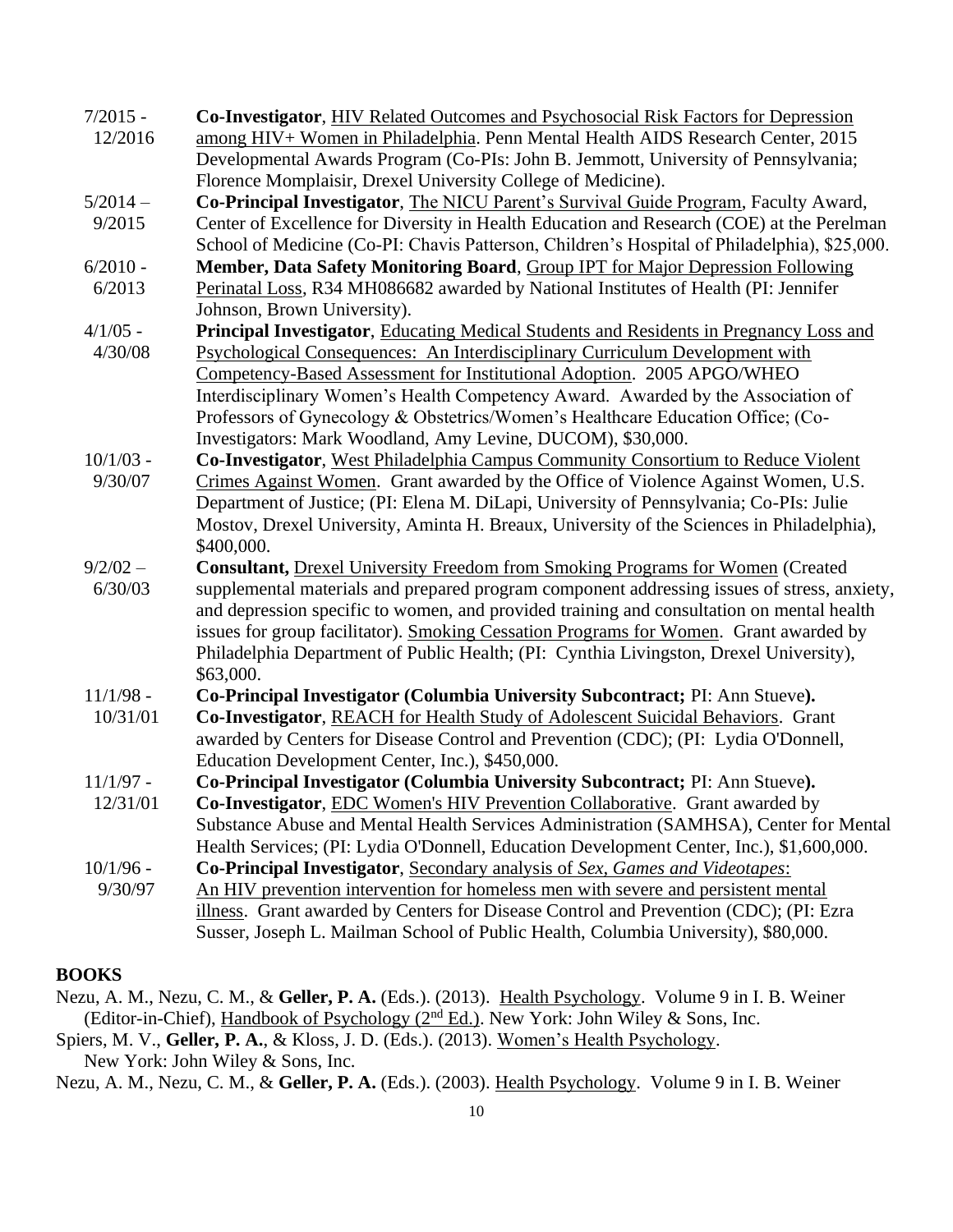(Editor-in-Chief), Handbook of Psychology. New York: John Wiley & Sons, Inc.

#### **BOOK CHAPTERS**

- **Geller, P. A.,** Albanese, A. M., Grunberg, V. A., Chuo, J., & Patterson, C. A. (in press). Quality improvement and research across fetal and neonatal care settings. In A. Dempsey, J. Cole, & S. Saxton (Eds.), Behavioral Health Services with High-Risk Infants and Families: Meeting the Needs of Patients, Families, and Providers in Fetal, Neonatal Intensive Care Unit, and Neonatal Follow-Up Settings.
- Patterson, C. A., Elgohail, M., Hartman, A., Smith, V. C., & **Geller, P. A.** (in press). Interdisciplinary behavioral health teams. In A. Dempsey, J. Cole, & S. Saxton (Eds.), Behavioral Health Services with High-Risk Infants and Families: Meeting the Needs of Patients, Families, and Providers in Fetal, Neonatal Intensive Care Unit, and Neonatal Follow-Up Settings.
- Geller, P. A. (2020). Pregnancy, An overview. In A. C. Michalos (Ed.), Encyclopedia of Quality of Life and Well-being Research (2nd ed.). Dordrecht, Netherlands: Springer.
- **Geller, P. A**., Nelson, A. R. & Hartman A. (2019). Infertility and assisted reproduction: Psychosocial aspects. In M. D. Gellman, & J. R. Turner (Eds.), Encyclopedia of Behavioral Medicine (2nd ed.). New York: Springer.
- **Geller, P.A**., Bonacquisti, A. & Patterson, C.A. (2018). Maternal experience of neonatal intensive care unit hospitalization: trauma exposure and psychosocial responses. In M. Muzik & K.L. Rosenblum (Eds.), Motherhood in the Face of Trauma: Pathways of Healing and Growth. New York: Springer, pp. 227- 247.
- Friedman, K., Grunberg, V., Spiers, M., & **Geller, P. A.** (2017). Mother-infant bonding mediates relationships between postpartum depression, anxiety, and emotion recognition. In A. Freitas-Magalhaes (Ed.), Emotional Expression: The Brain and the Face (vol. 9, pp.86-131). Porto, Portugal: FEELab Science Books.
- **Geller, P.A.** & Bonacquisti, A**.** (2014). Obstetrics and reproductive health. In T. Hadjistavropoulos & H.D. Hadjistavropoulos (Eds.), Fundamentals of Health Psychology. Don Mills, Ontario, Canada: Oxford University Press, pp. 210-222.
- **Geller, P. A.,** Nelson, A. R., Kornfield, S. L. & Silverman, D. G. (2014). Women's health: Obstetrics and Gynecology. In C. Hunter, C. Hunter & R. Kessler (Eds.), Handbook of Clinical Health Psychology in Medical Settings: Evidence-Based Assessment and Intervention. New York: Springer, pp. 327-367.
- Geller, P. A. (2014). Pregnancy, An overview. In A. C. Michalos (Ed.), Encyclopedia of Quality of Life and Well-being Research. Dordrecht, Netherlands: Springer, pp. 5030-5033.
- **Geller, P. A**., Nelson, A. R., & Bonacquisti, A. (2013). Women's health psychology. In I. B. Weiner (Series Ed.) & A. M. Nezu, C.M. Nezu & **P.A. Geller** (Vol. Eds.), Handbook of Psychology: Vol. 9 Health Psychology ( $2<sup>nd</sup>$  ed.). New York: John Wiley & Sons, Inc.
- **Geller, P. A**., Nelson, A. R., & Eichenbaum, E. (2013). Agency in childbearing: Psychological issues surrounding the paths towards parenthood. In M. V. Spiers, **P. A. Geller** & J. D. Kloss (Eds.). Women's Health Psychology. New York: John Wiley & Sons, Inc.
- **Geller, P. A.** & Nelson, A. R. (2013). Infertility and assisted reproduction: Psychosocial aspects. In M. D. Gellman, & J. R. Turner (Eds.), Encyclopedia of Behavioral Medicine. New York: Springer.
- Geller, P. A. (2010). Abortion counseling. In I. Weiner & E. Craighead (Eds.), The Corsini Encyclopedia of Psychology ( $4<sup>th</sup>$  ed.) (pp. 7 – 9). New York: John Wiley & Sons, Inc.
- **Geller, P. A.** (2009). Academic Portfolio: Pamela A. Geller, Ph.D. In P. Seldin & E. Miller (Eds.), The Academic Portfolio: A Practical Guide to Documenting Teaching, Research, and Service (pp. 329 – 348). New York: Jossey-Bass, John Wiley & Sons, Inc.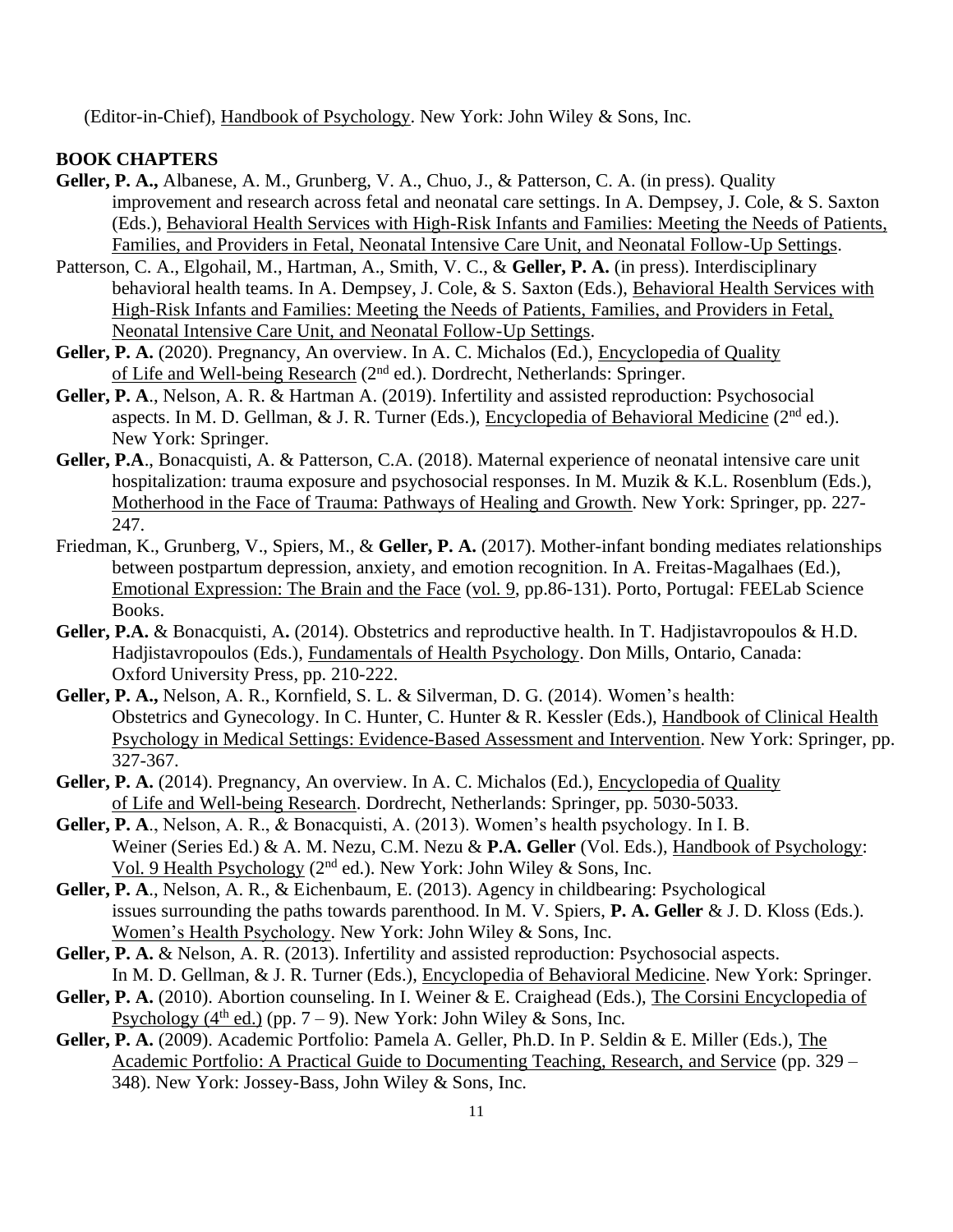- **Geller, P. A.**, Hobfoll, S. E., & Dunahoo, C. (2009). Women's coping: Communal versus individualistic orientation. In C. L. Cooper, J. C. Quick, & M. J. Schabracq (Eds.), International Handbook of Work and Health Psychology (3rd ed.) (pp.  $353 - 382$ ). New York: John Wiley & Sons, Inc.
- **Geller, P. A.**, Orozco, E. A., Moore Boohar, E. & Restrepo, A. (2003). Loss and maintenance of cultural benchmarks. In P. Hunout (Ed.), The [Erosion of the Social Lin](file:///C:/Users/Bobbie/AppData/Local/Microsoft/Windows/Temporary%20Internet%20Files/Content.Outlook/AppData/AppData/Local/Microsoft/Windows/Temporary%20Internet%20Files/Content.Outlook/Local%20Settings/Temporary%20Internet%20Files/AppData/AppData/Local/Microsoft/Windows/Temporary%20Internet%20Files/Content.Outlook/AppData/AppData/Roaming/Microsoft/Word/%20Erosion%20of%20the%20Social%20Li)k in Economically Advanced Countries, The International Scope Review [On-line], Vol. 5(9). [http://www.socialcapital-f](http://www.socialcapital-/)oundation.org.
- **Geller, P. A.**, Graf, M. C., & Dyson-Washington, F. (2003). Women's Health Psychology. In A. M. Nezu, C. M. Nezu & **P. A. Geller** (Eds.), Health Psychology (pp. 513-544). Volume 9 in I. B. Weiner (Editor-in Chief), Handbook of Psychology. New York: John Wiley & Sons, Inc.
- Hobfoll, S. E., **Geller, P. A.**, & Dunahoo, C. (2002). Women's coping: Communal versus individualistic orientation. In M. J. Schabracq, J. A. Winnubst, & C. L. Cooper (Eds.), The Handbook of Work and Health Psychology (2nd ed.) (pp. 237 - 257). New York: John Wiley & Sons, Inc.
- Dunahoo, C., **Geller, P. A.**, & Hobfoll, S. E. (1996). Women's coping: Communal versus individualistic orientation. In M. J. Schabracq, J. A. Winnubst, & C. L. Cooper (Eds.), The Handbook of Work and Health Psychology (pp. 183 - 204). New York: John Wiley & Sons, Inc.

#### **BOOK REVIEWS**

- **Geller, P. A.** & Eichenbaum, E. (2012). Selected *SWAP* presentations navigate women's health issues. [Review of the book Pathways, Bridges and Havens: The Psychosocial Determinants of Women's Health]. Psychology of Women Quarterly, 36(1), 121-122.
- Geller, P. A. (2010). Perinatal mental health from every angle. [Review of the book Modern Management of Perinatal Psychiatric Disorders]. Psychology of Women Quarterly, 34(4), 560.
- Geller, P. A. (2004). Giving voice to disenfranchised grief. [Review of the book Grieving reproductive loss: The healing process]. Death Studies, 28(9), 904-912.

#### **PEER REVIEWED PUBLICATIONS**

- Posmontier, B., **Geller, P. A**., Horowitz, J. A., Elgohail, M. & Chiarello, L. (in press). Intensive perinatal mental health programs in the United States: A call to action. *Psychiatric Services*.
- Burke, P. **Geller, P. A.,** Sodowick, L., & Patterson, C. A. (2022). Extinguishing burnout: Practical recommendations for NICU providers. *Neonatology Today*, *17*(1), 85-89.
- **Geller, P. A.**, Nelson, A. L., Hanson, S. G., Sodowick, L. B., Nsier, H., Shivers, S., Patterson, C. A, & Maye, M. (2021). NICU policy shifts during uncertain times. *Neonatology Today*, *16*(11), 81-84. [https://neonatologytoday.net/newsletters/nt-nov21.pdf](https://nam10.safelinks.protection.outlook.com/?url=https%3A%2F%2Fneonatologytoday.net%2Fnewsletters%2Fnt-nov21.pdf&data=04%7C01%7Cpg27%40drexel.edu%7Ca0e6719f12c14daa0e6608d9d11c9d2f%7C3664e6fa47bd45a696708c4f080f8ca6%7C0%7C1%7C637770743104432432%7CUnknown%7CTWFpbGZsb3d8eyJWIjoiMC4wLjAwMDAiLCJQIjoiV2luMzIiLCJBTiI6Ik1haWwiLCJXVCI6Mn0%3D%7C1000&sdata=VjyCqZeLd0RFULeQSv%2Fs5wYBQZgp%2Bx6%2BVkXUFqOGpkU%3D&reserved=0)
- Priyadarshini, U., **Geller, P.A.**, Posmontier, B., & Horowitz, J.A. (2021, December). Intensive Outpatient Maternal Mental Health Program Helps New Mothers Manage Stress and Depression. *Healthcare Business Insights*. [https://members.healthcarebusinessinsights.com/research/document/64547](https://nam10.safelinks.protection.outlook.com/?url=https%3A%2F%2Fmembers.healthcarebusinessinsights.com%2Fresearch%2Fdocument%2F64547&data=04%7C01%7Cpg27%40drexel.edu%7Ce31c79f513704c4f6dac08d9d51e7be5%7C3664e6fa47bd45a696708c4f080f8ca6%7C0%7C0%7C637775149202830422%7CUnknown%7CTWFpbGZsb3d8eyJWIjoiMC4wLjAwMDAiLCJQIjoiV2luMzIiLCJBTiI6Ik1haWwiLCJXVCI6Mn0%3D%7C3000&sdata=iJKVZ448A%2FdNi7nS30OzTzwFnz8Gx2zo5HOj%2Bx%2FpKEg%3D&reserved=0)
- Albanese, A. M., **Geller, P. A.**, Sikes, C. A., & Barkin, J. L. (2021). The importance of patient-centered research in the promotion of postpartum mental health. *Frontiers in Psychiatry, 12*(1584). doi:10.3389/fpsyt.2021.720106
- Grunberg, V.A., **Geller, P.A.**, Hoffman, C., Njoroge, W.F., Ahmed, A. & Patterson, C.A. (2021). Parental mental health screening in the NICU: A psychosocial team initiative. *Journal of Perinatology*. doi.org/10.1038/s41372-021-01217-0
- **Geller, P.A.**, Spiecker, N., Cole, J., Adams, L., & Patterson, C. A. (2021). Tele-mental health in the NICU setting. *Seminars in Perinatology, Special Issue on Telemedicine and Informatics*.
- Elgohail, M., & **Geller, P. A.** (2021). The power of touch: Benefits of infant massage for infants and their parents. *Neonatology Today*, *16*(5), 73–76. [https://doi.org/10.51362/neonatology.today/202151657376](https://nam10.safelinks.protection.outlook.com/?url=https%3A%2F%2Fdoi.org%2F10.51362%2Fneonatology.today%2F202151657376&data=04%7C01%7Cpg27%40drexel.edu%7Cfaa8eb7c0cd34103979908d9a4d09bd9%7C3664e6fa47bd45a696708c4f080f8ca6%7C0%7C0%7C637722038140602967%7CUnknown%7CTWFpbGZsb3d8eyJWIjoiMC4wLjAwMDAiLCJQIjoiV2luMzIiLCJBTiI6Ik1haWwiLCJXVCI6Mn0%3D%7C1000&sdata=TSOBBWh%2B2eHROzf9EqM%2BgK2QqyMeK%2F9FPO87y6kRzZE%3D&reserved=0)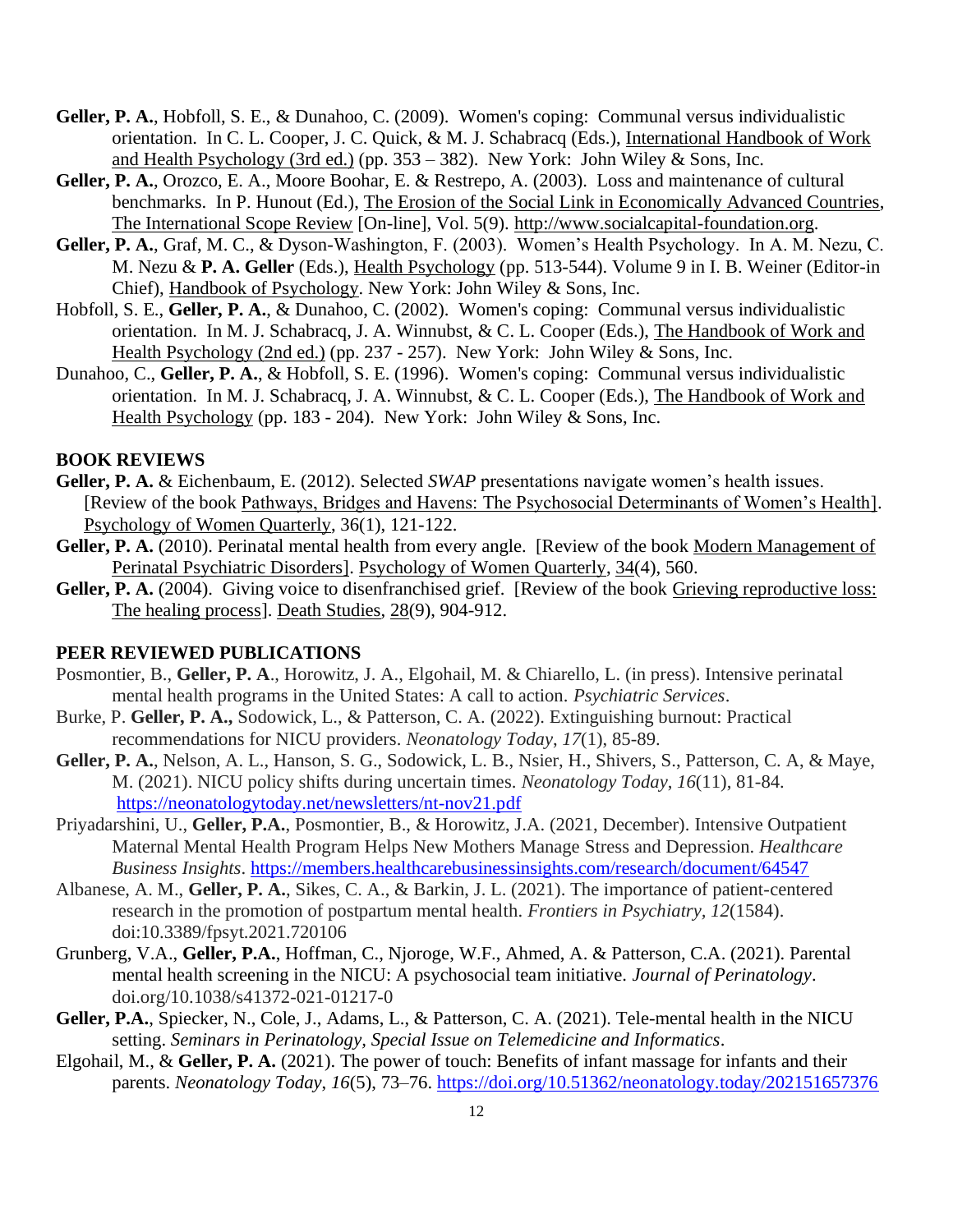- DiSanza C. B., **Geller P. A.**, Bonacquisti A., Posmontier B., Horowitz J. A., Chiarello L. A. (2020). A stepped care model of patient navigation to enhance engagement with perinatal mental health care, *Health Equity 4*(1), 484–488. doi: 10.1089/heq.2020.0077
- Albanese, A.M., **Geller, P.A.**, Steinkamp, J.M., Barkin, J.L. (2020). In their own words: A qualitative investigation of the factors influencing maternal postpartum functioning in the United States. *The International Journal of Environmental and Public Health*, *17*(17), 6021. doi: [10.3390/ijerph17176021](https://doi.org/10.3390/ijerph17176021)
- Bonacquisti, A., **Geller, P. A.**, & Patterson, C. A. (2020). Maternal depression, anxiety, stress, and maternalinfant attachment in the neonatal intensive care unit. *Journal of Reproductive and Infant Psychology*, *38*(3), 297-310. doi: 10.1080/02646838.2019.1695041
- Grunberg, V.A., **Geller, P.A.**, & Patterson, C.A. (2020). Infant illness severity and family adjustment in the aftermath of NICU hospitalization. *Infant Mental Health*, 41(3), 1 – 13.
- Grunberg, V. A., **Geller, P. A.**, & Patterson, C. A. (2020). Utilization of NICU infant medical indices to classify parental risk for stress and family burden. *Journal of Pediatric Health Care*, *34*(1), 54-62.
- Hartman, A.R., **Geller, P.A.**, & Patterson, C. (2020). Cultural humility in the NICU. *Neonatology Today,* 15(2), 36-38.
- Spiecker, N.C., **Geller, P.A.**, & Patterson, C.A. (2019). Coping with infant illness in the NICU during the holiday season. *Neonatology Today*, 14(2), 46-54.
- Albanese, A. M., Russo, G. R., & **Geller, P. A.** (2019). The role of parental self‐efficacy in parent and child well-being: A systematic review of associated outcomes. *Child: Care, Health and Development*, 45(3), 333-363.
- Vorndran Hedrick, A. K., **Geller, P. A.**, Grunberg, V. A., & Mudrak, P. L. (2019). Female high-reassurance seekers are at risk for adolescent depression. *Advances in Mental Health*, 1-10.
- Grunberg, V.A., **Geller, P.A.,** Bonacquisti, A., & Patterson, C.A. (2019). NICU infant health severity and family outcomes: A systematic review of assessments and findings in psychosocial research. *Journal of Perinatology, 39*(2), 156-172. doi.org/10.1038/s41372-018-0282-9
- Horowitz, J. A., Posmontier, B., Chiarello, L. A. & **Geller, P. A.** (2019). Introducing mother-baby interaction therapy for mothers with postpartum depression and their infants. *Archives of Psychiatric Nursing., 33*(3), 225-231. [doi.org/10.1016/j.apnu.2019.05.002](https://doi.org/10.1016/j.apnu.2019.05.002)
- Bloch, J. R., McKeever, A., Zupan, S., Birati, S., Chiatti, B., Delvido, J. A., Maldonado, L., **Geller, P.A**. & Barkin, J. L. (2019). A practice-based research database to study perinatal nurse home visiting to pregnant women with diabetes. *Worldviews on Evidence-Based Nursing*, 1-10. doi: 10.1111/wvn.12340.
- **Geller, P. A.**, Posmontier, B., Horowitz, J. A., Bonacquisti, A., & Chiarello, L. (2018). Introducing Mother Baby Connections: A model of intensive perinatal mental health outpatient programming. *Journal of Behavioral Medicine, 41*(5), 600-613. doi: 10.1007/s10865-018-9974-z
- **Geller, P. A.** & Stasko, E. C. (2017). Effect of previous posttraumatic stress in the perinatal period. *Journal of Obstetric, Gynecologic, and Neonatal Nursing, 46*(6), 912-922, doi: 10.1016/j.jogn.2017.04.136.
- **Geller, P. A.**, Bonacquisti, A., Barber, J., & Yeakel, L.H. (2017). Increasing racially and ethnically underrepresented women in medical school through an innovative program. *International Journal of Medical Education, 8*, 187-189. doi: 10.5116/ijme.5918.b789
- Purdy, I.B., Melwak, M.A., Smith, J.R., Kenner, C., Chuffo-Siewert, R., Ryan, D.J., **Geller, P.A.**, & Hall, S. (2017). Neonatal nurses NICU quality improvement: Embracing EBP recommendations to provide parent psychosocial support. *Advances in Neonatal Care, 17*(1), 33-44. doi: 10.1097/ANC.0000000000000352
- Grady, C., & **Geller, P. A.** (2016). Effects of self-efficacy and locus of control on future preconception counseling plans of adult women with Type 1 diabetes. *Diabetes Spectrum, 29*(1), 37-43. doi: 10.2337/diaspect.29.1.37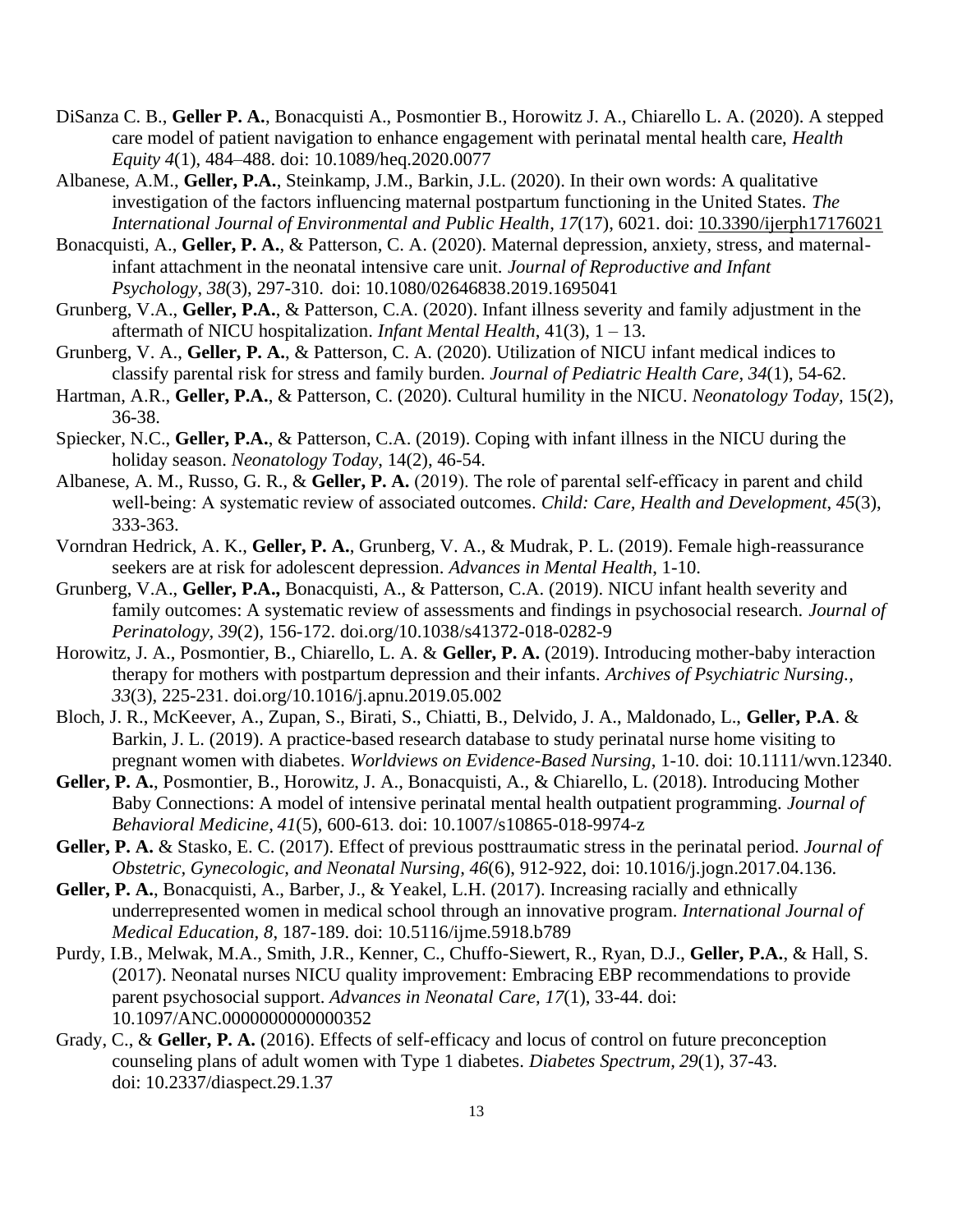- **Geller, P. A.**, & Grunberg, V. (2015). Clinical health psychologists as interdisciplinary team members in women's healthcare settings. *Journal of Yoga and Physical Therapy, 5*(3), 196. doi: 10.4172/2157-7595.1000196
- Hall, S., Cross, J., Seliz, N., Patterson, C., Segre, L., Siewert, R., **Geller, P. A**., & Martin, M. (2015). Recommendations for enhancing psychosocial support of NICU parents through staff education and support. *Journal of Perinatology, 35*(Suppl 1), S29-S36. doi: 10.1038/jp.2015.147
- Hynan, M.T., Steinberg, Z., Baker, L., Cicco, R., **Geller, P. A.**, Lassen, S., Milford, C., Mounts, K., Patterson, C., Saxton, S., Segre, L., & Stuebe, A. (2015). Recommendations for mental health professionals in the NICU. *Journal of Perinatology, 35*(Suppl 1), S14-18. doi: 10.1038/jp.2015.144
- Aaron, E., Bonacquisti, A., **Geller, P. A**., & Polansky, M. (2015). Perinatal depression and anxiety in women with and without HIV infection. *Women's Health Issues, 25*(5), 579-585. doi: 10.1016/j.whi.2015.04.003
- Kornfield, S. L., **Geller, P. A.**, & Epperson, C. N. (2014). Maternal fetal attachment, locus of control and adherence to STI/HIV prevention and prenatal care promotion behaviors in urban women. International Journal of Gynecological, Obstetrical, and Reproductive Medicine Research, 1(1), 11-18.
- Bonacquisti, A., **Geller, P. A**., & Aaron, E. (2014). Rates and predictors of prenatal depression in women living with and without HIV. AIDS Care, 26(1), 100-106. doi: 10.1080/09540121.2013.802277
- Aaron, E., Criniti, S.M., Bonacquisti, A. & **Geller, P. A**. (2013). Providing sensitive care for women with HIV who have a history of childhood sexual abuse. Journal of the Association of Nurses in AIDS Care, 24(4), 355-367. doi: 10.1016/j.jana.2013.03.004
- Bonacquisti, A., & **Geller, P. A.** (2013). Condom-use intentions and the influence of partner-related barriers among women at risk for HIV. Journal of Clinical Nursing, 22(23-24), 3328-3336. doi: 10.1111/jocn.121001.
- Geller, P. A. (2012). The role of emerging technology in women's response to pregnancy loss. Expert Review of Obstetrics & Gynecology, 7(1), 19-23. doi:10.1586/eog.11.80
- Psaros, C., **Geller, P. A.,** Sciscione, A. C., & Bonacquisti, A. (2010). Screening practices for postpartum depression among various health care providers. The Journal of Reproductive Medicine, 55(12), 477- 484.
- Geller, P. A., Psaros, C. & Levine Kornfield, S. V. (2010). Satisfaction with pregnancy loss aftercare: Are women getting what they want? Archives of Women's Mental Health, 13(2), 111-124. doi: 10.1007/s00737-010-0147-5.
- Levine Kornfield, S. V., & **Geller, P. A.** (2010). Mental health outcomes of abortion and its alternatives: Implications for future policy. Women's Health Issues, 20(2), 92-95.
- Possemato, K., Ouimette, P. & **Geller, P.A.**, (2010). Internet-based expressive writing for kidney transplant recipients: Effects on posttraumatic stress and quality of life. Traumatology, 16(1), 49-54. doi: 10.1177/1534765609347545
- Possemato, K., **Geller, P.A.**, & Ouimette, P. (2009). Posttraumatic stress and quality of life in kidney transplantation recipients. Traumatology, 15(3), 34-39. doi: 10.1177/1534765609333782
- Psaros, C., **Geller, P. A.**, & Aaron, E. (2009). The importance of identifying and treating depression in HIV infected, pregnant women: A review. Journal of Psychosomatic Obstetrics and Gynecology, 15, 1-7. doi: 10.1080/01674820903254740
- Graf, M. C., Gaudiano, B. A., & **Geller, P. A.** (2008).Written emotional disclosure: A controlled study of the benefits of expressive writing homework in outpatient psychotherapy. Psychotherapy Research, 18(4), 389-399. doi: 10.1080/10503300701691664
- Forman, E. M., Herbert, J. D., Moitra, E., Yeomans, P. D., & **Geller, P. A.** (2007). A randomized controlled effectiveness trial of Acceptance and Commitment Therapy and cognitive therapy for anxiety and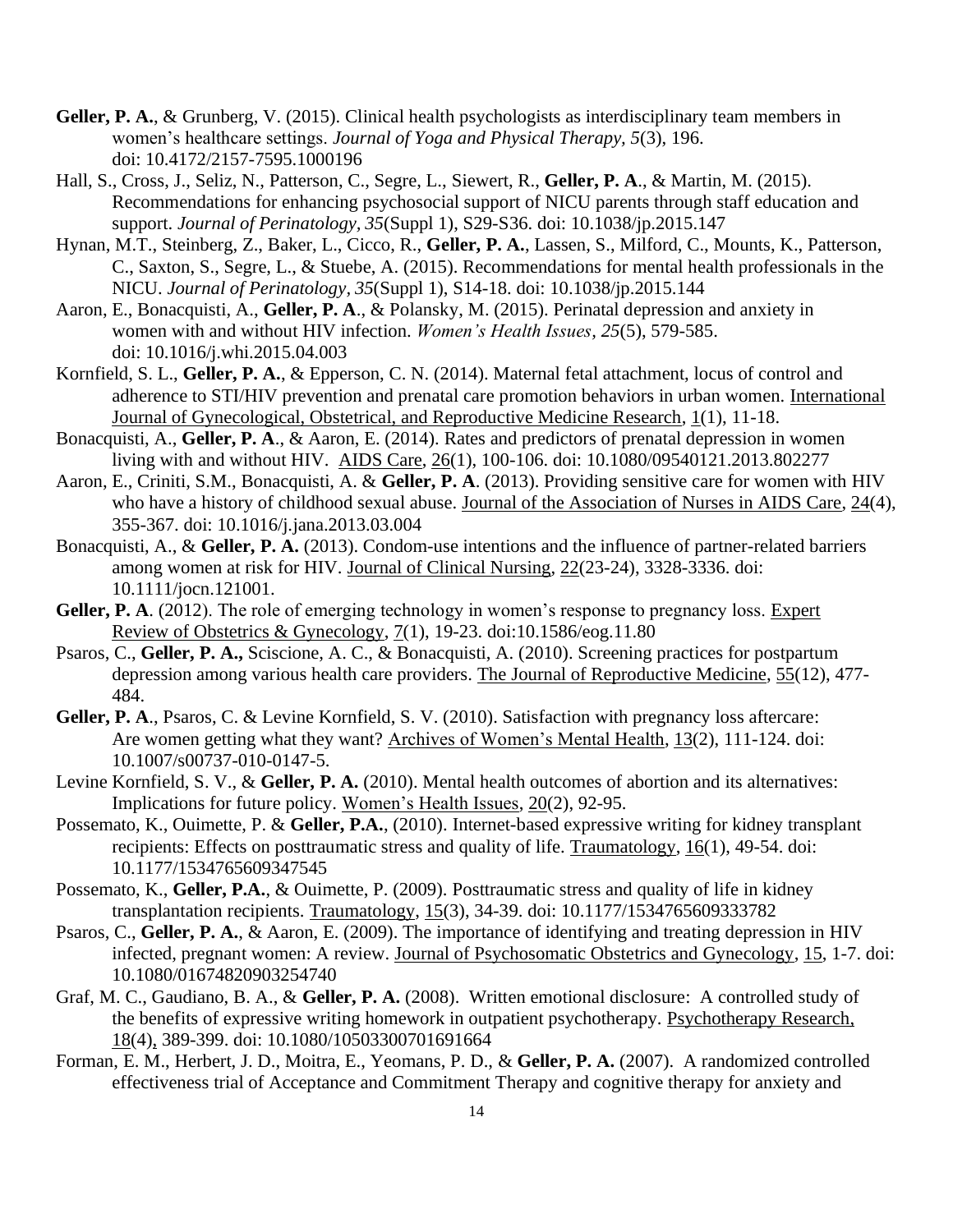depression. Behavior Modification, 31(6), 772-799. doi: 10.1177/0145445507302202

- **Geller, P. A.**, Neugebauer, R., & Possemato, A. M. K., Walters, P., Dummit, S., & Silva, R. R. (2007). Psychometric properties of Darryl, a cartoon-based measure to assess community violence-related PTSD in children. Psychiatric Quarterly, 78(2): 157-168. doi: 10.1007/s11126-006-9035-6
- Possemato, A. M. K., & Geller, P. A. (2007). Web resources for transplantation candidates, recipients and donors. Progress in Transplantation: The Journal of Procurement and Clinical Transplant, 17(2), 161-166.
- Whaley, A. L., & Geller, P. A. (2007). Toward a process model of ethnic/racial biases in clinical judgment. Review of General Psychology, 11(1), 75-96. doi: 10.1037/1089-2680.11.1.75
- **Geller, P. A.**, Psaros, C., & Kerns, D. (2006). Web-based resources for health care providers and women following pregnancy loss. Journal of Obstetric, Gynecologic, and Neonatal Nursing, 35(4), 523-532. Doi: 10.1111/j.1552-6909.2006.00065.x
- Geller, P. A. (2004). Pregnancy as a stressful life event. CNS Spectrums: The International Journal of Neuropsychiatric Medicine, 9(3), 188-197.
- **Geller, P. A**., Kerns, D., & Klier, C. M. (2004). Anxiety following miscarriage and the subsequent pregnancy: A review. Journal of Psychosomatic Research, 56, 35-45.
- Graf, M. C., & **Geller, P. A.** (2003). Treating hot flashes in breast cancer survivors: A review of alternative treatments to hormone replacement therapy. Clinical Journal of Oncology Nursing, 7(6), 637-640. doi: 10.1188/03.CJON.637-640.
- Whaley, A. L., & **Geller, P. A.** (2003). Ethnic/Racial differences in psychiatric disorders: A test of four hypotheses. Ethnicity & Disease, 13, 499-511.
- Whaley, A. L., & **Geller, P. A.** (2003). For the patient. Ethnicity and misdiagnosis of mental health conditions. Ethnicity & Disease, 13, 548-549.
- Klier, C. M., **Geller, P. A.** & Ritsher, J. (2002). Affective disorders in the aftermath of miscarriage: A comprehensive review. Archives of Women's Mental Health, 5(4), 129-149. doi: 10.1007/s00737-002- 0146-2
- Serman, N., Johnson, J. G., **Geller, P. A**., Kanost, R. E., & Zacharapoulou, H. (2002). Personality disorders associated with substance abuse among American and Greek adolescents. Adolescence, 37(148).
- **Geller, P. A.,** Klier, C. M., & Neugebauer, R. (2001). Anxiety disorders following miscarriage. Journal of Clinical Psychiatry, 62, 432-438. doi: 10.4088/JCP.v62n0606 *[An interview with* **P. A. Geller** *based on the above work was published in April, 2000: Johnson, K (2000). Miscarriage increases women's risk of OCD. Clinical Psychiatry News, 28(3), 40].*
- Collins, P. Y., **Geller, P. A**., Miller, S, Toro, P., Susser, E. (2001). Ourselves, Our Bodies, Our Realities: An HIV prevention intervention for women with severe mental illness. Journal of Urban Health, 78(1), 162- 175. doi: 10.1093/jurban/78.1.162
- Klier, C. M., **Geller, P. A**., & Neugebauer, R. (2000). Minor depressive disorder in the context of miscarriage. Journal of Affective Disorders, 59, 13-21. doi: 10.1016/S0165-0327(99)00126-3.
- **Geller, P. A.** & Orozco, E. A. (June, 1999). Changes in cultural benchmarks in the multiethnic United States. The International Scope Review [On-line], Vol. 1. Available: http://www.internationalscope.com.
- Neugebauer, R., Wasserman, G. A., Fisher, P. W., Kline, J., **Geller, P. A**., & Miller, L. (1999). DARRYL, a cartoon-based measure of cardinal posttraumatic stress symptoms in school-age children. American Journal of Public Health, 89(5), 758-762. doi: 10.2105/AJPH.89.5.758
- Conover, S., Berkman, A., Gheith, A., Jahiel, R., Stanley, D., **Geller, P. A**., Valencia, E., & Susser, E. (1997). Methods for successful follow-up of elusive urban populations: An ethnographic approach with homeless men. Bulletin of the New York Academy of Medicine, 74(1), 90-108.
- Neugebauer, R., Kline, J., Shrout, P., Skodol, A., O'Connor, P., Wicks, J., **Geller, P. A**., Stein, Z., & Susser, M.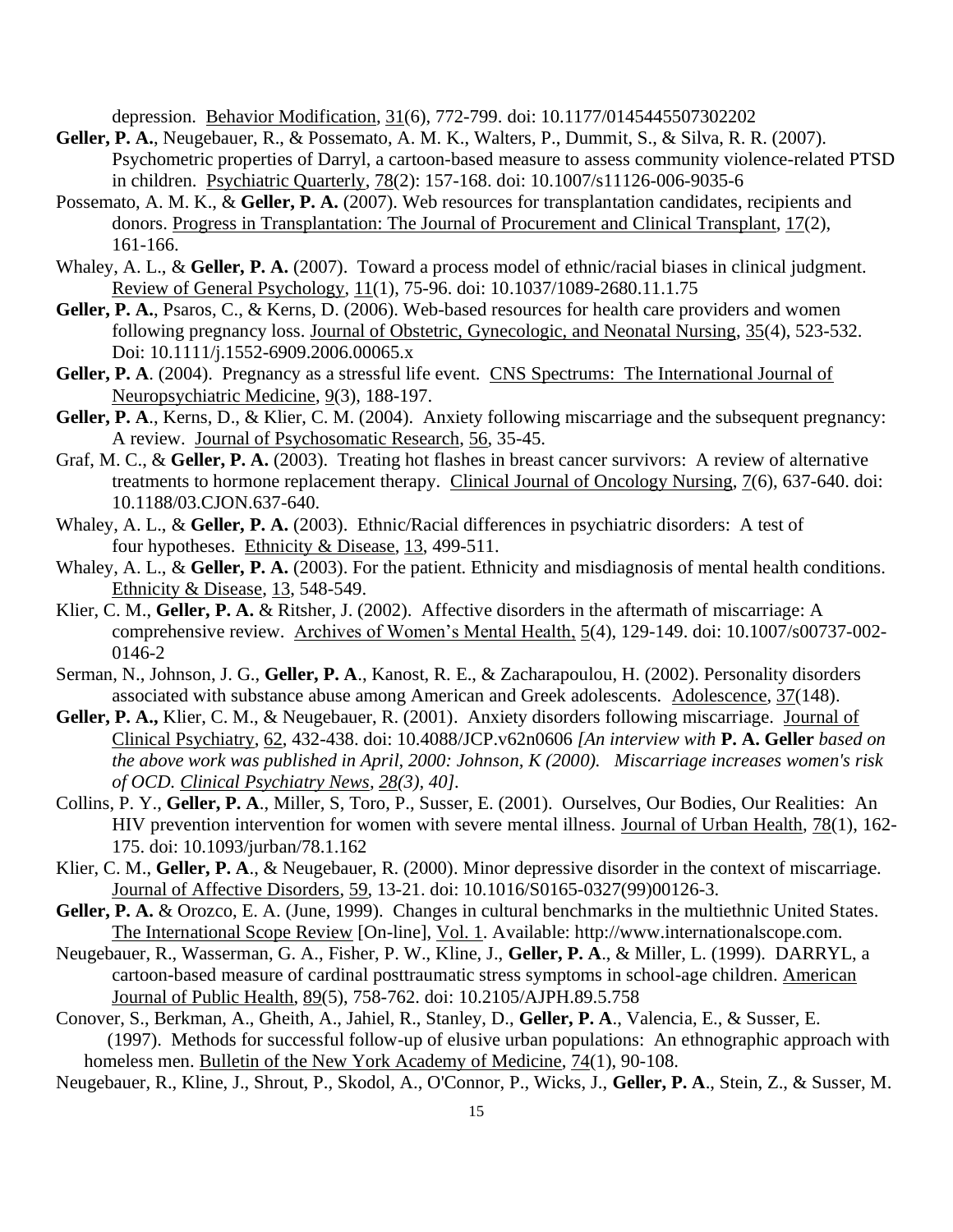(1997). Major Depressive Disorder in the six months after miscarriage. Journal of the American Medical Association, 277(5), 383-388.

- **Geller, P. A**., & Hobfoll, S. E. (1994). Gender differences in job stress, tedium and social support in the workplace. Journal of Social and Personal Relationships, 11, 555-572. doi: 10.1177/0265407594114004
- Geller, P. A., & Hobfoll, S. E. (1993). Gender differences in preference to offer social support to assertive men and women. Sex Roles: A Journal of Research, 28(7-8), 419-432. doi: 10.1007/BF00289605
- Hobfoll, S. E., Lane, C., Freedy, J., & **Geller, P.** (1990). Conservation of social resources: Social support resource theory. Journal of Social and Personal Relationships, 7, 465-478. doi: 10.1177/0265407590074004

#### **OTHER SCHOLARLY PUBLICATIONS**

- Grunberg, V.A., & **Geller, P. A.** (Spring, 2019). Expansion of women's health research: Addressing maternal distress in the NICU. Outlook Newsletter: Society of Behavioral Medicine.
- Roke, K., Kruper, A., Mailey, E., **Geller, P.** (Winter, 2017). Why then, why now: Interview with founding Women's Health SIG chair, Dr. Helen L. Coons. Outlook Newsletter: Society of Behavioral Medicine, doi: [https://www.sbm.org/publications/outlook/issues/winter-2017-18/why-then-why-now-interview](https://www.sbm.org/publications/outlook/issues/winter-2017-18/why-then-why-now-interview-with-%09founding-womens-health-sig-chair-dr-helen-l-coons/full-article?utm_source=SBM%20Outlook&utm_medium=html%20email&utm_term=Winter%202017-18&utm_campaign=SBM%20Outlook%20Winter%202017-18)with- [founding-womens-health-sig-chair-dr-helen-l-coons/full](https://www.sbm.org/publications/outlook/issues/winter-2017-18/why-then-why-now-interview-with-%09founding-womens-health-sig-chair-dr-helen-l-coons/full-article?utm_source=SBM%20Outlook&utm_medium=html%20email&utm_term=Winter%202017-18&utm_campaign=SBM%20Outlook%20Winter%202017-18)[article?utm\\_source=SBM%20Outlook&utm\\_medium=html%20email&utm\\_term=Winter%202017-](https://www.sbm.org/publications/outlook/issues/winter-2017-18/why-then-why-now-interview-with-%09founding-womens-health-sig-chair-dr-helen-l-coons/full-article?utm_source=SBM%20Outlook&utm_medium=html%20email&utm_term=Winter%202017-18&utm_campaign=SBM%20Outlook%20Winter%202017-18) [18&utm\\_campaign=SBM%20Outlook%20Winter%202017-18](https://www.sbm.org/publications/outlook/issues/winter-2017-18/why-then-why-now-interview-with-%09founding-womens-health-sig-chair-dr-helen-l-coons/full-article?utm_source=SBM%20Outlook&utm_medium=html%20email&utm_term=Winter%202017-18&utm_campaign=SBM%20Outlook%20Winter%202017-18)
- Grunberg, V.A., **Geller, P.A.**, & Patterson, C.A. (2016). The NICU family journey: Admission through discharge. Progress Notes: The Newsletter of The Society of Pediatric Psychology, Division 54, American Psychological Association, 40(1), 13.
- Bonacquisti, A., **Geller, P.A**., & Patterson, C. A. (2015). Psychologists in the neonatal intensive care unit. Progress Notes: The Newsletter of The Society of Pediatric Psychology, Division 54, American Psychological Association, 39(2), 6.
- Geller, P. A. & Desrocher, R. E. (2003). Women, smoking and mental health issues: Supplemental materials for the Drexel University Freedom from Smoking Programs for Women. Philadelphia: Department of Public Health.
- **Geller, P. A.** (September/October, 2002). Understanding distress in the aftermath of miscarriage. The Network News, 4-5.

#### **EDUCATIONAL e-LEARNING PRODUCTS**

- Patterson, C.A., **Geller, P.A.**, Hinson, T., & Mailey, J. (2018). Caring for babies and their families: Providing psychosocial support in the NICU. Video available from: My NICU Network: [http://mynicunetwork.com/.](http://mynicunetwork.com/)
- Patterson, C. A. & Geller, P. A. (2017). Neonatal Intensive Care Unit Nurse Training Program: Recognizing and understanding the psychological experience of parents. Children's Hospital of Philadelphia and Drexel University. Available fro[m: https://www.thewellnessnetwork.net/patient-education/nicu-staff](file:///C:/Users/pg27/Documents/%20%20https/www.thewellnessnetwork.net/patient-education/nicu-staff-education-and-family-support/)[education-and-family-support/](file:///C:/Users/pg27/Documents/%20%20https/www.thewellnessnetwork.net/patient-education/nicu-staff-education-and-family-support/)
- **Geller, P.A.,** Woodland, M. B., & Daetwyler, C. J. (2015). Psychological and medical aspects of pregnancy Loss (revised). MedEdPORTAL Publications (online peer-reviewed compendium of training curricula and educational tools for health care professionals). Available from: <https://www.mededportal.org/publication/10240>http://dx.doi.org/10.15766/mep 2374-8265.10240.
- **\*Geller, P. A**., Woodland, M. B., & Daetwyler, C. J. (2008). Psychological and medical aspects of pregnancy loss – on-line learning module. Drexel University and Drexel University College of Medicine; Available from<http://webcampus.drexelmed.edu/interactive/pregloss/>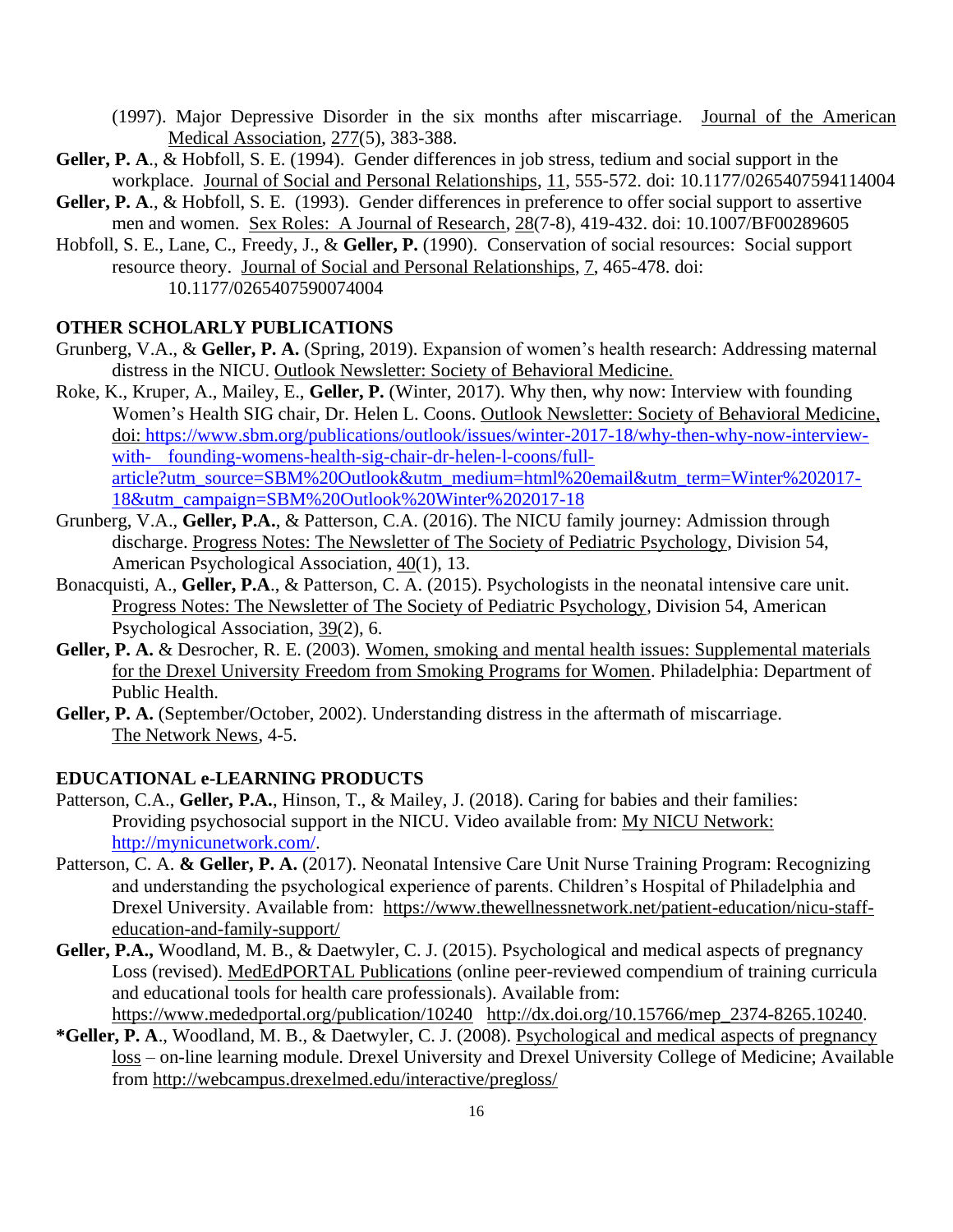\*Winner: The 2010 APGO Electronic Educational Resource Award (e-ERA)

#### **EXHIBITS**

**Geller, P. A.** & Nocella, S. (2010, August 19 – September 3). Exhibit of toy trucks from recycled household objects featured in essay, "Driving the point home."\* Creese Student Center, Drexel University, Philadelphia, PA. \*Winner: 2010 *Drexel Green Grant Award*, Drexel Sustainability Council of Drexel Green

#### **PUBLISHED EDITORIALS/LETTERS TO THE EDITOR**

- **Geller, P. A.**, & Moore Boohar, E. M. (2002, November). Nations respond to fear [Editorial]. The International Scope Review [On-line], Vol. 4(7). Available: http://www.internationalscope.com.
- Neugebauer, R., **Geller, P. A.,** Kline, J., Shrout, P., Skodol, A., O'Connor, P., Wicks, J., Stein, Z., & Susser, M. (1997). Major Depressive Disorder following miscarriage [Letter to the editor]. Journal of the American Medical Association, 277(19), 1517.

#### **PUBLISHED ABSTRACTS**

- Grunberg, V.A., **Geller, P.A.,** & Patterson, C.A. (2018, April). A novel assessment for understanding the parental NICU experience [Abstract]. Annals of Behavioral Medicine, 52(1), 708.
- Grunberg, V.A., & **Geller, P.A.** (2016, April). Impact of NICU infant rehospitalizations on parental relationships [Abstract]. Annals of Behavioral Medicine, 50(1), 127.
- Bonacquisti, A., **Geller, P.A.**, & Patterson, C.A. (2012). Addressing parental stress in a neonatal intensive care unit [Abstract]. The General Psychologist, 47(2), 23.
- Eichenbaum, E., Khaksari, M., & **Geller, P.A** (2012). An examination of African American and White women's religious coping behaviors following pregnancy loss [Abstract]. The General Psychologist 47(2), 24-25.
- Aaron, E., **Geller, P.A.**, Bonacquisti, A., & Yip, N. (2011). Postpartum depression in HIV-positive and HIVnegative women: a work in progress [Abstract]. Gender Medicine, 9(1), S99.
- Bonacquisti, A. & **Geller, P.A.** (2011) Women, intimate partner violence, and HIV risk reduction [Abstract]. Gender Medicine, 9(1), S100.
- Kornfield, S.L., Jiang, A., & **Geller, P.A.** (2011). The moderating effect of maternal-fetal attachment on the relationship between health-related locus of control and prenatal health behaviors: Implications for HIV risk reduction during pregnancy. [Abstract]. Gender Medicine, 9(1), S98.
- McSpadden, K. & **Geller, P.A.** (2011). A review of teenage pregnancy prevention programs and strategies. [Abstract]. Gender Medicine, 9(1), S98-99.
- Nelson, A.R., & **Geller, P.A.** (2011). Coping with fertility treatment: infertility-related stress and social support among women receiving in vitro fertilization. [Abstract]. Gender Medicine, 9(1), S100.
- O'Malley, K., Jiang, A., Goodsell, K. & **Geller, P.A.** (2011). Breastfeeding self-efficacy, breastfeeding duration, and postpartum depressive symptoms in new mothers: student design improvements. Gender Medicine, 9(1), S101.

#### **UNPUBLISHED MANUSCRIPTS**

- Geller, P. A. Use of female-controlled HIV prevention methods among women with mental illness: Psychometric properties of a new instrument. Unpublished manuscript.
- Geller, P. A. (1988). The role of expectation and arousal on learning mitigating circumstance information about one's provoker. Unpublished senior honors thesis, Department of Psychology, Newcomb College of Tulane University, New Orleans, LA.
- **Geller, P. A.** (1988). Visual interpretations of human anatomy and biomedical procedures. Unpublished senior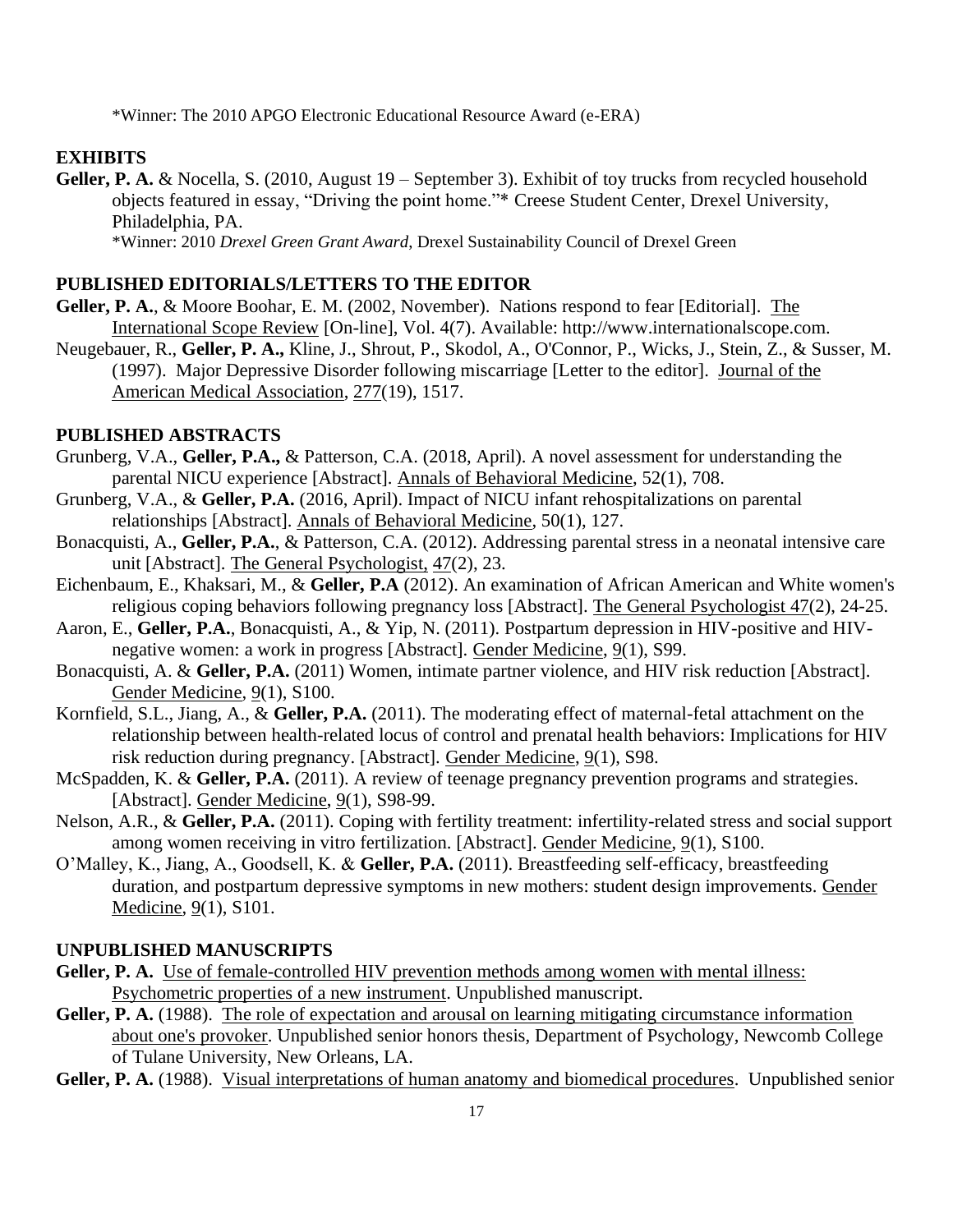honors thesis, Departments of Art and Biology, Newcomb College of Tulane University, New Orleans, LA.

## **INTERVIEWS/MEDIA COVERAGE**

- Chiu, A. (2020, October 2). Twitter critics attacked Chrissy Teigen for sharing her pregnancy loss. Here's the right way to respond. The Washington Post. Retrieved from [https://www.washingtonpost.com/lifestyle/wellness/baby-loss-chrissy-teigen](https://www.washingtonpost.com/lifestyle/wellness/baby-loss-chrissy-teigen-support/2020/10/01/4ca71760-03f4-11eb-897d-3a6201d6643f_story.html)[support/2020/10/01/4ca71760-03f4-11eb-897d-3a6201d6643f\\_story.html](https://www.washingtonpost.com/lifestyle/wellness/baby-loss-chrissy-teigen-support/2020/10/01/4ca71760-03f4-11eb-897d-3a6201d6643f_story.html)
- Madhusoodanan, J. (2019, May). How to recognize miscarriage symptoms and cope with the aftermath. New York Times, Parenting. Retrieved from [https://parenting.nytimes.com/pregnancy/miscarriage](https://nam01.safelinks.protection.outlook.com/?url=https%3A%2F%2Fparenting.nytimes.com%2Fpregnancy%2Fmiscarriage&data=02%7C01%7Cpg27%40drexel.edu%7C4016547c1441437f872e08d6d3ec9e81%7C3664e6fa47bd45a696708c4f080f8ca6%7C0%7C1%7C636929410577970303&sdata=OdhEhJHUZC0daWM9apzqpI796ooqcj8xd%2FyYeIG3cJ8%3D&reserved=0)
- Sneed, A. (2019, May). How to recognize and treat an ectopic pregnancy. New York Times, Parenting. Retrieved from [https://parenting.nytimes.com/pregnancy/ectopic?module=subtopic](https://parenting.nytimes.com/pregnancy/ectopic?module=subtopic-archive&action=click&rank=9&position=0)[archive&action=click&rank=9&position=0](https://parenting.nytimes.com/pregnancy/ectopic?module=subtopic-archive&action=click&rank=9&position=0)
- Dellapena, D. (2016, Fall). A Mother-Baby Connection: Drexel clinic fights postpartum depression. Philadelphia Family. Retrieved from [http://phillyfamily.com/2016/06/a-mother-baby-connection-drexel](ttp://phillyfamily.com/2016/06/a-mother-baby-connection-drexel-c)[clinic-postpartum-depression/](ttp://phillyfamily.com/2016/06/a-mother-baby-connection-drexel-c)
- Ingeno, L. (2016, May). Drexel's postpartum depression clinic is first of its kind in the region. Drexel Now. Retrieved from<http://drexel.edu/now/archive/2016/May/Mother-Baby-Connections/>
- APA Press Release for: Stasko, E.C., & **Geller, P.A.** (2015, August). Reframing sexting as a positive sexual behavior. In **P. A. Geller**, (Chair), & E. C. Stasko (Co-Chair) Rethinking women's sexual and psychosocial health through novel technology, access, and programming. Symposium presented at the 123rd annual convention of the American Psychological Association, Toronto, Ontario, Canada, resulted in significant national and international media attention. Stasko completed 30 interviews for print media and 15 interviews for radio and television. The research findings were featured in over 250 print and web publications, 15 radio shows, over 50 local news stories on all major networks, and national coverage (e.g., CBS News with Charlie Rose, ESPN's "Mike & Mike"). Selected media coverage is below (Complete list available upon request):

Bonos, L. (2015, August 28). Go ahead and send that sext. It could be good for your relationship. The Washington Post. Retrieved from [https://www.washingtonpost.com/news/soloish/wp/2015/09/02/go](https://www.washingtonpost.com/news/soloish/wp/2015/09/02/go-ahead-and-send-that-sext-it-could-be-good-for-your-relationship/)[ahead-and-send-that-sext-it-could-be-good-for-your-relationship/](https://www.washingtonpost.com/news/soloish/wp/2015/09/02/go-ahead-and-send-that-sext-it-could-be-good-for-your-relationship/)

Grinberg, E. (2015, August 8). Online survey finds 8 in 10 adults have sexted. CNN.com. Retrieved from<http://www.cnn.com/2015/08/08/health/sexting-adults-online-survey-feat/>

Johnson, B. (2015, August 8). Sexting Could be Good for Your Relationship. Newsweek. Retrieved from<http://www.newsweek.com/sexting-could-be-good-your-relationship-361220>

Pearson, C. (2015, August 8). Yes, Most People You Know are Probably Sexting. The Huffington Post. Retrieved from [http://www.huffingtonpost.com/entry/most-people-you-know-are](http://www.huffingtonpost.com/entry/most-people-you-know-are-sexting_55c4d789e4b0f1cbf1e4c4c1)[sexting\\_55c4d789e4b0f1cbf1e4c4c1](http://www.huffingtonpost.com/entry/most-people-you-know-are-sexting_55c4d789e4b0f1cbf1e4c4c1)

Schoenberg, N. (2015, August 11). Sexting may improve your love life. The Chicago Tribune. Retrieved from<http://www.chicagotribune.com/lifestyles/ct-sexting-improves-relationships-20150812-story.html> Whitehead, N. (2015, August 8). Could Sexting Help Your Relationship? National Public Radio. Retrieved fro[mhttp://www.npr.org/sections/health-shots/2015/08/08/430322824/could-sexting-help](http://www.npr.org/sections/health-shots/2015/08/08/430322824/could-sexting-help-your-relationship)[your-relationship](http://www.npr.org/sections/health-shots/2015/08/08/430322824/could-sexting-help-your-relationship)

- Zalot, M. (2015, April 30). Web delivers for wannabe parents: Crowdfunding experiencing baby boom. Philadelphia Daily News, 1-7.
- Zalot, M. (2015 April 30). They share infertility struggles online, get more than financial help. Philly.Com [*[http://www.philly.com/philly/living/20150430\\_They\\_share\\_infertility\\_struggles\\_online\\_\\_get\\_more\\_tha](http://www.philly.com/philly/living/20150430_They_share_infertility_struggles_online__get_more_than_financial_help.html)*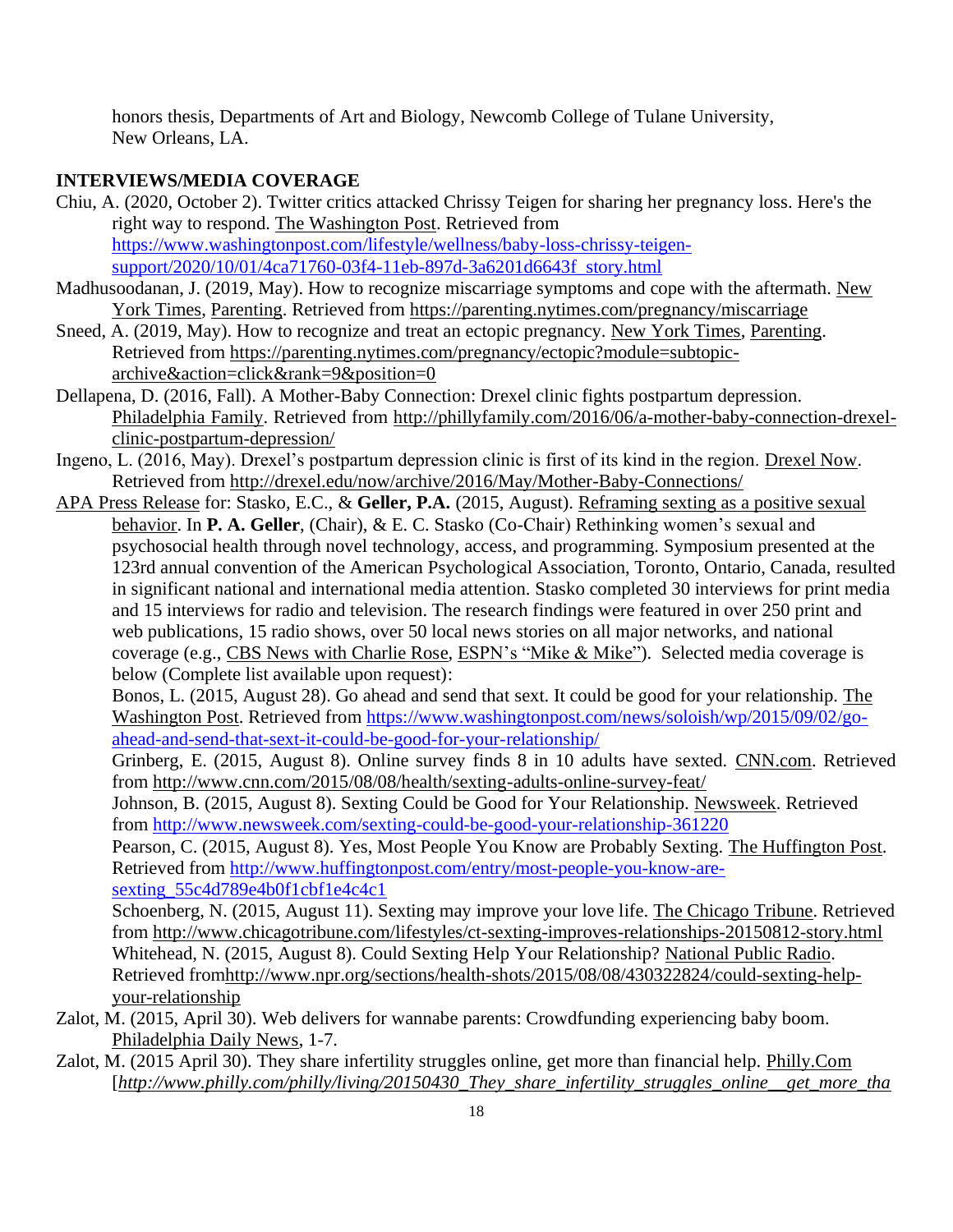*[n\\_financial\\_help.html](http://www.philly.com/philly/living/20150430_They_share_infertility_struggles_online__get_more_than_financial_help.html)*].

- Hall, M. T., & Edonick, J. L. (2013, Winter). Weaving a system of support services for graduate and firstprofessional students. NASPA's Leadership Exchange, 16-21.
- Leis-Newman, E. (2012). Miscarriage and loss: Losing a pregnancy can affect a woman -- and her family for years, new research finds. Monitor on Psychology, 43(6), 56.
- Norstram, O. (2011). Simple, practical tips to beat stress during the winter holiday season. Better Homes and Gardens.
- Highsmith, S. (Interviewer/Host). (2011, July). In Focus with Steve Highsmith [Television broadcast]. Philadelphia: PHL 17 [*link to broadcast appeared on [http://www.myphl17.com/shows/in-f](http://www.myphl17.com/shows/in-)ocus/*].
- Fuerst, J. (Interviewer/Editor) (2010, September 30). Child's play. South Philly Review, 14-15.
- McDevitt, J. (Interviewer/Reporter) (2010, August 29). Teaching young kids how to have fun while being green. KYW 1060 Newsradio. [Audio available through mp3 file]. [Electronic version; Retrieved September 2, 2010 from [http://kyw.cbslocal.com/2010/08/29/teaching-young-kids-how-to-have-fun](http://kyw.cbslocal.com/2010/08/29/teaching-young-kids-how-to-have-fun-while-being-green/%5D)[while-being-green/%5D.](http://kyw.cbslocal.com/2010/08/29/teaching-young-kids-how-to-have-fun-while-being-green/%5D)
- Perch, J. (2010, April 13). Dr. Geller develops award-winning online curriculum. ASK (Art + Science = Knowledge): The News Source of the College of Arts and Sciences at Drexel University. E-Newsletter available at: [https://ask.coas.drexel.edu/index.php/2010/04/geller-online/.](https://ask.coas.drexel.edu/index.php/2010/04/geller-online/)
- Wright, E. (Interviewer/Producer) (2008, October). *Am I normal?* (radio series; special topic: early miscarriage) [Radio Broadcast]. Location of Broadcast: BBC Radio 4. Retrieved January 2009 from [http://www.bbc.co.uk/radio4/science/am\\_i\\_normal\\_series\\_5.shtml.](http://www.bbc.co.uk/radio4/science/am_i_normal_series_5.shtml)
- Krakovsky, M. (2006). The frustration of infertility: Private loss visible. Monitor on Psychology, 37(8), 50-51.
- Hammond, C. (Interviewer/Producer) (2006, June 19). *The psychology of miscarriage* [Radio Broadcast]. Location of Broadcast: BBC Radio 4.
- Burgess, M. (2006, June 19). How miscarriage can hit very hard. [Electronic version]. *BBC News.* Retrieved June 20, 2006 from [http://news.bbc.co.uk/1/hi/health/5082442.stm.](http://news.bbc.co.uk/1/hi/health/5082442.stm)
- Splete, H. (2004). Prior miscarriage prompts new pregnancy anxiety. Clinical Psychiatry News, 32(6), 27.
- Career Profile of **P. A. Geller** based on interview with Knight Ridder journalist was featured on front page of Careerbuilder section of all national newspapers to which Knight Ridder contributes (e.g., Philadelphia Inquirer, Philadelphia Daily News), May 19, 2002.
- Johnson, K. (2000). Miscarriage increases women's risk of OCD. Clinical Psychiatry News, 28(3), 40.

### **KEYNOTE PRESENTATIONS**

- Geller, P.A. (2022, May). Opening the door for equitable support: Broadening reach and access to quality medical and mental health care along the motherhood journey. Invited breakout presentation for the National Perinatal Association Annual Conference, Aurora, CO.
- **Geller, P.A.** (2021, April). Working with families following perinatal loss: Current research and self-reflection. Invited Keynote Speaker for the Perinatal Loss and Bereavement Conference hosted by the Pregnancy Loss Support Program at National Council of Jewish Women New York with the support of UJA-Federation of New York (Virtual).
- Geller, P.A. (2021, January). Connecting mothers and babies: NICU family functioning and infant development. Invited Mead Johnson Nutrition Behavior and Developmental State-of-the-Art Speaker at the Western Society for Pediatric Research/American Federation of Medical Research Joint Conference (Virtual).
- Geller, P. A. (2019, January). Learning to juggle: Realistic stress management for women. Invited Keynote Speaker for the 2019 meeting of the Association for Women in Science, Philadelphia Chapter, Philadelphia, PA.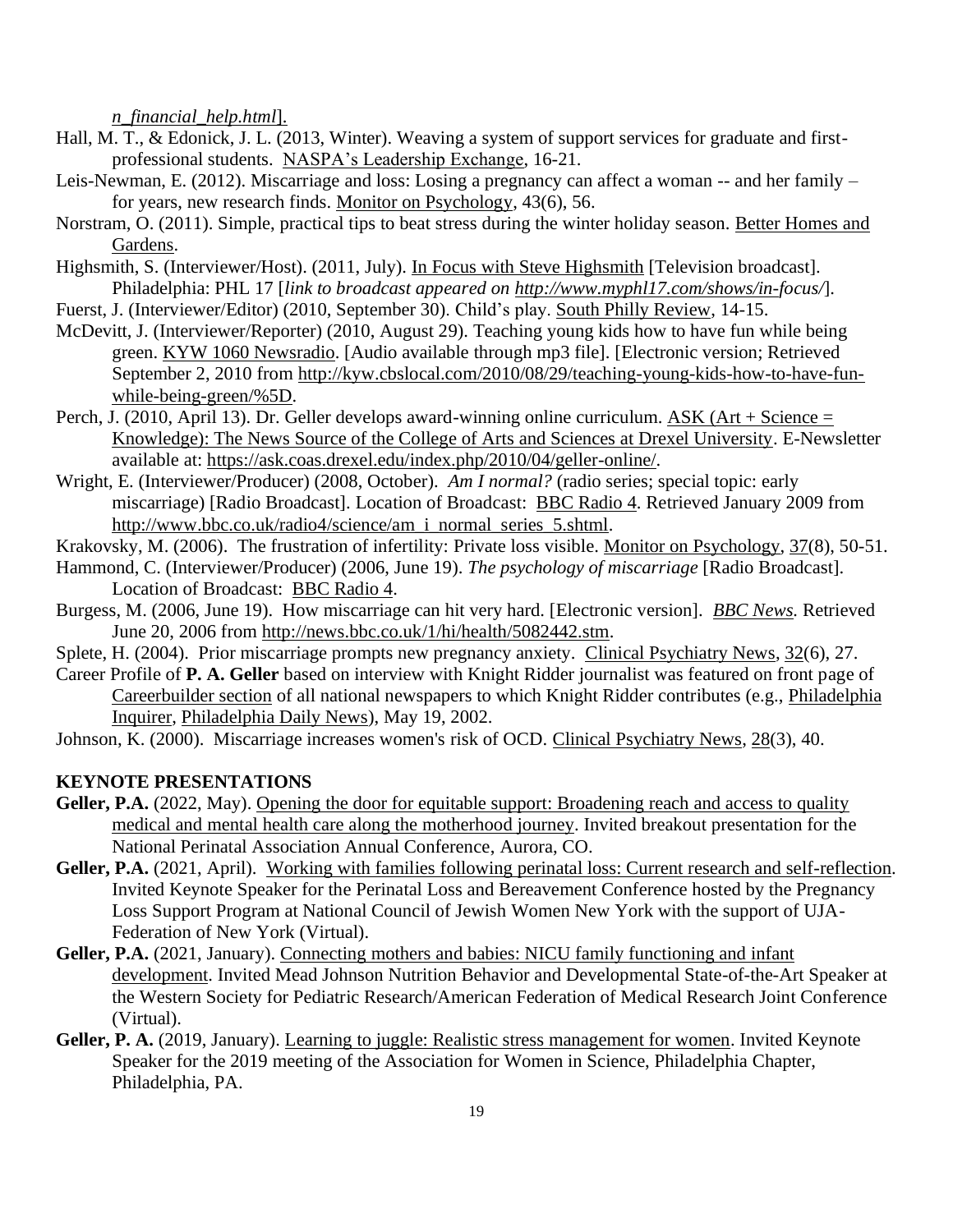**Geller, P. A.** (2018, October). Women's perinatal journey: Current perspectives and empirical investigations of pregnancy loss. Invited Keynote Speaker at the inaugural Involuntary Pregnancy Loss Convention, Holy Family University, Philadelphia, PA.

#### **OTHER INVITED PRESENTATIONS**

- Geller, P. A. (2022, January). Perinatal mental health research and treatment directions. Invited presentation to the Cooper Health System Psychiatry Grand Rounds, Cooper University Hospital, Camden, NJ.
- **Geller, P. A.** (2021, May). Academic career opportunities for psychologists in health and medicine. Invited speaker for Psychology Intern Professional Development Seminar, The Children's Hospital of Philadelphia, PA.
- **Geller, P.A.** (with Patterson, C.A.) (2021, May). Implementing screening in the NICU. Invited presentation in From Fetus to Family: A Circle of Care; Perinatal Mental Health and Early Childhood Psychosocial Conference, The Children's Hospital of Philadelphia, Philadelphia, PA (Virtual).
- **Geller, P.A.** (2021, April). Speaking about grief with perinatal women with HIV following fetal demise. Invited presentation for peer led behavioral intervention study staff, Leonard Davis Institute, Perelman School of Medicine, University of Pennsylvania, Philadelphia, PA.
- **Geller, P.A.** (2021, February). Treatment considerations for dying patients and their families during the COVID-19 pandemic. Invited presentation to the Behavioral Medicine Department, MD Anderson Cancer Center, Cooper University Hospital, Camden, NJ.
- **Geller, P. A.** (2020, April). Navigation of psychology career opportunities in academic medicine and academia. Invited speaker for Psychology Intern Professional Development Seminar, The Children's Hospital of Philadelphia, PA.
- Geller, P. A. (2020, February). Supporting dying patients and their families from diagnosis through hospitalization and death. Invited presentation to the Behavioral Medicine Department, MD Anderson Cancer Center, Cooper University Hospital, Camden, NJ.
- **Geller, P. A.** (2020, January). Perinatal loss: Mental health and clinical considerations. Invited Speaker for the Mother and Baby Dragons program, Drexel University College of Medicine, Philadelphia, PA.
- Geller, P. A. (2019, April). Psychological aspects of diagnosis and prognosis: Working with dying patients and their families. Invited presentation to the Behavioral Medicine Department, MD Anderson Cancer Center, Cooper University Hospital, Camden, NJ.
- Geller, P. A. (2019, April). Considerations surrounding careers in academic medicine and academia. Invited speaker for Psychology Intern Professional Development Seminar, The Children's Hospital of Philadelphia, PA.
- Geller, P. A. (2018, December). Assisting women with perinatal loss. Invited Speaker for the Mother and Baby Dragons program, Drexel University College of Medicine, Philadelphia, PA.
- **Geller, P. A.** (Presenter) & Posmontier, B. (Presenter) (2018, July). Mother Baby Connections. Invited presentation in M. Howard (Moderator) & J. Hesser (Chair), Innovation: Intensive Perinatal Mental Health Programs. Seminar conducted at 31<sup>st</sup> Postpartum Support International annual conference, Houston, TX.
- **Geller, P. A.** (2018, April). Psychological aspects of working with dying patients and their families. Invited presentation to the Behavioral Medicine Department, MD Anderson Cancer Center, Cooper University Hospital, Camden, NJ.
- **Geller, P. A.** (2017, May). Women's perinatal journey and the Mother Baby Connections program. Invited presentation for the College of Arts and Sciences Dean's Seminar, Drexel University, Philadelphia, PA.
- Stasko, E.C., & **Geller, P.A.** (2017, April). "I wanna sext you up". In Gross Anatomy: Sex. Invited Presentation at the annual Philadelphia Science Festival, Philadelphia, PA.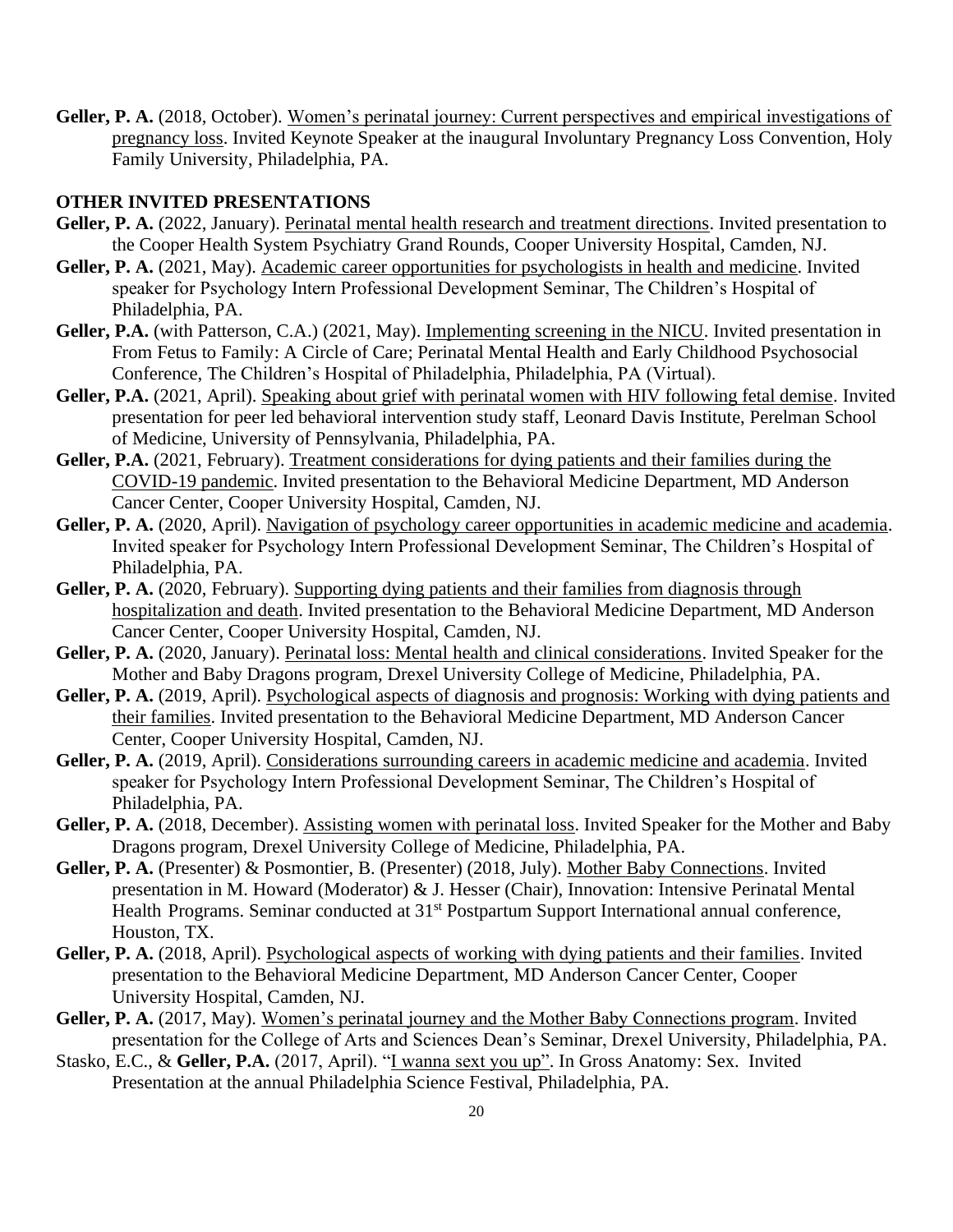- Stasko, E.C., & **Geller, P.A.** (2017, April). "Let's Talk about Sext, Baby!" Sexting and satisfaction among adults. Invited presentation at the inaugural Sexting Arts Festival, New York, NY.
- Geller, P. A. (2016, December). Working with dying patients and their families. Invited presentation to the Behavioral Medicine department, MD Anderson Cancer Center, Cooper University Hospital, Camden, NJ.
- Geller, P. A. (2016, September). Perinatal mental health issues: Current approaches to research, intervention and medical education. Invited presentation to the Cooper Health System Psychiatry Grand Rounds, Cooper University Hospital, Camden, NJ.
- **Geller, P. A.** (2015, October). Women's Health Psychology. Invited presentation for *A Collaborative & Comprehensive Approach to Women's Musculoskeletal Health* in the Translational Medicine and Applied Biotechnology Workshop Presentation Series, Drexel University College of Medicine, Philadelphia, PA.
- Geller, P. A. (2015, August). Mental healthcare of women in the US. Invited presentation by the State Department for female doctors and health practitioners from Afghanistan. The visitors were on a 21-day program in the U.S. entitled, "Women's Health," as part of the International Visitors Leadership Program, Organized by Citizen Diplomacy International (formerly International Visitors Council), the exclusive partner for the U.S. Department of State's top exchange when they have visitors within the tristate region, Philadelphia, PA.
- **Geller, P. A**. (2013, April). Moderator, Books and Bagels: Conversations on interdisciplinary research, Graduate Student Association and Office of Graduate Studies, Drexel University, Philadelphia, PA.
- **Geller, P. A.** (2013, February). Mental health aspects of perinatal loss. Invited presentation for the Transdisciplinary Seminar in Women's Health, Drexel University College of Medicine, Philadelphia, PA.
- Geller, P. A. (2009, February). Women's mental health following pregnancy loss: Epidemiology, research initiatives and clinical approaches. Invited seminar presentation to the PsyD Program in Clinical Psychology, Doctoral Colloquium Series, Department of Psychology, La Salle University, Philadelphia, PA.
- **Geller, P. A.** (2008, January). Pregnancy loss: Psychological consequences and medical education. Invited presentation to the 2008 Helen I. Moorehead-Laurencin, M.D. Sex and Gender Research Forum, Institute for Women's Health and Leadership, Drexel University College of Medicine, Philadelphia, PA.
- Geller, P. A. (2006, April). Mental health consequences of pregnancy loss. Invited presentation for the Women's Health Education Program Seminar Series, Institute for Women's Health and Leadership, Drexel University College of Medicine, Philadelphia, PA.
- Geller, P. A. (2006, March). Career opportunities in clinical and health psychology. Invited presentation to local high school students for the Health Explorers Post, Department of Government and Community Relations, Drexel University, Philadelphia, PA.
- **Geller, P. A.** (2005, October). Women's health psychology: 3 projects. Invited presentation at the Sex and Gender Research Forum, 2005 Helen I. Moorehead, M.D. Research Advancement Day, Institute for Women's Health and Leadership, Drexel University College of Medicine, Philadelphia, PA.
- **Geller, P. A.** (2002, April). Mourning after miscarriage. Invited presentation for the Women's Health Education Program Seminar Series, Institute for Women's Health and Leadership, MCP Hahnemann University, School of Medicine, Philadelphia, PA.
- **Geller, P.A.** (2001, March). Anxiety and affective disorders in the aftermath of miscarriage. Invited presentation to the Department of Education and Psychology as part of the "Ceepus Freemover" project, University of Bialystok, Bialystok, Poland.
- **Geller, P.A.** (2000, October). Featured speaker in J. Lewis III (Moderator), Impact of Violence on Children.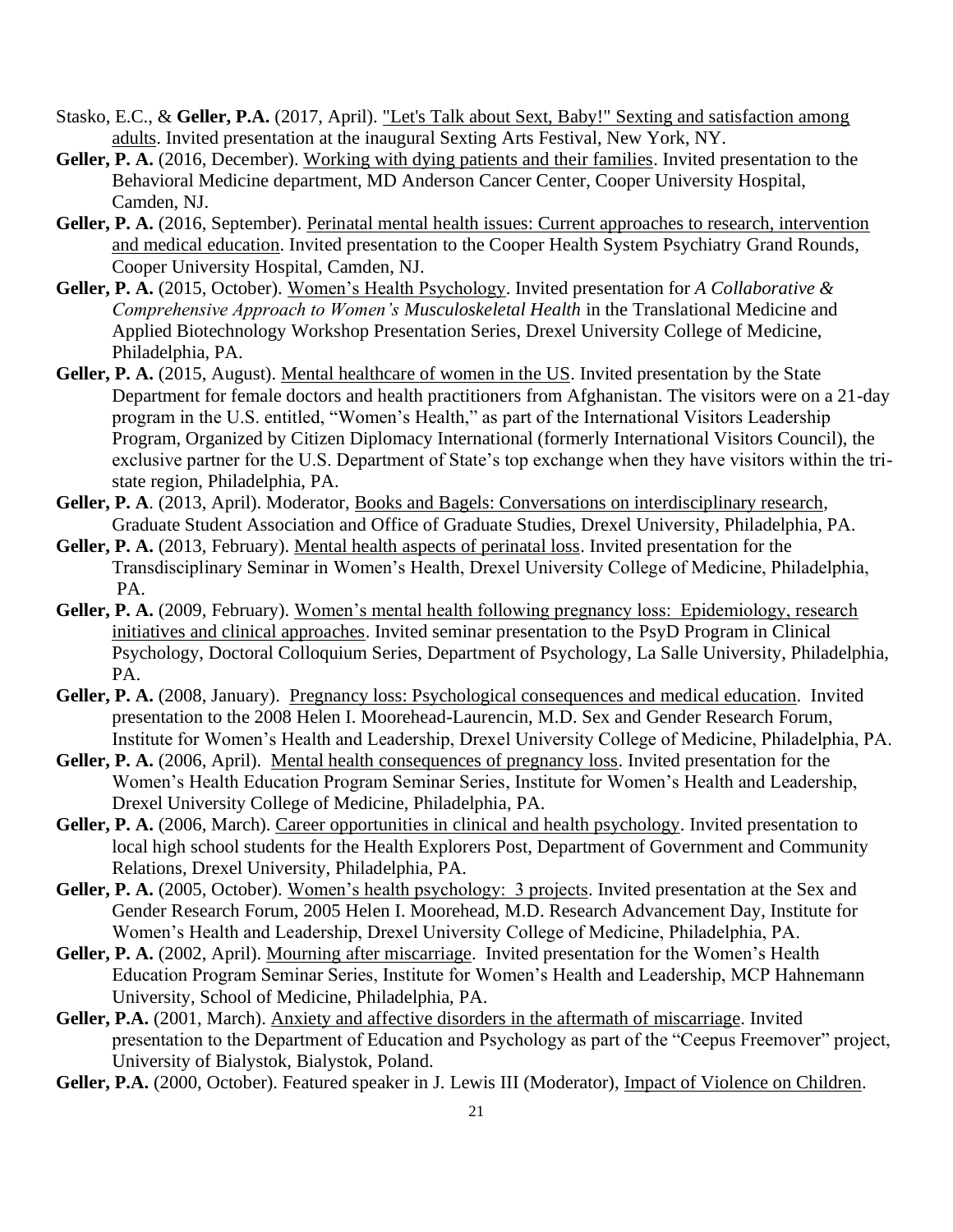Panel discussion conducted at Yale Child Study Center, Yale University School of Medicine, New Haven, CT.

- **Geller, P. A.** (2000, April). Moderator for J. W. Pennebaker, Traumatic experience, disclosure and physical health. Symposium presented at the MCP Hahnemann Center for Mind/Body Studies, Philadelphia, PA.
- **Geller, P. A.** (1997, October). Featured speaker in R. Bock (Moderator), Making a difference--Careers in mental health: Psychologists and social workers discuss their work. Panel discussion conducted at Career Week 1997, New York University, New York, NY.
- **Geller, P. A.** (1997, June). Ethnic differences in the utilization of stress resistance resources. Paper presented at Columbia University, Psychiatric Epidemiology Faculty Seminar, New York, NY.
- **Geller, P. A.** (1996, June). Subjective norms and behavior: Safer sexual practices among women with chronic mental illness. Paper presented at Columbia University, Psychiatric Epidemiology Faculty Seminar, New York, NY.
- **Geller, P. A.** (1994, December). Stress, social support and health in pregnant inner-city women. Paper presented at Columbia University, Psychiatric Epidemiology Faculty Seminar, New York, NY.

#### **WORKSHOPS**

- Coons, H. L. & **Geller, P. A.** (2008, August). Clinical approaches to women coping with pregnancy loss and perinatal depression. Workshop presented at the 116th Annual Convention of the American Psychological Association, Boston, MA. [Available through the APA Office of Continuing Education in Psychology, Independent Study Catalog for 3 CE Credits.
- **Geller, P.A.** (2001, March). Developing a student counseling center on a university campus. Invited workshop presented to the Faculty of Education and Psychology as part of the "Ceepus Freemover" project, University of Bialystok, Bialystok, Poland.

#### **PEER REVIEWED PRESENTATIONS**

- Grunberg, V. A., & **Geller, P. A.** (2022, April). Family is everything: A theory-based structural equation model to explain NICU family outcomes. Poster accepted for presentation at the 43rd Annual Meeting & Scientific Sessions of the Society of Behavioral Medicine, Baltimore, MD.
- Patterson, C. A., **Geller, P.A.**, & Sodowick, L. (2022, April). Helping NICU parents survive and thrive: Transition from a traditional group to a creative, web-based, COVID-19 adapted format. In **P. A. Geller** (Chair), Adaptation of efficacious methodologies for high-needs perinatal populations. Symposium accepted for presentation at the 43rd Annual Meeting & Scientific Sessions of the Society of Behavioral Medicine, Baltimore, MD.
- Posmontier, B., Geller, P.A., & Horowitz, J. A. (2022, April). MommaConnect: Using mobile health technology to deliver evidence-based treatment to mothers with postpartum depression and their infants. In **P. A. Geller** (Chair), Adaptation of efficacious methodologies for high-needs perinatal populations. Symposium accepted for presentation at the at the 43rd Annual Meeting & Scientific Sessions of the Society of Behavioral Medicine, Baltimore, MD.
- Hartman, A.R., **Geller, P.A.**, Kloss, J.D., & Perlis, M.L. (2021, November). Sleep disorder symptoms amongst women of reproductive age: What is normal? Poster accepted for presentation at the Association for Behavioral and Cognitive Therapies Annual Convention, New Orleans, LA.
- **Geller, P.A.**, Posmontier, B., & Horowitz, J. (2021, October). Mother-baby programs: Beneficial referral for parental and infant mental health. In C.A. Patterson (Chair), Meeting parents where they are: Screening, supporting, and treating in pediatric settings. Symposium presented at the European Paediatric Psychology Network, Stockholm, Sweden (Virtual).
- Patterson, C.A., **Geller, P.A.**, Hoffman, C, & Njoroge, W. (2021, October). Screening to identify parental distress in the N/IICU. In C.A. Patterson (Chair), Meeting parents where they are: Screening, supporting, and treating in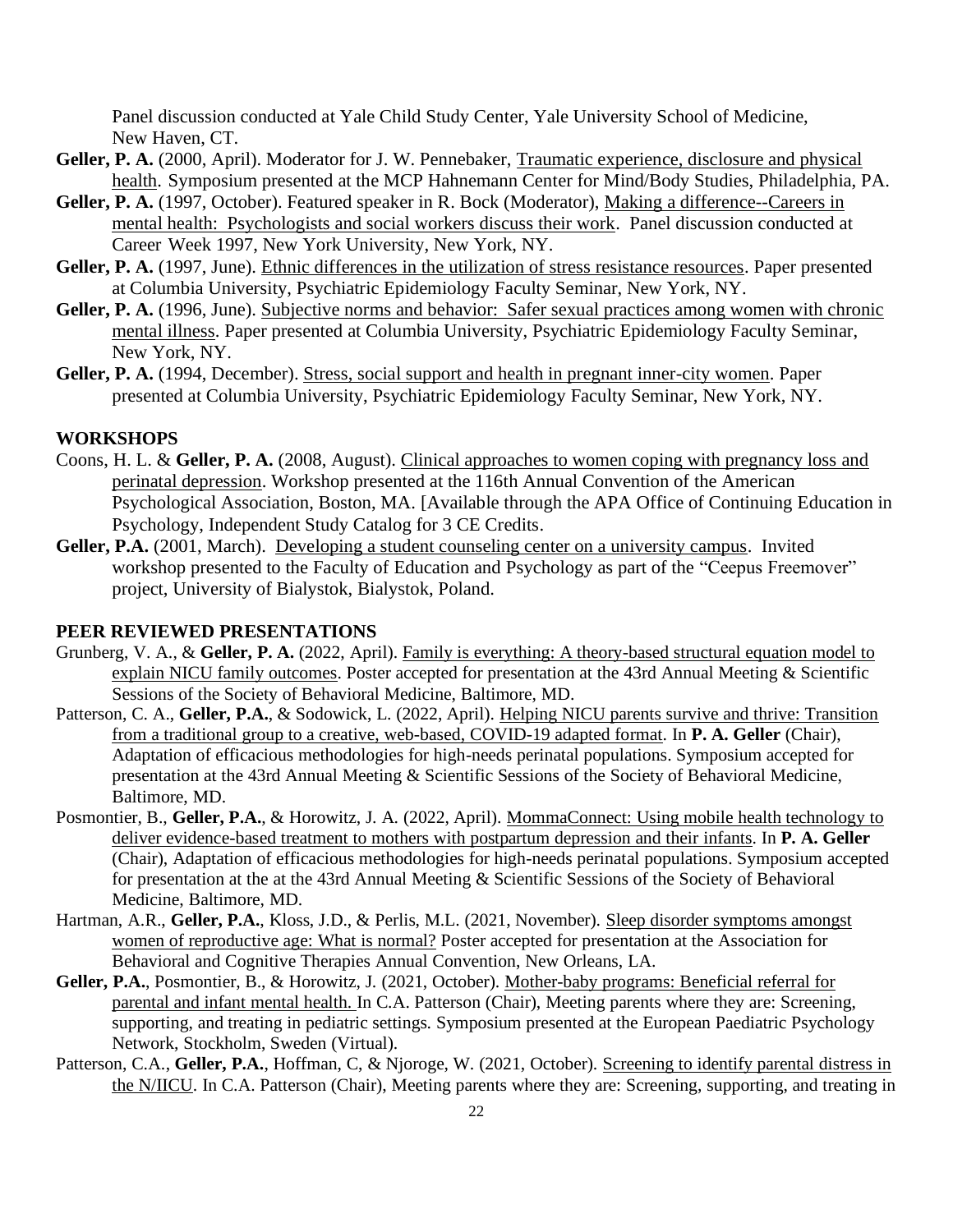pediatric settings. Symposium presented at the European Paediatric Psychology Network, Stockholm, Sweden (Virtual).

- Spiecker, N.C. & **Geller, P.A.** (2021, August). Mental health, stress, and provider care in female fertility treatment: Differences across sexual orientation and gender identity. In M. Carpenter, K. Beehler (Co-Chairs), Emerging areas of science, practice, and education with LGBTQ people. Symposium presented at the American Psychological Association 2021 Convention (Virtual).
- \*Albanese, A.M., **Geller, P.A.** & Barkin, J.L. (2021, August). The development of an online tool providing personalized resources to bolster maternal functioning the postpartum period. In **P.A. Geller** (Chair), Creation of new measures and methods for the perinatal population. Accepted as *Steiner Young Investigator Symposium* presented via webinar, North American Society for Psychosocial Obstetrics and Gynecology 2020-2021 Webinar Series (Virtual). \*Recipient: Steiner Young Investigator Award
- \*Elgohail, M. & **Geller, P.A.** (2021, August). Lessons learned from developing and evaluating an online depression treatment protocol. In **P.A. Geller** (Chair), Creation of new measures and methods for the perinatal population. Accepted as *Steiner Young Investigator Symposium* presented via webinar, North American Society for Psychosocial Obstetrics and Gynecology 2020-2021 Webinar Series (Virtual). \*Recipient: Steiner Young Investigator Award
- \*Grunberg, V.A., **Geller P.A.**, & Patterson, C.A. (2021, August). The forgotten measure: A systematic review and development of NICU infant medical severity measure. In **P.A. Geller** (Chair), Creation of new measures and methods for the perinatal population. Accepted as *Steiner Young Investigator Symposium* presented via webinar, 2020 North American Society for Psychosocial Obstetrics and Gynecology 2020- 2021 Webinar Series (Virtual).

\*Recipient: Steiner Young Investigator Award

- \*Hartman, A.R., **Geller, P.A.**, Kloss, J.D., & Perlis, M.L. (2021, August). Assessing insomnia symptoms in pregnancy. In **P.A. Geller** (Chair), Creation of new measures and methods for the perinatal population. Accepted as *Steiner Young Investigator Symposium* presented via webinar, North American Society for Psychosocial Obstetrics and Gynecology 2020-2021 Webinar Series (Virtual). \*Recipient: Steiner Young Investigator Award
- Horowitz, J., Posmontier, B., **Geller, P.A.**, Elgohail, M. (2021, June). Lessons learned: Transitioning to telehealth delivery of family-centered perinatal mental health services. Paper presented at the International Family Nurses Association Family Nursing throughout the Lafe Course (Virtual).
- Posmontier, B., Horowitz, J. A., **Geller, P.A.**, Chiarello, L., & Elgohail, M. (2021, June July). Mother-baby perinatal mental health day treatment programs in the United States*.* Oral presentation presented at the International Family Nursing Conference (Virtual).
- **Geller, P. A.**, Grunberg, V. A. & Spiecker, N. (2021, April). A universal trauma: Risk factors for PTSD following pregnancy loss. In V.A. Grunberg (Chair), Invisible battles: Addressing trauma and posttraumatic stress across the perinatal journey. Symposium presented at the at the 42nd Annual Meeting & Scientific Sessions of the Society of Behavioral Medicine (Virtual).
- \*Grunberg, V. A., **Geller, P.A.**, & Patterson, C. A. (2021, April). Big impact of little babies: Parental trauma after the NICU and implications for child development. In V.A. Grunberg (Chair), Invisible battles: addressing trauma and posttraumatic stress across the perinatal journey. Symposium presented at the 42nd Annual Meeting & Scientific Sessions of the Society of Behavioral Medicine annual conference (Virtual).

\*Recipient: Women's Health SIG Best Student Abstract Award

Horowitz, J.A., Posmontier, B., **Geller, P.A.**, Elgohail, M. (2021, March). Lessons learned: Transitioning to telehealth delivery of perinatal mental health services*.* In J.A. Horowitz (Chair), Responding to COVID-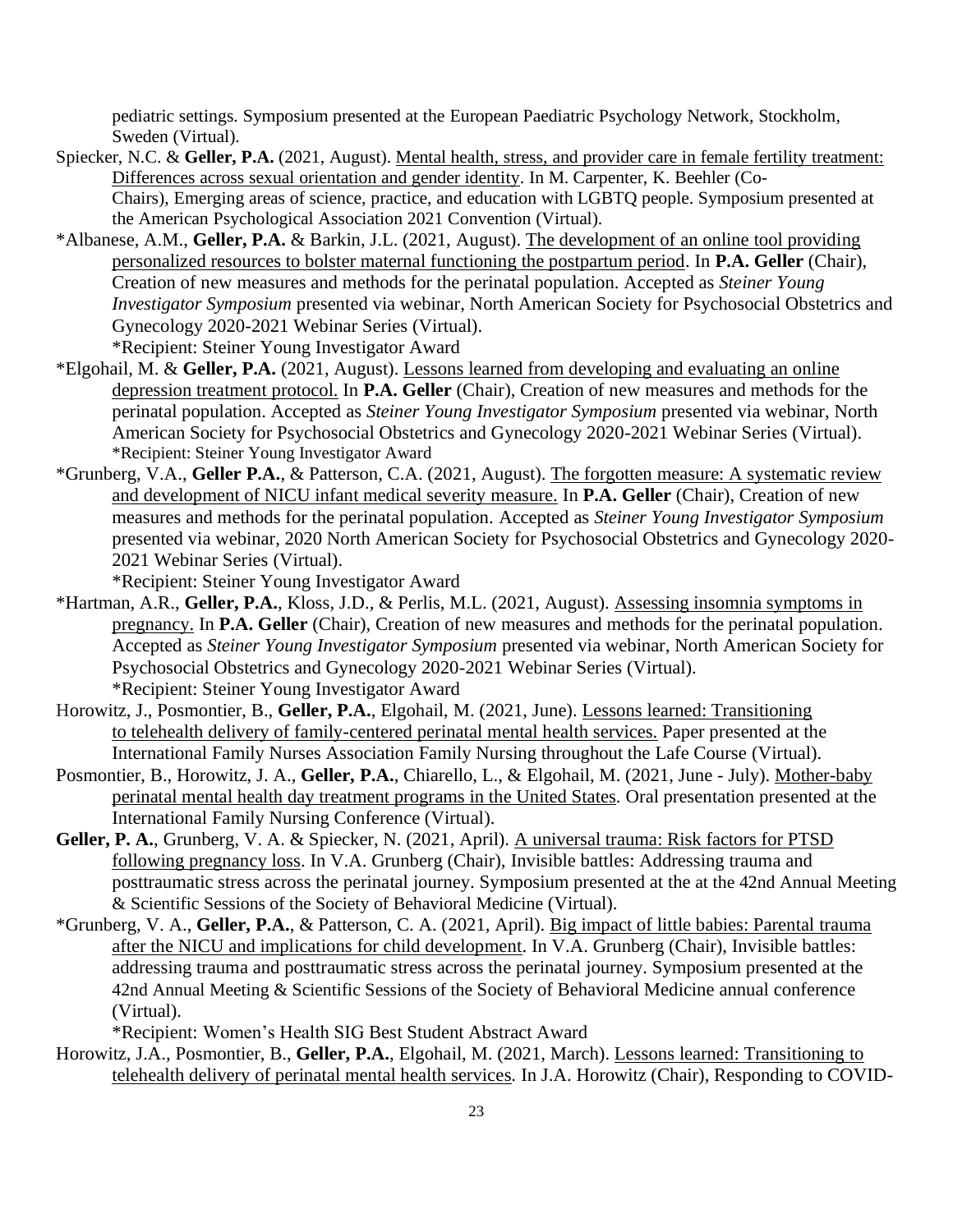19 to deliver family and community-based research using virtual formats. Symposium presented at the Eastern Nursing Research Society meeting (Virtual).

- Elgohail, M. & **Geller, P.A.** (2020, November). Online Islamically integrated CBT for Muslim women with infertility: Preliminary findings & future directions*.* In M. McLaughlin (Chair), The role of religion and therapeutic implications for Muslim Americans. Symposium presented at the Annual Convention of the Association for Behavioral and Cognitive Therapies (Virtual).
- Albanese, A.M., **Geller, P.A.** & Barkin, J.L. (2020, October). Testing the feasibility, acceptability, and initial impact of an online tool providing personalized resources to bolster maternal functioning in the postpartum period. Oral session presented at the Biennial Meeting of the International Marcé Society for Perinatal Mental Health (Virtual).
- **Geller, P.A.**, & Grunberg, V.A. (2020, October). An unforgettable event: PTSD among women coping with pregnancy loss. Oral session presented at the Biennial Meeting of the International Marcé Society for Perinatal Mental Health (Virtual).
- Patterson, C. A., **Geller, P.A.**, Guttmann, K., & Chuo, J. (2020, October). PSS:NICU Understanding aspects of postpartum stress. Oral session presented at the Biennial Meeting of the International Marcé Society for Perinatal Mental Health (Virtual).
- Klobodu C., Chiarello L., Diamond G., Posmontier B., **Geller P.A**., Horowitz J.A. & Milliron B.J. (2020, October). Nutrition-related beliefs, behaviors and needs of women with perinatal depression. Poster presented at 8th Annual Black Doctoral Network Conference (Virtual).
- Posmontier, B., Horowitz, J. A., **Geller, P.A.**, Chiarello, L., & Elgohail, M. (2020, October). Mother-baby day treatment programs in the United States. Poster presented at the American Academy of Nursing, [2020](https://nam10.safelinks.protection.outlook.com/?url=http:%2F%2Fsend.aannet.org%2Flink.cfm%3Fr%3D9xEIi3HuwtFXNpX5w8CckA~~%26pe%3DW87pVUGvV00x3MdYY9P6iv2hxTcYYW5hniOAWeOcYMa19I-151YgfBpp_n62l-n3v0rXYGZZxR8ZvdPx87z8ng~~%26t%3DYA3ZtSEcYCWAVJvuyDcR6g~~&data=04%7C01%7Cpg27%40drexel.edu%7C919ae92b297c4bf8d1ce08d8d8521de5%7C3664e6fa47bd45a696708c4f080f8ca6%7C0%7C0%7C637497194505861957%7CUnknown%7CTWFpbGZsb3d8eyJWIjoiMC4wLjAwMDAiLCJQIjoiV2luMzIiLCJBTiI6Ik1haWwiLCJXVCI6Mn0%3D%7C1000&sdata=4Ra3qiTda4Jcg7VfuwivFARxhQ2C9EuuS6zQmQkVVeQ%3D&reserved=0)  [Transforming Health, Driving Policy Conference](https://nam10.safelinks.protection.outlook.com/?url=http:%2F%2Fsend.aannet.org%2Flink.cfm%3Fr%3D9xEIi3HuwtFXNpX5w8CckA~~%26pe%3DW87pVUGvV00x3MdYY9P6iv2hxTcYYW5hniOAWeOcYMa19I-151YgfBpp_n62l-n3v0rXYGZZxR8ZvdPx87z8ng~~%26t%3DYA3ZtSEcYCWAVJvuyDcR6g~~&data=04%7C01%7Cpg27%40drexel.edu%7C919ae92b297c4bf8d1ce08d8d8521de5%7C3664e6fa47bd45a696708c4f080f8ca6%7C0%7C0%7C637497194505861957%7CUnknown%7CTWFpbGZsb3d8eyJWIjoiMC4wLjAwMDAiLCJQIjoiV2luMzIiLCJBTiI6Ik1haWwiLCJXVCI6Mn0%3D%7C1000&sdata=4Ra3qiTda4Jcg7VfuwivFARxhQ2C9EuuS6zQmQkVVeQ%3D&reserved=0) (Virtual).
- Spiecker, N.C., **Geller, P.A.** & Patterson, C.A. (2020, March). Family celebrations: a NICU perspective. Accepted for presentation at the 2020 North American Society for Psychosocial Obstetrics and Gynecology 2020 Biennial Meeting, St. Louis, MO. *Cancelled due to COVID-19 pandemic.*
- Hartman, A.R., **Geller, P.A.**, Morales, K., Lee, K., Kloss, J.D., & Perlis, M.L. (2020, August). How do sleep morbidities differ amongst pregnant women, women who are intending to conceive, and women who are not intending to conceive? Poster presentation presented via webinar at SLEEP, the Associated Professional Sleep Societies annual meeting, Philadelphia, PA.
- Elgohail, M. & **Geller, P.A.** (2020, July). Coping with infertility: Does religion help or hurt? Oral presentation presented virtually at the Muslim Mental Health conference (Virtual).
- **Geller, P. A.** & Grunberg, V. A. (2020, April). Coping with pregnancy loss: A trauma for women, a target for medical providers. In N. Stevens (Chair), The effects of trauma exposure on women's health: Examination of novel predictors and interventions. Symposium accepted for presentation at the 41st Annual Meeting & Scientific Sessions of the Society of Behavioral Medicine, San Francisco, CA. *Cancelled due to COVID-19 pandemic.*
- Albanese, A.M., **Geller, P.A.** & Barkin. J. (2019, October). In their own words: Development of a patient derived measure of maternal postpartum self-efficacy. In **P.A. Geller** & A. Bonacquisti (Co-Chairs), Improving parental psychosocial functioning in the neonatal intensive care unit. Symposium presented at Marcè of North America 4th Biennial Conference on Perinatal Mental Health, Chapel Hill, NC.
- Bonacquisti, A., **Geller, P.A.** & Patterson, C.A. (2019, October). Exploring maternal attitudes, adjustment, and social support among mothers of infants in the neonatal intensive care unit. In **P.A. Geller** & A. Bonacquisti (Co-Chairs), Improving parental psychosocial functioning in the neonatal intensive care unit. Symposium presented at the 4th Biennial Perinatal Mental Health Conference, Chapel Hill, NC.
- Elgohail, M. & **Geller, P.A.** (2019, October). An innovative internet-based treatment to reduce depressive symptoms in Muslim women experiencing infertility: Preliminary results and next steps. Oral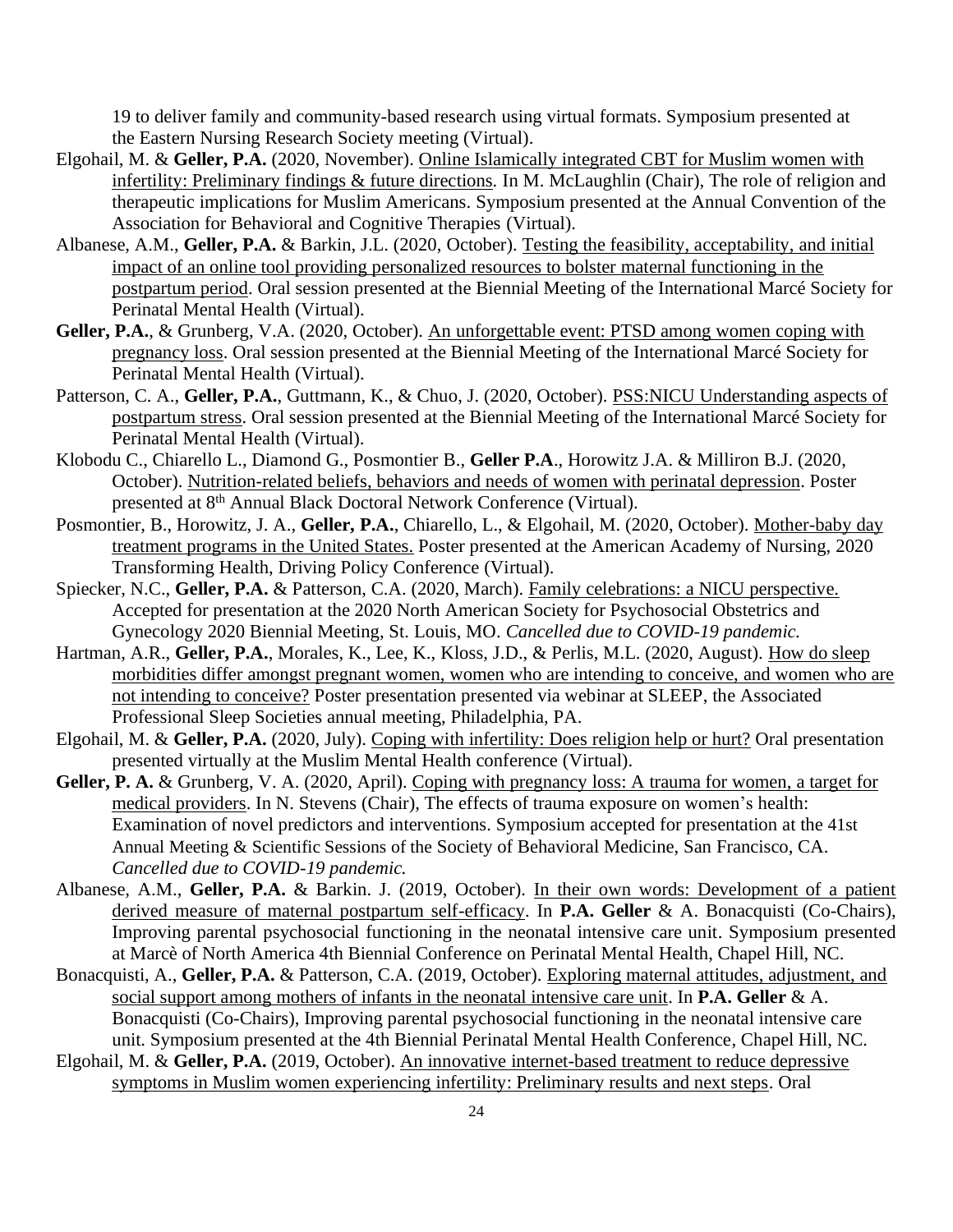presentation at the University of Chicago's Advancing Muslim American Health Priorities (A-MAP) conference, Chicago, IL.

- Grunberg, V.A., **Geller, P.A.,** & Patterson, C.A. (2019, October). Resources and stress among NICU parents: The role of perceived family burden*.* In **P.A. Geller** & A. Bonacquisti (Co-Chairs), Improving parental psychosocial functioning in the neonatal intensive care unit. Symposium presented at Marcè of North America 4th Biennial Conference on Perinatal Mental Health, Chapel Hill, NC.
- Hartman, A., Albanese, A., Russo, G., Tranquille, B., La Rocca, A., Patterson, C.A., & **Geller, P.A.** (2019, October). Psychosocial care for minority parents in the NICU: A historical review. Oral presentation at Marcè of North America 4th Biennial Conference on Perinatal Mental Health, Chapel Hill, NC.
- Patterson, C.A., **Geller, P.A.**, Hoffman, C. & Njoroge, W. (2019, October). Screening in the NICU: Caring for the caregivers. In **P.A. Geller** & A. Bonacquisti (Co-Chairs), *Improving parental psychosocial functioning in the neonatal intensive care unit*. Symposium presented at the 4th Biennial Perinatal Mental Health Conference, Chapel Hill, NC.
- **Grunberg, V.A.**, Vorndran Hendrick, A.K., & **Geller, P.A.** (2019, August). Adolescent depression: The role of reassurance-seeking, empathy, and cognitive coping. Poster presented at American Psychological Association annual convention, Chicago, IL.
- Posmontier, B. Horowitz, J., **Geller, P.A,** Bonacquisti, A., & Chiarello, L. (2019, August). Intensive outpatient perinatal mental health mother-baby day program: 24-month mental health outcomes. International Family Nursing Association annual convention, Washington, DC.
- Hartman, A., Grunberg, V.A., & **Geller, P.A.** (2019, April). Causal attributions of pregnancy loss amongst women who experienced fertility treatment*.* Poster presented at the National Perinatal Association annual conference, Providence, RI.
- Russo, G. R. & **Geller, P. A.** (2019, April). Supporting parent-infant bonding parental mental health. Poster presented at the National Perinatal Association Annual Conference, Providence, RI.
- Bonacquisti, A., **Geller, P.A.,** & Patterson, C.A. (2019, March). Evaluating maternal psychological responses to an infant's admission to a neonatal intensive care unit. Poster presented at the 40th Annual Meeting & Scientific Sessions of the Society of Behavioral Medicine, Washington, D.C.
- Bonacquisti, A**.**, **Geller, P.A.**, Wolf, S.M., Posmontier, B., Croft, D.J., & Montgomery, O.M. (2019, March). Improving screening and mental health care access for pregnant women: preliminary results of a pilot study. Poster presented at the 40th Annual Meeting and Scientific Sessions of the Society of Behavioral Medicine, Washington, D.C.
- **Geller, P. A**., Posmontier, B., Horowitz, J. A., Bonacquisti, A., & Chiarello, L. (2019, March). Mother Baby Connections: A model of intensive perinatal mental health outpatient programming. In N. Hamilton (Chair), Improving health during the postpartum period: Maternal health in crisis. Symposium presented at the 40th Annual Meeting and Scientific Sessions of the Society of Behavioral Medicine, Washington, D.C.
- Grunberg, V.A.**, Geller, P.A.**, & Patterson, C.A. (2019, March). In *Child* Sickness and In Health: Factors that Influence Couple Functioning among NICU Parents. Poster presented at Helen I. Moorehead-Laurencin, MD, Sex and Gender Research Forum, Drexel University, Philadelphia, PA.
- Posmontier, B., Horowitz, J.A., **Geller, P.A.**, & Chiarello, L. (2018, November). Perinatal mental health day program preliminary outcomes. Poster presented at the 2018 Transforming Health, Driving Policy Conference, Washington, D.C.
- Geller, P.A. (2018, October). Empirical investigations of pregnancy loss: Diverse women's experiences and educating medical professionals. Presentation at the 21st International Perinatal Bereavement Conference, Pregnancy Loss and Infant Death Alliance, St. Louis, MO.

Bonacquisti, A., **Geller, P. A.**, & Patterson, C. A. (2018, October). The Maternal Psychological Experience of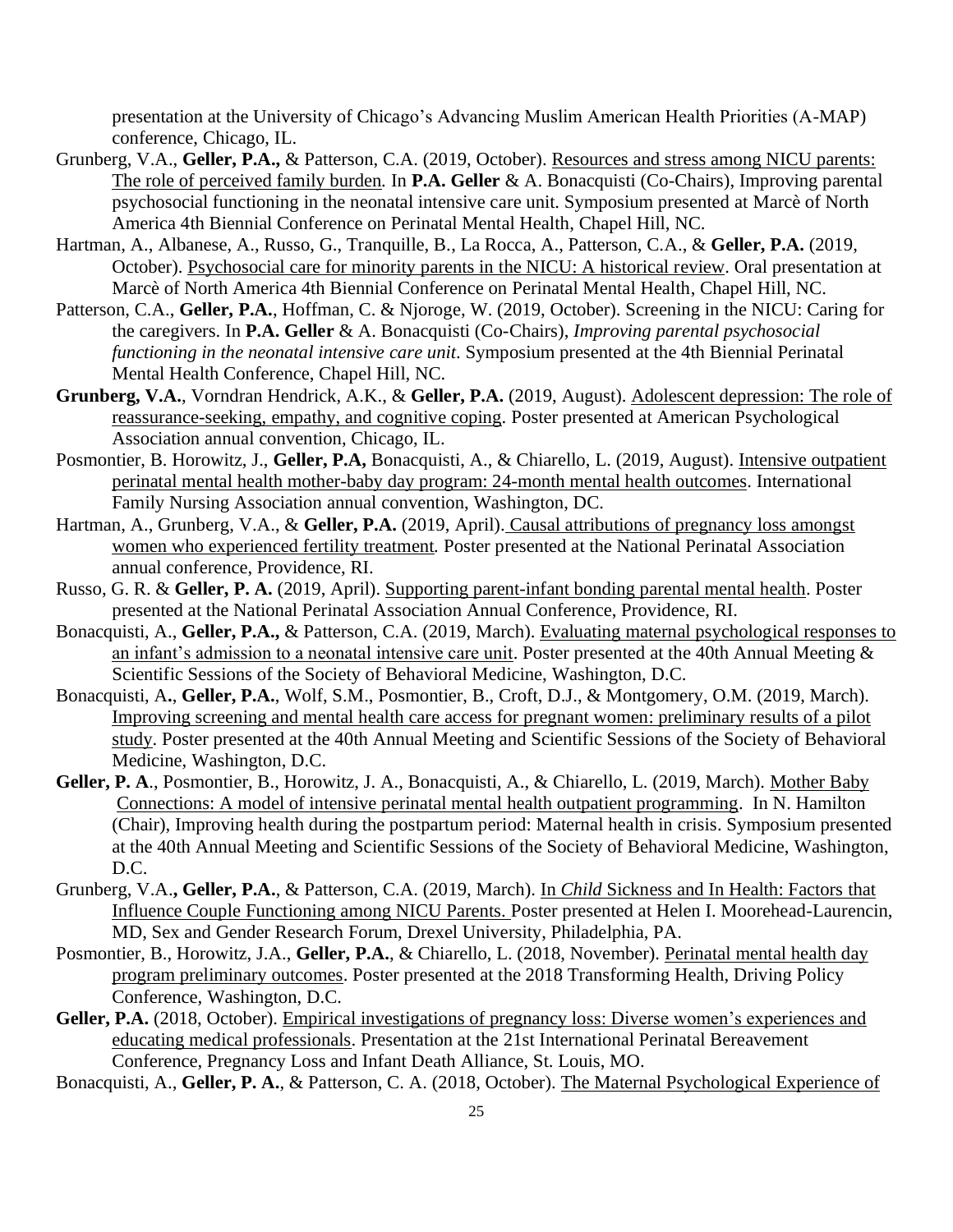An Infant's Admission to a Neonatal Intensive Care Unit. Paper presented at the inaugural Involuntary Pregnancy Loss Convention, Holy Family University, Philadelphia, PA.

- Grunberg, V. A. & **Geller, P.A.** (2018, October). Women's perceptions of support from medical providers following pregnancy loss. Paper presented at the inaugural Involuntary Pregnancy Loss Convention, Holy Family University, Philadelphia, PA.
- Grunberg, V.A. & **Geller, P.A**. (2018, August). An unspoken journey: Women's experiences with pregnancy loss. Poster presented at American Psychological Association annual convention, San Francisco, CA.
- \*Grunberg, V.A., **Geller, P.A.**, Patterson, C.A. (2018, August). When two becomes three: Couple functioning among NICU parents. Poster presented at American Psychological Association annual convention, San Francisco, CA.

\*Winner: APA Student Travel Award

- Posmontier, B., Horowitz J.A., **Geller, P.A.**, Chiarello, L., Bonacquisti, A. (August 2018). Patient-centered intensive outpatient perinatal mental health mother-baby day program: mental health outcomes after 24 months of operation. Presented at the 2018 International Council on Women's Health Issues Congress, Hong Kong, China.
- Russo, G.R., Jones, L.P., Patterson, C.A., & **Geller, P.A.** (2018, April). Sex differences in trauma among N/IICU parents. Poster presented at International Society for Traumatic Stress Studies, Philadelphia, PA.
- Bonacquisti, A., **Geller, P.A**., Patterson, C.A. (2018, April). Postpartum mood and anxiety symptoms and barriers to psychological treatment among in mothers in the neonatal intensive care unit. Poster presented at North American Society for Psychosocial Obstetrics and Gynecology annual convention, Philadelphia, PA.
- DiSanza, C., **Geller, P. A.** & Patterson, C. A. (2018, April). Be here & now in the NICU: A pilot study. In **P. A. Geller** (Chair), Novel psychosocial interventions to address perinatal mental health. Symposium presented at North American Society for Psychosocial Obstetrics and Gynecology annual conference, Philadelphia, PA.
- Elgohail, E., & **Geller, P. A.** (2018, April). Introducing a novel treatment approach to reduce depression in Muslim women experiencing infertility. In **P. A. Geller** (Chair), Novel psychosocial interventions to address perinatal mental health. Symposium presented at North American Society for Psychosocial Obstetrics and Gynecology annual conference, Philadelphia, PA.
- \*Eloghail, E., & **Geller, P.A**. (2018, April). Using social media to recruit hard-to-reach populations. Steiner Young Investigator Award oral presentation at North American Society for Psychosocial Obstetrics and Gynecology annual conference, Philadelphia, PA. \*Recipient: Steiner Young Investigator Award
- **Geller, P. A.** & Posmontier, B. (2018, April). Mother Baby Connections program. In **P.A. Geller** (Chair), The time has come: The growth of mother-baby day treatment programs in the United States. Symposium presented at North American Society for Psychosocial Obstetrics and Gynecology annual conference, Philadelphia, PA.
- **Geller P.A**., Albanese A.M., & Russo G.R., (2018, April). Historical review of attention directed towards psychosocial needs of parents in the NICU. Poster presented at North American Society for Psychosocial Obstetrics and Gynecology annual convention, Philadelphia, PA.
- Grunberg, V.A., Friedman, K.B., Spiers, M.V., & **Geller, P.A.** (2018, April). Relationships matter: Neurocognitive outcomes for women with postpartum depression. Poster presented at North American Society for Psychosocial Obstetrics and Gynecology annual convention, Philadelphia, PA.
- \*Grunberg, V., & **Geller. P.A.**, Patterson, C.A. (2018, April). Identifying NICU parents at-risk for stress and family burden: A hierarchical cluster analysis. Steiner Young Investigator Award oral presentation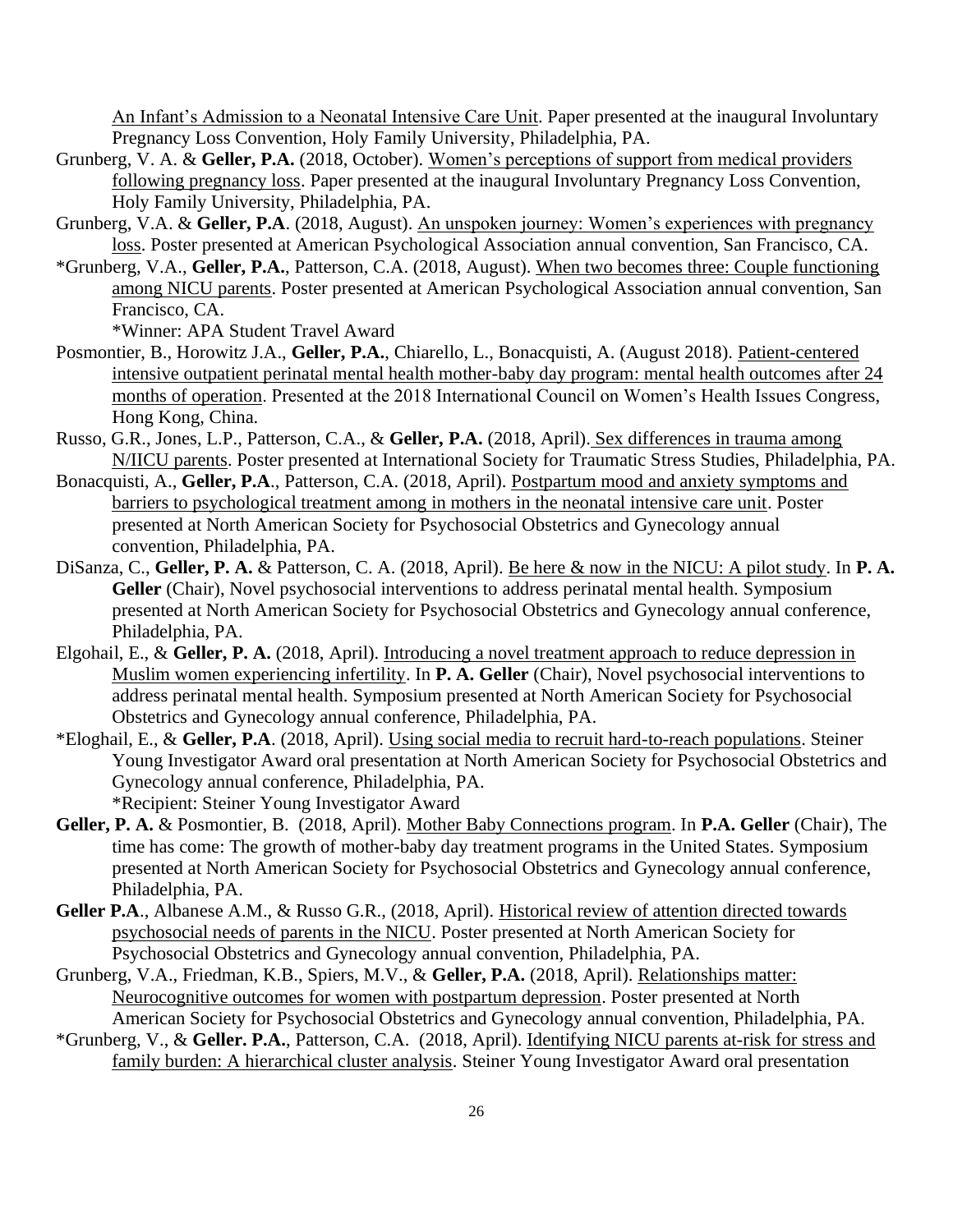at North American Society for Psychosocial Obstetrics and Gynecology annual conference, Philadelphia, PA.

\*Recipient: Steiner Young Investigator Award

- Patterson, C. A., Geller, P.A., Grunberg, V. (2018, April). Parental stress: Results from the Parent Survival Guide intervention. In **P. A. Geller** (Chair), Novel psychosocial interventions to address perinatal mental health. Symposium presented at North American Society for Psychosocial Obstetrics and Gynecology annual conference, Philadelphia, PA.
- DiSanza, C. B., **Geller, P.A**., Patterson, C.A. (2018, April). Here and now: Parental mindfulness in the NICU. In **P. A. Geller** (Chair), New solutions to old problems: Improving mental health of perinatal women. Symposium presented at 39th Annual Meeting and Scientific Sessions of the Society of Behavioral Medicine, New Orleans, LA.
- Elgohail, M. & **Geller, P.A**. (2018, April). Faith and fertility: The Development of a CBT-based intervention for Muslim women experiencing infertility. In **P. A. Geller** (Chair), New solutions to old problems: Improving mental health of perinatal women. Symposium presented at the 39th Annual Meeting and Scientific Sessions of the Society of Behavioral Medicine, New Orleans, LA.
- **Geller, P. A**., Posmontier, B., Horowitz, J. A., Bonacquisti, A., & Chiarello, L. (2018, April). Introducing Mother Baby Connections: A creative model of perinatal mental health programming. In **P. A. Geller** (Chair), New solutions to old problems: Improving mental health of perinatal women. Symposium presented at the 39th Annual Meeting and Scientific Sessions of the Society of Behavioral Medicine, New Orleans, LA.
- Grunberg, V.A. & **Geller, P.A**. (2018, April). Breaking silence: Utilization of a diverse sample to identify women at-risk for depression and anxiety following pregnancy loss. Oral presentation at the 39<sup>th</sup> Annual Meeting and Scientific Sessions of the Society of Behavioral Medicine, New Orleans, LA.
- Grunberg, V.A., **Geller, P.A**., Patterson, C.A. (2018, April). A novel assessment for understanding the parental NICU experience. Poster presented at the 39th Annual Meeting and Scientific Sessions of the Society of Behavioral Medicine, New Orleans, LA.
- Stasko, E.C. & Geller, P.A. (2018, April). Let's Get Sexty! A novel intervention to improve sexual satisfaction during fertility treatment. In **P. A. Geller** (Chair), New solutions to old problems: Improving mental health of perinatal women. Symposium presented at the 39th Annual Meeting and Scientific Sessions of the Society of Behavioral Medicine, New Orleans, LA.
- **Geller P.A**., Russo G.R., & Albanese A.M. (2018, February). The evolution and recent momentum of psychosocial care in the NICU. Poster presented at the 31<sup>st</sup> annual Gravens Conference, Clearwater Beach, FL.
- **Geller, P.A.** (2018, February). Historical review of attention directed towards psychosocial needs of parents in the NICU. Paper presented at the 31<sup>st</sup> annual Gravens Conference, Clearwater Beach, FL.
- Bonacquisti, A., **Geller, P.A**., & Patterson, C.A. (2017, November). The impact of maternal-infant attachment on postpartum mood and anxiety symptoms in NICU mothers. In **P.A. Geller** (Chair), Addressing postpartum distress in high risk populations: Innovative psychosocial evaluation and approaches in the NICU. Symposium presented at the 3rd Biennial Perinatal Mental Health Conference, Chicago, IL.
- DiSanza, C, B., **Geller, P. A**., & Patterson, C. A. (2017, November). Mindfulness for NICU parents: A pilot study assessing feasibility and impact. In **P.A. Geller** (Chair), Addressing postpartum distress in high risk populations: Innovative psychosocial evaluation and approaches in the NICU. Symposium presented at the 3rd Biennial Perinatal Mental Health Society Conference, Chicago, IL.
- **Geller, P. A**., Bonacquisti, A., Posmontier, B., Horowitz, J. A., Chiarello, L. & Patterson, C. (2017, November). Mother Baby Connections: An interdisciplinary approach to addressing postpartum distress and steps towards NICU adaptation. In **P.A. Geller** (Chair), Addressing postpartum distress in high risk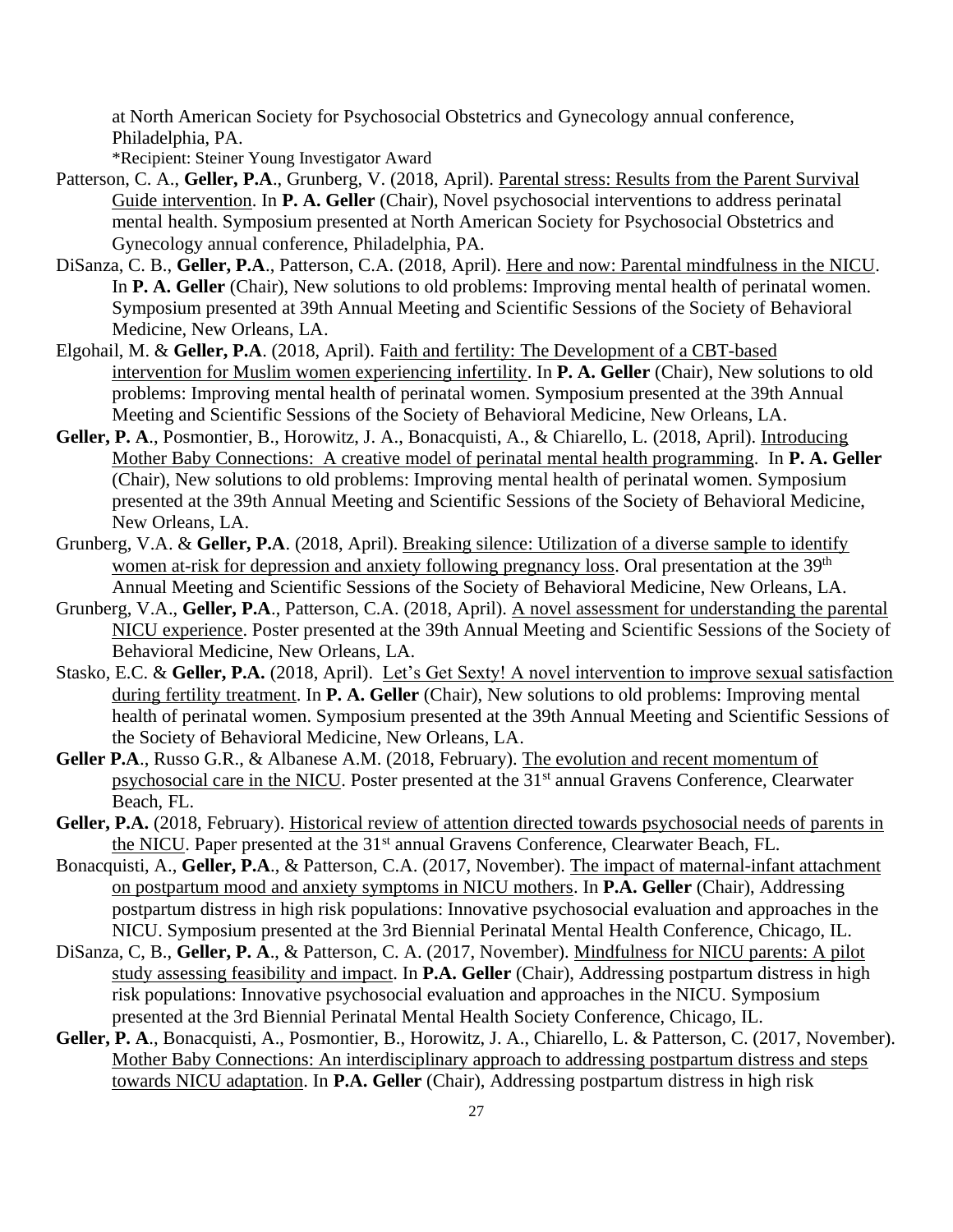populations: Innovative psychosocial evaluation and approaches in the NICU. Symposium presented at the 3rd Biennial Perinatal Mental Health Conference, Chicago, IL.

- Patterson, C. A., **Geller, P. A**., Hoffman, C., & Njorge, W. (2017, November). Screening in the NICU: The right time, the right measures, the right resources. In **P.A. Geller** (Chair), Addressing postpartum distress in high risk populations: Innovative psychosocial evaluation and approaches in the NICU Symposium presented at the 3rd Biennial Perinatal Mental Health Conference, Chicago, IL.
- Bonacquisti, A., **Geller, P.A**. & Patterson, C.A. (2017, August). Perinatal mental health in the NICU: Using research to inform clinical best practices. In A. Van Arsdale (Chair), Perinatal mood and anxiety disorders: Research and advocacy for the most common pregnancy complication. Symposium presented at American Psychological Association annual conference, Washington, D.C.
- \*Grunberg, V.A., **Geller, P.A**., Chuo, J., & Patterson, C.A. (2017, August). The development of a parental selfreport measure for NICU infant health severity. Poster presented at American Psychological Association annual convention, Washington, D.C.

\*Winner: Student Poster Award, Division 54

- Bonacquisti, A., **Geller, P.A.** & Patterson, C.A. (2017, July). Maternal mental health in the neonatal intensive care unit: Postpartum depression, anxiety, and attitudes towards mental health treatment. Poster presented at Postpartum Support International annual conference, Philadelphia, PA.
- DiSanza, C. B., **Geller, P. A**., & Patterson, C. A. (2017, July). Mindful NICU: A novel mindfulness program for parents of NICU infants. In **P.A. Geller** (Chair), Innovative psychosocial programming to alleviate postpartum distress, Breakout Session presented at Postpartum Support International annual conference, Philadelphia, PA.
- **Geller, P.A**., Posmontier, B., Horowitz, J., Chiarello, L., & Bonacquisti, A. (2017, July). Mother Baby Connections: New interdisciplinary program to address postpartum distress and maternal-infant interaction. In **P.A. Geller** (Chair), Innovative psychosocial programming to alleviate postpartum distress, Breakout Session presented at Postpartum Support International annual conference, Philadelphia, PA.
- Grunberg, V.A., Friedman, K.B., Spiers, M.V., & **Geller, P.A**. (2017, July). A novel analytic strategy for examining cognitive biases in postpartum depressed and anxious mothers. In **P.A. Geller** (Chair), Innovative psychosocial programming to alleviate postpartum distress, Breakout Session presented at Postpartum Support International annual conference, Philadelphia, PA.
- Patterson, C.A., Stasko, E. C., Elgohail, M., DeRuyter, L., & **Geller, P.A**. (2017, July). The N/IICU Parent Survival Guide: A unique intervention to help parents navigate the NICU and their emotions. In **P.A. Geller** (Chair), Innovative psychosocial programming to alleviate postpartum distress, Breakout Session presented at Postpartum Support International annual conference, Philadelphia, PA.
- Posmontier, B., **Geller, P.A.,** Horowitz, J., Izzetoglu, M., Grunberg, Hernandez, G., & Slaughter, J. (2017, July). Assessing prefrontal cortex brain activity among depressed and non-depressed mother-infant dyads. Poster presented at Postpartum Support International annual conference, Philadelphia, PA.
- Posmontier, B., Horowitz, J.A., **Geller, P.A.**, Izzetoglu, M., & Grunberg, V.A. (2017, June). Feasibility of using fNIRS to compare cortical hemodynamic response between postpartum depressed and non-depressed mothers and their infants. Poster presented at the International Family Nursing Association annual convention, Pamplona, Spain.
- Posmontier, B., **Geller, P.A.**, Horowitz, J.A., Chiarello, L.C., Grunberg, V.A., & Bonacquisti, A. (2017, June). Mother Baby Connections: An intensive outpatient perinatal mental health program. Poster presented at the International Family Nursing Association annual convention, Pamplona, Spain.
- Horowitz, J.A., Posmontier, B., **Geller, P.A.**, Izzetoglu, M. & Grunberg, V.A. (2017, June). Neuro-imaging markers for postpartum depression: A systematic review. Poster presented at the International Family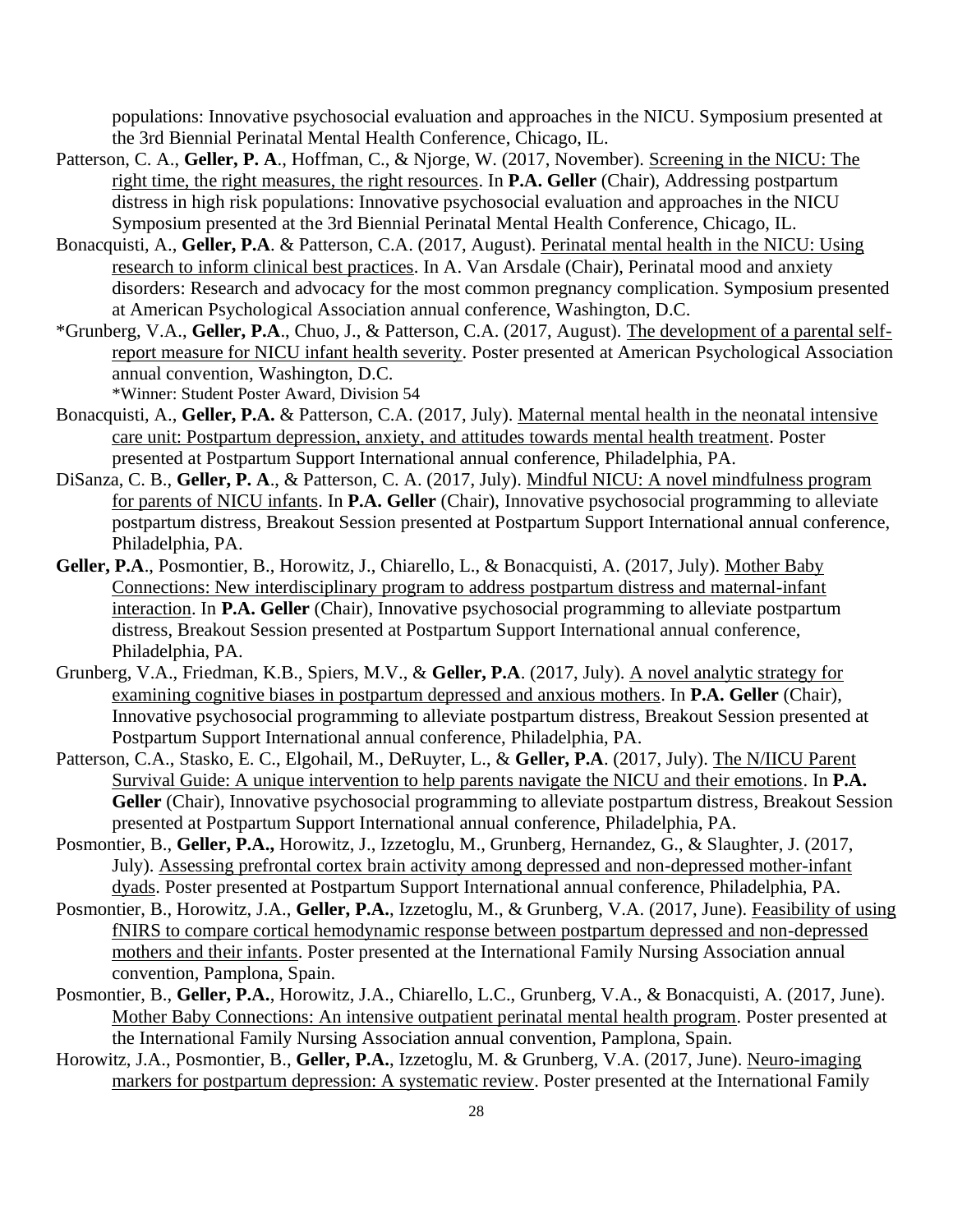Nursing Association annual convention, Pamplona, Spain.

- DiSanza, C. B., **Geller, P. A.**, Patterson, C. A. (2017, May). Developing and implementing a mindfulness program for NICU parents. In **P.A. Geller** & E. C. Stasko (Co-Chairs), A rocky road to parenthood: Examinations of the perinatal journey. Symposium presented at the 29<sup>th</sup> Annual Convention of the Association of Psychological Science, Boston, MA.
- Elgohail, M. & **Geller, P.A.** (2017, May). Stresses of baby-making: Understanding the experience of ethnic minority women in the age of social media. In **P. A. Geller** (Chair) & E. C. Stasko (Co-Chair), A rocky road to parenthood: Examinations of the perinatal journey. Symposium presented at the 29th Annual Convention of the Association of Psychological Science, Boston, MA.
- Grunberg, V.A., Friedman, K.B., Spiers, M.V., & **Geller, P.A.** (2017, May). Postpartum depression and emotion recognition: Why can't I read my baby? In **P. A. Geller** & E. C. Stasko (Co-Chairs), A rocky road to parenthood: Examinations of the perinatal journey. Symposium presented at the 29<sup>th</sup> Annual Convention of the Association for Psychological Science, Boston, MA.
- Stasko, E. C. & **Geller, P. A.** (2017, May). Let's talk about sext, baby! Improving sexual satisfaction during infertility treatment. In **P.A. Geller** & E. C. Stasko (Co-Chairs), A rocky road to parenthood: Examinations of the perinatal journey. Symposium presented at the 29<sup>th</sup> Annual Convention of the Association of Psychological Science, Boston, MA.
- Posmontier, B., Horowitz, J.A., **Geller, P.A.**, Izzetoglu, M., & Grunberg, V.A. (2017, April). Feasibility of comparing cortical hemodynamic response between postpartum depressed and non-depressed mothers and their infants. Poster presented at the Eastern Nursing Research Society annual convention, Philadelphia, PA.
- Horowitz, J.A., **Geller, P.A.**, Posmontier, B., Izzetoglu, M., & Grunberg, V.A. (2017, April). Neuro-Imaging markers for postpartum depression: A systematic review. Poster presented at Eastern Nursing Research Society annual convention, Philadelphia, PA.
- Patterson, C.A., Hoffman, C.H., & Geller, P.A. (2017, March). Piloting a parent mental health screening program in the NICU. Presented at the National Perinatal Association annual conference, Atlanta, GA
- Elgohail, M. & **Geller, P. A.** (2017, January). Can religious coping style predict depressive symptoms amongst Muslim women struggling to conceive? In L. Shawahin (Chair), Muslim women: Exploring health and wellbeing at the intersection of race, religion and gender. Symposium presented at the National Multicultural Conference and Summit, Portland, OR.
- Posmontier, B., Horowitz, J.A., **Geller, P.A.**, & Bonacquisti, A. (2016, November). Mother Baby Connections: An intensive outpatient perinatal mental health program. Presentation at the National Nurse-Led Care Consortium Conference, Philadelphia, PA.
- Grunberg, V.A., DiSanza, C.A., **Geller, P.A.**, & Patterson, C.A. (2016, October). Chronic health problems in NICU graduates and maternal well-being. Poster presented at Women's Special Interest Group (SIG) Poster Exposition at the 50th Annual Convention of the Association for Behavioral and Cognitive Therapies, New York, NY.
- Stasko, E.C. & **Geller, P.A.** (2016, October). The relationship between sexting and satisfaction for women. Poster presented at the Women's Special Interest Group (SIG) Poster Exposition at the 50th Annual Convention of the Association for Behavioral and Cognitive Therapies, New York, NY.
- Elgohail, M., Syed, M.R., & **Geller, P.A.** (2016, October). Demographic trends and their implications amongst Muslim women with fertility problems. Poster presented at the 50th Annual Convention of the Association for Behavioral and Cognitive Therapies, New York, NY.
- Stasko, E.C. & **Geller, P.A.** (2016, October). The relationship between sexting and satisfaction for women. Poster presented at the Women's Special Interest Group (SIG) Poster Exposition at the 50<sup>th</sup> Annual Convention of the Association for Behavioral and Cognitive Therapies, New York, NY.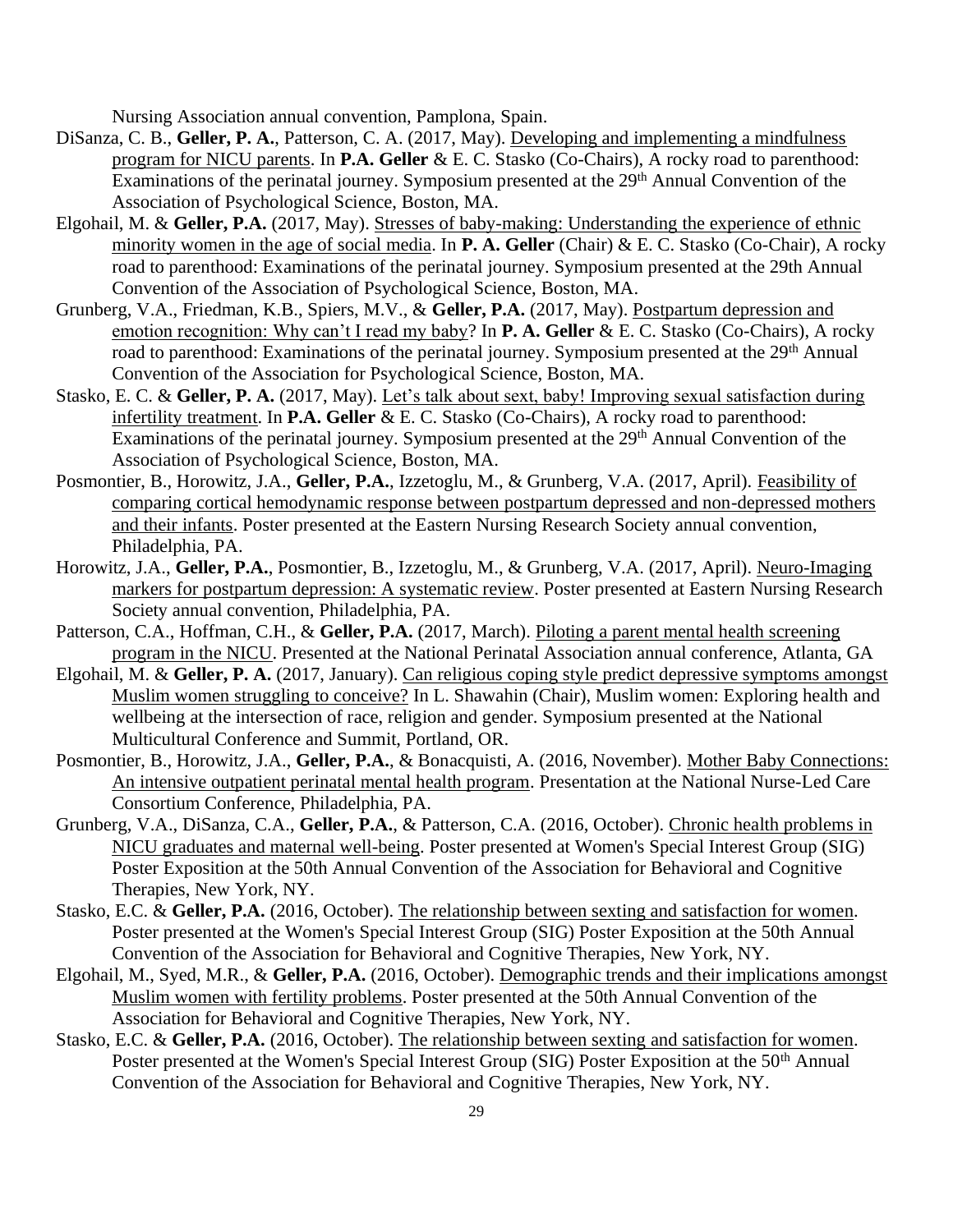- Bonacquisti, A., **Geller, P.A**., Patterson, C. (2016, September). Psychological responses and treatment among mothers in the neonatal intensive care unit. Poster presented at the 2016 Annual Quality Congress, Vermont Oxford Network, Chicago, IL.
- Bonacquisti, A., DeRuyter, L., Grunberg, V.A., **Geller, P.A.**, & Patterson, C.A. (2016, August). Maternal-infant attachment, depression, support, and health-promoting behaviors in the NICU. In **P. A. Geller** (Chair), Parental attachment, distress, and long-term outcomes: Empirical examinations of the NICU journey. Symposium presented at American Psychological Association annual conference, Denver, CO.
- Grunberg, V.A., **Geller, P.A.**, & Patterson, C.A. (2016, August). Psychosocial adjustment for NICU families following discharge. In **P.A. Geller** (Chair), Parental attachment, distress, and long-term outcomes: Empirical examinations of the NICU journey. Symposium presented at American Psychological Association annual conference, Denver, CO.
- \*Grunberg, V.A., Madden, C., DeRuyter, L., **Geller, P.A.**, & Patterson, C.A. (2016, August). NICU infant health severity and long-term family impact. Poster presented at American Psychological Association annual conference, Denver, CO.

\*Winner: Student Poster Award, Division 54

- Patterson, P.A., **Geller, P.A.**, & Grunberg, V.A. (2016, August). Parental stress: Results from the N/IICU parent survival guide intervention. In **P.A. Geller** (Chair), Parental attachment, distress, and long-term outcomes: Empirical examinations of the NICU journey. Symposium presented at American Psychological Association annual conference, Denver, CO.
- Stasko, E.C., & **Geller, P.A.** (2016, August). Who's sexting? Differences by age and gender. Poster presented at American Psychological Association annual conference, Denver, CO.
- DiSanza, C. B., **Geller, P. A.**, Grunberg, V. A. (2016, June). Negative religious coping following pregnancy loss: Mental health implications. Poster presented at The Philadelphia Behavior Therapy Association Student Exhibition, Philadelphia, PA.
- Hall, S., Milford, C., Hynan, M., **Geller, P.A.** (2016, June). Interdisciplinary recommendations for psychosocial support of NICU parents. Poster presented at World Association for Infant Mental Health annual conference, Prague, CZ.
- DiSanza, C. B., **Geller, P. A.**, Grunberg, V. A. (2016, May). Test of faith: Effects of engaging in negative versus positive religious coping following pregnancy loss. Poster presented at Association for Psychological Science annual conference, Chicago, IL.
- Posmontier, B., Horowitz, J., **Geller, P.A.**, & Izzetoglu, M. (2016, May). Neurological correlates of postpartum depression: An integrated review. Presented at the18th Congress of the International Society of Psychosomatic Obstetrics and Gynecology and 20th Congress of the Psychosomatic Sego Section, Malaga, Spain.
- Stasko, E., & **Geller, P.A.** (2016, May). The demographics of sexting: Differences by age and race. Poster presented at Association for Psychological Science annual conference, Chicago, IL.
- Bonacquisti, A., DeRuyter, L.D., **Geller, P.A.**, & Patterson, C.A. (2016, April). Maternal-infant attachment in neonatal intensive care units: Associations with maternal attitudes, depression, and anxiety. Poster presented at Society for Pediatric Psychology annual conference, Atlanta, GA.
- \*DeRuyter, L., **Geller, P.A.**, & Patterson, C.A. (2016, April). Effectiveness of training intervention on perceived competence and confidence for N/IICU nurses. Steiner Young Investigator Award oral presentation presented at North American Society for Psychosocial Obstetrics & Gynecology annual conference, New York, NY.

\*Recipient: Steiner Young Investigator Award

DiSanza, C.B., **Geller, P.A.**, & Grunberg, V.A. (2016, April). Religious coping and mental health concerns following pregnancy loss. Poster presented at North American Society for Psychosocial Obstetrics &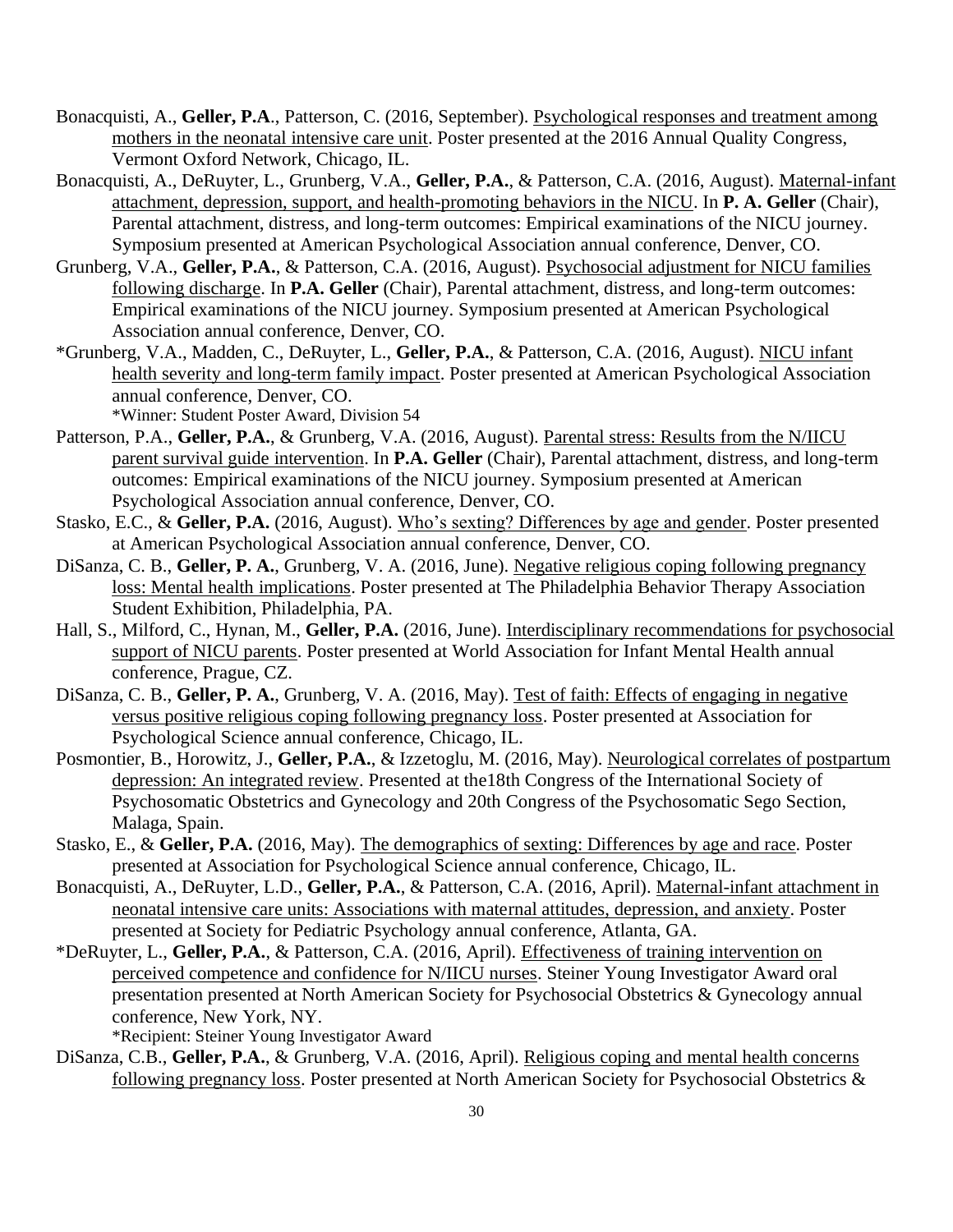Gynecology annual conference, New York, NY.

- **Geller, P. A.** (2016, April). Introducing new interdisciplinary standards of psychosocial care in NICU settings. Presentation at North American Society for Psychosocial Obstetrics & Gynecology annual conference, New York, NY.
- Grunberg, V.A., & **Geller, P.A.** (2016, April). Impact of NICU infant rehospitalizations on parental relationships. Poster presented at the 37th Annual Meeting and Scientific Sessions of the Society of Behavioral Medicine, Washington, D.C.
- Grunberg, V.A., **Geller, P.A.**, & Patterson, C.A. (2016, April). Stress and family functioning among mothers in the NICU. Poster presented at North American Society for Psychosocial Obstetrics & Gynecology annual conference, New York, NY.
- Grunberg, V.A., Madden, C., **Geller, P.A.**, & Patterson, C.A. (2016, April). Family resilience factors following NICU discharge. Poster presented at Society of Pediatric Psychology annual conference, Atlanta, GA.
- Horowitz, J.A., **Geller, P.A.** (presenting author), Posmontier, B., & Izzetoglu, M. (2016, April). Neurological signature of postpartum depression: A systematic review. Poster presented at North American Society for Psychosocial Obstetrics & Gynecology annual conference, New York, NY.
- Patterson, C.A., **Geller, P.A.**, Stasko, E., & DeRuyter, L. (2016, April). Parent education in the Newborn/Infant Intensive Care Unit (N/IICU). Poster presented at North American Society for Psychosocial Obstetrics & Gynecology annual conference, New York, NY.
- Gaultney, C.G., Bhatnagar, R., Grunberg, V.A., & **Geller, P.A.** (2016, March). Risk factors for grief following pregnancy loss. Poster presented at Eastern Psychological Association annual conference, New York, NY.
- Grunberg, V.A., Bonacquisti, A., **Geller, P.A.**, & Patterson, C.A. (2015, November). Psychological distress, relationships, and sex among mothers in the NICU. Poster presented at Association for Behavioral and Cognitive Therapy annual conference, Chicago, IL.
- Stasko, E.C., Grunberg, V.A., & **Geller, P.A.** (2015, November). Do women and men sext differently? Poster presented at Association for Behavioral and Cognitive Therapy annual conference, Chicago, IL.
- Bonacquisti, A. & **Geller, P.A.** (presenting author) (2015, August). The importance of sexual relationship characteristics on condom use among women. In **P.A. Geller** (Chair) & E. C. Stasko (Co-chair), Rethinking women's sexual and psychosocial health through technology, access, and programming. Symposium presented at the 123rd annual convention of the American Psychological Association, Toronto, Ontario, Canada.
- Elgohail, M. & **Geller, P.A.** (2015, August). A study of the relationship between religiosity and depression in infertile Muslim women. Poster presented at the 123nd annual convention of the American Psychological Association, Toronto, Ontario, Canada.
- **Geller, P.A.,** Grunberg, V.A., Bonacquisti, A. Stasko, E., Logrono, G., DeRuyter, L. (2015, August). Women's responses to pregnancy loss. In **P. A. Geller** (Chair) & E. C. Stasko (Co- Chair), Rethinking women's sexual and psychosocial health through novel technology, access, and programming. Symposium presented at the 123rd annual convention of the American Psychological Association, Toronto, Ontario, Canada.
- Patterson, C.A., Bonacquisti, A., Perelman, A. & **Geller, P.A.** (2015, August). The NICU parent survival guide: Addressing maternal stress in the NICU. In **P.A. Geller** (Chair) & E.C. Stasko (Co-chair), Rethinking women's sexual and psychosocial health through technology, access, and programming. Symposium presented at the 123rd annual convention of the American Psychological Association, Toronto, Ontario, Canada.
- \*\*Stasko, E.C., & **Geller, P.A.** (2015, August). Reframing sexting as a positive sexual behavior. In **P. A. Geller,** (Chair), & E. C. Stasko (Co-Chair) Rethinking women's sexual and psychosocial health through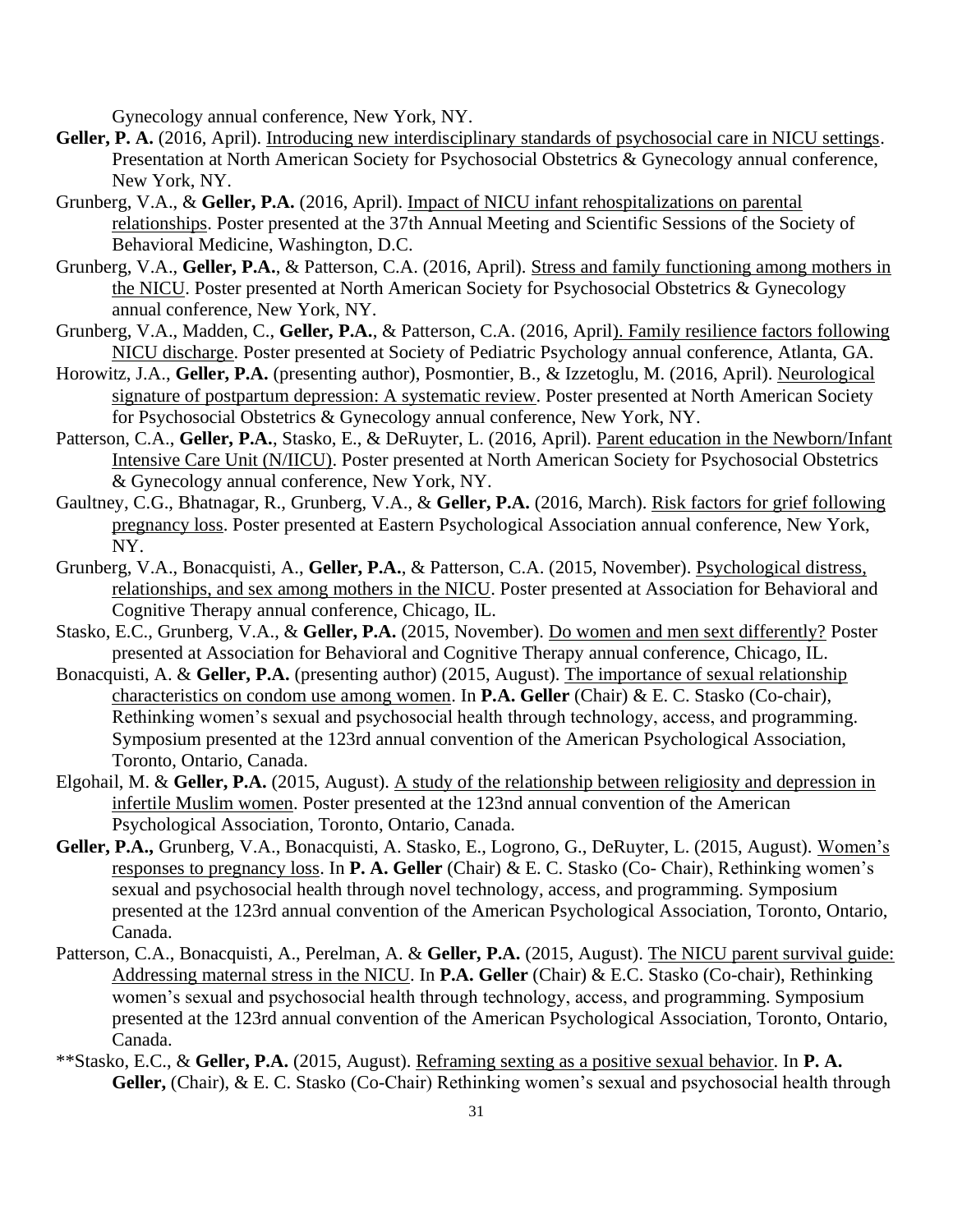novel technology, access, and programming. Symposium presented at the 123nd annual convention of the American Psychological Association, Toronto, Ontario, Canada. \*\**Please see Interviews/Media Coverage section, above*

- Grunberg, V.A., Stasko, E. C., **Geller, P.A.** (2015, April). Gender and religiosity: Who thinks what about relationships? In **P.A. Geller** (Chair) & E.C. Stasko (Co-Chair), Rethinking women's sexual and psychosocial health through novel examinations of religiosity and relationships. Symposium presented at the 27th annual convention of the Association for Psychological Science, New York, NY.
- Bonacquisti, A. & **Geller, P.A.** (2015, May). Understanding women's condom use behavior from a sexual relationship-based perspective. In **P.A. Geller** & E.C. Stasko (Co-chairs), Rethinking women's sexual and psychosocial health through novel examinations of religiosity and relationships. Symposium presented at the 27th annual convention of the Association for Psychological Science, New York, NY.
- Elgohail, M. & **Geller, P.A.** (2015, May). Examining religiosity and depression in infertile Muslim women. In **P. A. Geller** & E. C. Stasko (Co-Chairs), Rethinking women's sexual and psychosocial health through novel examinations of religiosity and relationships. Symposium presented at the 27th Annual Convention of the Association of Psychological Science, New York, NY.
- Stasko, E.C., & **Geller, P.A**. (2015, May). Sexting: Why would adults do that? In **Geller, P. A.** & Stasko, E.C. (Co-Chairs), Rethinking women's sexual and psychosocial health through novel examinations of religiosity and relationships. Symposium presented at the 27th Annual Convention of the Association of Psychological Science, New York, NY.
- **Geller, P. A**., Elgohail, M. & Khaksari, M. (2015, April). The journey towards motherhood: Psychological issues surrounding the experience of infertility and its treatment. In S. Lassen (Chair), Expanding the frontiers of pediatric psychology in perinatal psychosocial care. Symposium presented at the Society of Pediatric Psychology Annual Conference, San Diego, CA.
- Patterson, C., **Geller, P. A.** & Stasko, E. C. (2015, April). Working with families in crisis in the NICU. In S. Lassen (Chair), Expanding the frontiers of pediatric psychology in perinatal psychosocial care. Symposium presented at the Society of Pediatric Psychology Annual Conference, San Diego, CA.
- Elgohail, M. & **Geller, P.A.** (2015, March). A proposed study of religiosity and depression in infertile Muslim women. Poster presented at the 7th Annual Muslim Mental Health Conference, Dearborn, MI.
- Grunberg, V.A., **Geller, P. A**., & Patterson, C. A. (2015, March). Review of the psychological and stress responses of fathers in the NICU. Poster presented at Eastern Psychological Association Annual Conference, Philadelphia, PA.
- Bonacquisti, A., **Geller, P.A**. & Patterson, C.A. (2015, February). Current investigation of psychological symptoms and treatment among mothers in the neonatal intensive care unit. Poster presented at the 2015 CHOP Research Day, Philadelphia, PA.
- Bonacquisti, A. & **Geller, P. A**. (2014, November). Psychological symptoms and mental health care utilization among mothers in the neonatal intensive care unit: A work in progress. Women's Issues/Training and Professional Issues. Poster presented at Association for Behavioral and Cognitive Therapy (ABCT) annual conference, Philadelphia, PA.
- Grady, C. & **Geller, P. A.** (2014, November). Attitudes and perceptions concerning pregnancy among adult women with diabetes. Poster presented at Association for Behavioral and Cognitive Therapy (ABCT) annual conference, Philadelphia, PA.
- Grunberg, V. A., Stasko, E. C. & **Geller, P. A.** (2014, November). Gender differences in medical trainees' perceived ability to provide psychological support to women following pregnancy loss. Women's Special Interest Group. Poster presented at Association for Behavioral and Cognitive Therapy annual conference, Philadelphia, PA.

Elgohail, M., Khaksari, M., & **Geller, P. A.** (2014, November). Perceived barriers to infertility treatment by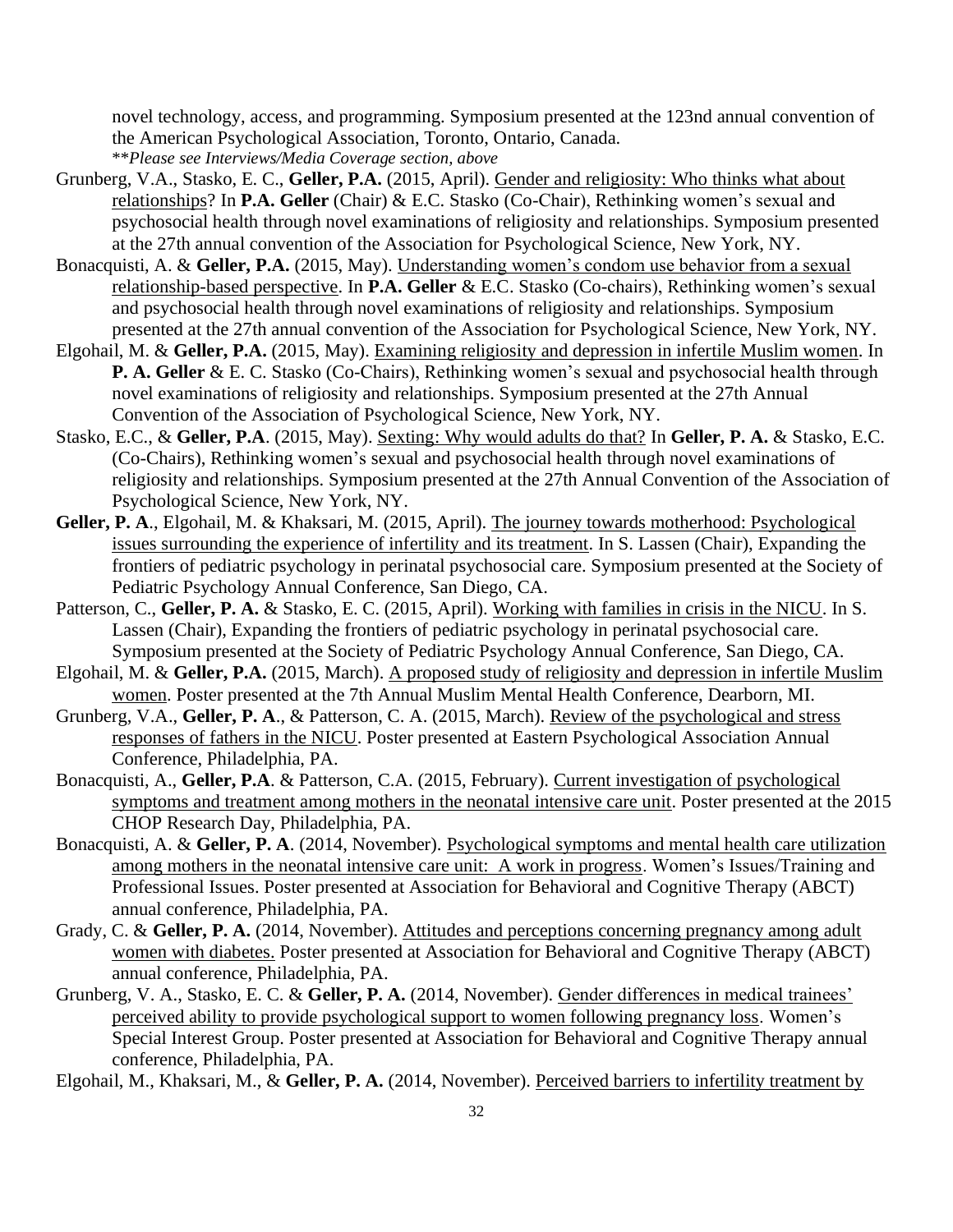minority women. Women's Special Interest Group. Poster presented at Association for Behavioral and Cognitive Therapy annual conference, Philadelphia, PA.

- Stasko, E. C. & **Geller, P. A.** (2014, November). Who views sexting as normal in adult dating relationships? Women's Special Interest Group. Poster presented at Association for Behavioral and Cognitive Therapy (ABCT) annual conference, Philadelphia, PA.
- Geller, P.A. (Chair), & Bonacquisti, A. (Co-Chair) (2014, August). Challenges to women's behavioral and psychosocial wellness during the perinatal period. Symposium presented at the 122nd Annual Convention of the American Psychological Association, Washington, DC.
- Geller, P.A., Perelman, A., Patterson, C.A., & Bonacquisti, A. (2014, August). Understanding the mental health needs of mothers in the NICU: Results from a quantitative study. In **P.A. Geller** & A. Bonacquisti (Cochairs), Challenges to women's behavioral and psychosocial wellness during the perinatal period. Symposium presented at the 122nd annual convention of the American Psychological Association, Washington, D.C.
- Bonacquisti, A., **Geller, P.A**., Aaron, E. & Polansky, M. (2014, August). Risk factors for perinatal depression and anxiety among women living with and without HIV. In **P.A. Geller** & A. Bonacquisti (Cochairs), Challenges to women's behavioral and psychosocial wellness during the perinatal period. Symposium at the 122nd Annual Convention of American Psychological Association, Washington, D.C.
- Bonacquisti, A. & **Geller, P.A.** (2014, August). Psychological responses among mothers in the neonatal intensive care unit: Preliminary results. Poster presented at the 122<sup>nd</sup> Annual Convention of the American Psychological Association, Washington, DC.
- Stasko, E., & **Geller, P.A.** (2014, May). Improving knowledge surrounding medical and psychological aspects of pregnancy loss: Dose response effects of a novel medical education initiative. Poster presented at the 26th Annual Convention of the Association for Psychological Science, San Francisco, CA.
- Geller, P. A. (Chair), & Bonacquisti, A. (Co-Chair) (2014, April). Promoting women's behavioral wellness during pregnancy and postpartum across medical settings. Symposium presented at the 35th Annual Meeting & Scientific Sessions of the Society of Behavioral Medicine, Philadelphia, PA.
- Patterson, C. A., **Geller, P. A**., Friesen, J., & Abdo, M. (2014, March). Support needs for NICU dads. Poster presented at the Society of Pediatric Psychology conference, Philadelphia, PA.
- **Geller, P. A**., Bonacquisti, A., & Patterson, C. A. (2013, November). The NICU Parent Survival Guide: A new program to address parental stress in the NICU. Poster presented at the 2013 Perinatal Mental Health: Optimizing Maternal Treatment to Improve Infant Outcomes Conference, Chicago, IL.
- Bonacquisti, A., **Geller, P.A.,** Patterson, C.A. (2013, August). Parental stress and psychological responses in a neonatal intensive care unit. Poster presented at the 121st Annual Convention of the American Psychological Association, Honolulu, HI.
- **Geller, P. A.** (Chair), Patterson, C., Gillaspy, S. R., Piazza-Waggoner, C. & Lassen, S. (2013, August). Psychologists in the NICU: Current issues and challenges. Symposium presented at the 121<sup>st</sup> Annual Convention of the American Psychological Association, Honolulu, HI.
- Bonacquisti, A., **Geller, P.A.**, Patterson, C.A. (2012, August). Addressing parental stress in a neonatal intensive care unit. Poster presented at the 120<sup>th</sup> Annual Convention of the American Psychological Association, Orlando, FL.
- \*Eichenbaum, E., Khaksari, M. & **Geller, P.A.** (2012, August). An examination of African American and White women's religious coping behaviors following pregnancy loss. Poster presented at the 120th Annual Convention of the American Psychological Association, Orlando, FL. \*Winner: Anne Anastasi Student Poster Award, APA Division 1 (General Psychology)
- **Geller, P.A**., Patterson, C.A., Bonacquisti, A., Eichenbaum, E., & Khaksari, M. (2012, August). Development and pilot test of the "N/IICU Survival Guide" program for parents with infants in the NICU. In S.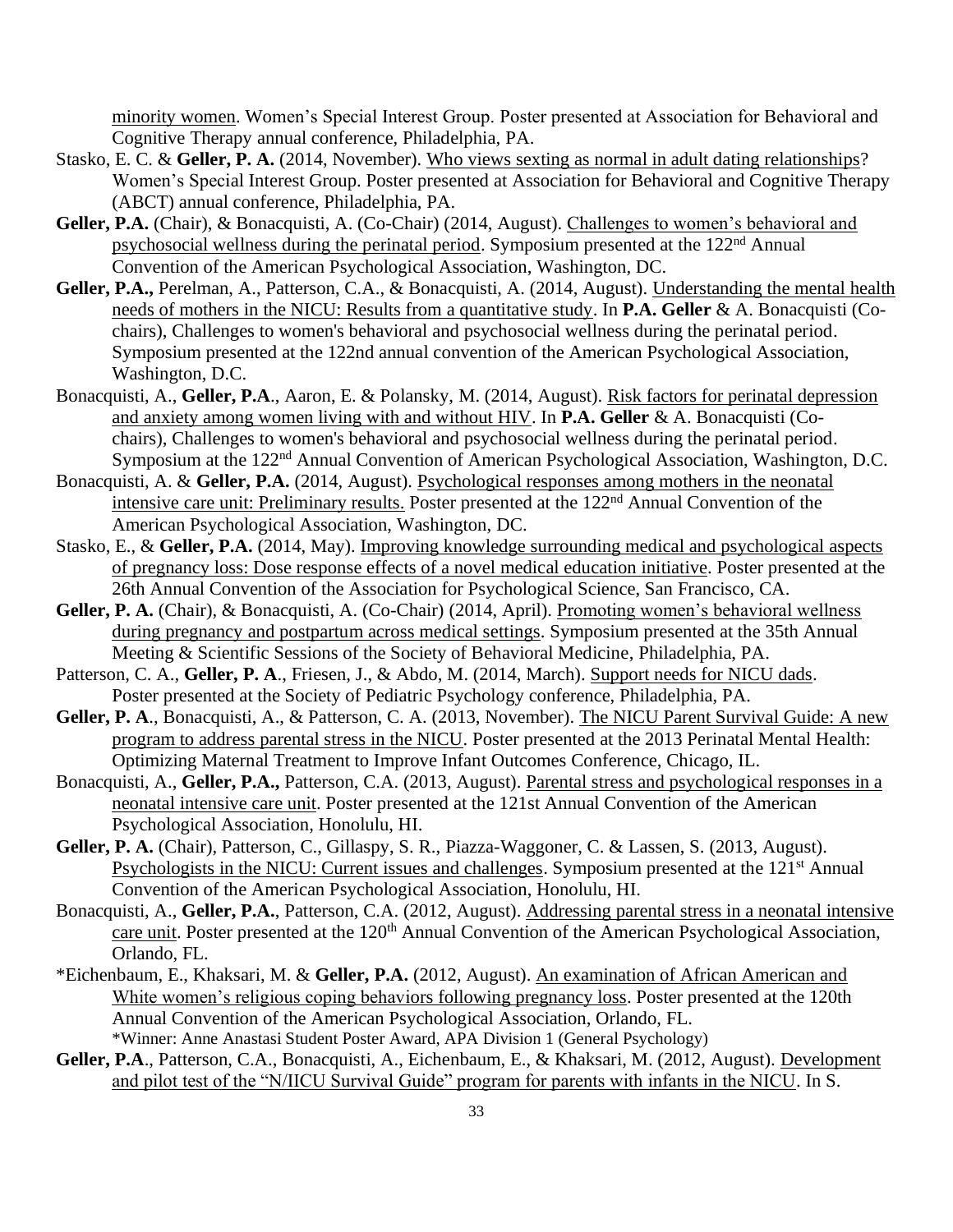Lassen (Chair), Assessment and interventions with family and staff in the Neonatal Intensive Care Unit. Symposium presented at the 120<sup>th</sup> Annual Convention of the American Psychological Association, Orlando, FL.

- Patterson, C. A., Hinson, T., **Geller, P. A**., Bonfiglio, A., Haimes, M., & Kaur, R. (2012, August). Assisting staff with stress in the Newborn/Infant Intensive Care Unit. In S. Lassen (Chair), Assessment and interventions with family and staff in the Neonatal Intensive Care Unit. Symposium presented at the 120th Annual Convention of the American Psychological Association, Orlando, FL.
- Bonacquisti, A., **Geller, P.A.** & Aaron, E. (2011, November). Postpartum depression in HIV-infected women: Clinical and research applications. In **P.A. Geller** (Chair), Getting the word out: Dissemination and clinical application of findings from contemporary women's health research. Symposium presented at the 45th Annual Convention of the Association for Behavioral and Cognitive Therapies, Toronto, ON.
- Eichenbaum, E. & **Geller, P.A.** (2011, November). Culturally-specific coping after pregnancy loss: Implications for medical and mental health care professionals. In **P.A. Geller** (Chair), Getting the word out: Dissemination and clinical application of findings from contemporary women's health research. Symposium presented at the 45th Annual Convention of the Association for Behavioral and Cognitive Therapies, Toronto, ON.
- Bonacquisti, A. & **Geller, P.A.** (2011, November). Condom use intentions and partner-related barriers to condom use among women. Poster presented at the Women's Special Interest Group (SIG) Poster at the 45th annual meeting of the Association for Behavioral and Cognitive Therapies, Toronto, ON.
- Eichenbaum, E. & **Geller, P.A.** (2011, November). Spirituality and women's attributions for pregnancy loss: Examining potential predictors of post-loss outcome. Poster presented at the 45th Annual Convention of The Association of Cognitive and Behavior Therapies, Toronto, ON.
- Nelson, A.R. & **Geller, P.A.** (2011, November). Psychosocial correlates of utilization of Internet-mediated communication resources among women seeking fertility-related support. In **P.A. Geller** (Chair), Getting the word out: Dissemination and clinical application of findings from contemporary women's health research. Symposium presented at the 45th Annual Convention of the Association for Behavioral and Cognitive Therapies, Toronto, ON.
- McSpadden, K., Eichenbaum, E., & **Geller, P.A**. (2011, August). Relationship between women's causal attributions and religious coping following pregnancy loss. Paper presented at the 119th Annual Convention of the American Psychological Association, Washington, DC.
- Eichenbaum, E. & **Geller, P. A.** (2011, April). Association between religious coping and depression following pregnancy loss. Poster presented at the 32nd Annual Meeting & Scientific Sessions of the Society of Behavioral Medicine, Washington, DC.
- Bonacquisti, A. & **Geller, P.A.** (2011, March). The experience of intimate partner violence: Impact of power and gender role attitudes on HIV risk reduction. In **P.A. Geller** (Chair), Evolving female identities through stressful life events: Bridging psychosocial well-being, relationships and sexual reproductive health. Paper presented at the 36th annual meeting of the Association for Women in Psychology, Philadelphia, PA.
- Eichenbaum, E., **Geller, P.A.**, Frantzis, I. & Gentile, S. (2011, March). Cultural contributions to coping following pregnancy loss. In **P.A. Geller** (Chair), Evolving female identities through stressful life events: Bridging psychosocial well-being, relationships and sexual reproductive health. Paper presented at the 36th annual meeting of the Association for Women in Psychology, Philadelphia, PA.
- Geller, P.A., Spiers, M. & Kloss, J.D. (2011, March). Generating solutions: The voice of psychology in shaping conversations about women's health in the next decade. Round table discussion presented at the 36th annual meeting of the Association for Women in Psychology, Philadelphia, PA.
- McSpadden, K., **Geller, P.A**., Costigan, T. & Stanco, R. (2011, March). Parentless mothering: Finding positive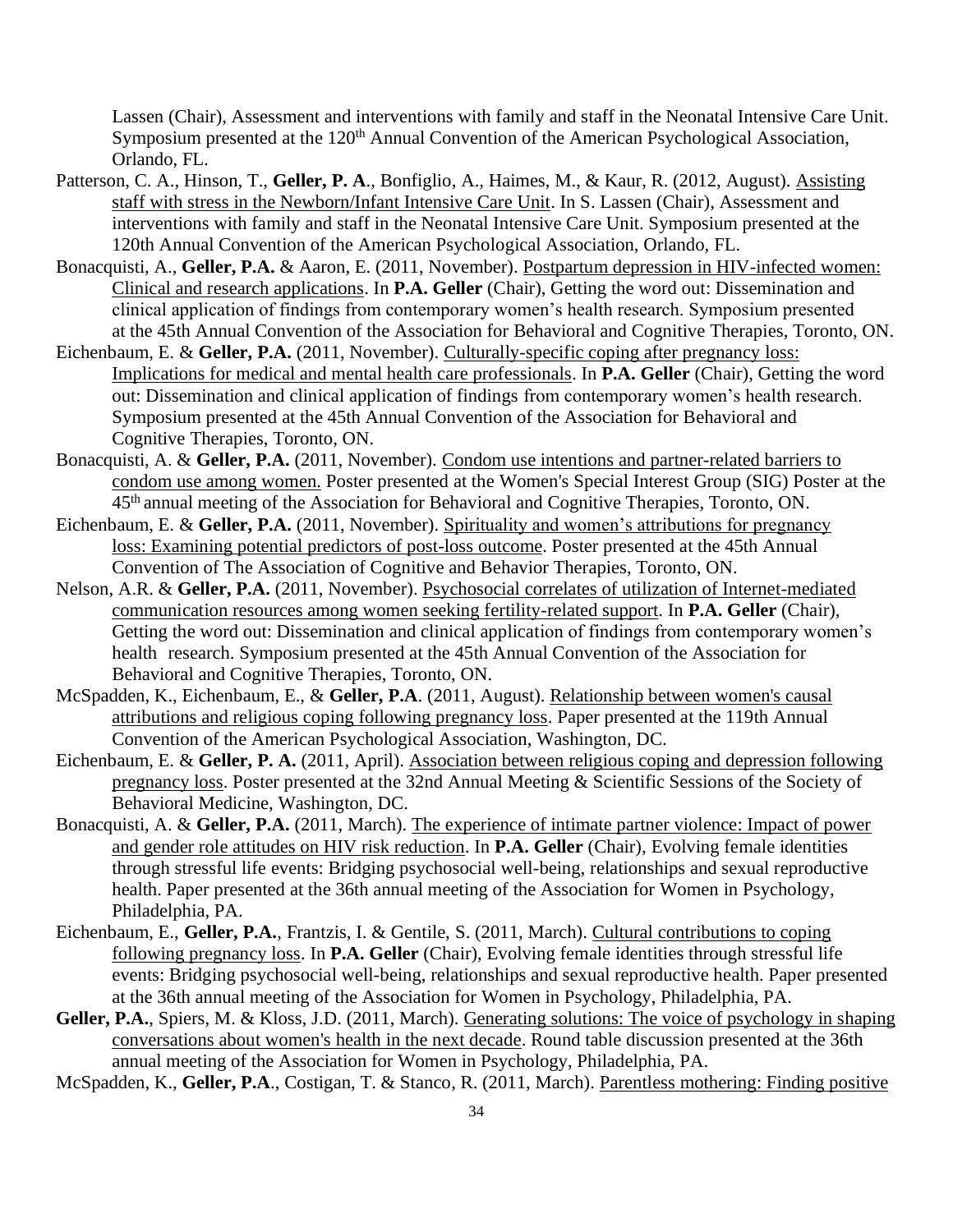aspects in parenting after loss. In **P.A. Geller** (Chair), Evolving female identities through stressful life events: Bridging psychosocial well-being, relationships and sexual reproductive health. Paper presented at the 36th annual meeting of the Association for Women in Psychology, Philadelphia, PA.

- Nelson, A.R. & **Geller, P.A.** (2011, March). Benefits and utilization of social support among women with fertility problems. In **P.A. Geller** (Chair), Evolving female identities through stressful life events: Bridging psychosocial well-being, relationships and sexual reproductive health. Paper presented at the 36th annual meeting of the Association for Women in Psychology, Philadelphia, PA.
- Bonacquisti, A. & **Geller, P.A.** (2010, November). Sexual relationship power and intimate partner violence: Implications for condom use among women. Poster presented at the Special Interest Group (SIG) Poster Exposition at the 44th Annual Convention of the Association for Behavioral and Cognitive Therapies, San Francisco, CA.
- Kornfield, S. L., **Geller, P. A**., Bonacquisti, A., & Jiang, A. (2010, November). Depression, perceived relationship power, and pregnancy: Implications in prenatal health behaviors. In A. C. McLeish (Chair), Gender as a risk factor: Examining the impact of gender-related risk factors on comorbid affective symptoms and health behaviors and processes. Symposium presented at the 44<sup>th</sup> Annual Convention of the Association for Behavioral and Cognitive Therapies, San Francisco, CA.
- McSpadden, K. & **Geller, P.A**. (2010, November). Motherless mothering: Factors contributing to benefit finding. Poster presented at the Special Interest Group (SIG) Poster Exposition at the 44<sup>th</sup> Annual Convention of the Association for Behavioral and Cognitive Therapies, San Francisco, CA.
- Nelson, A. R. & **Geller, P.A.** (2010, November). Women's use of internet resources for information and support during fertility treatment. Poster presented at the Special Interest Group (SIG) Poster at the 44<sup>th</sup> Annual Convention of the Association for Behavioral and Cognitive Therapies, San Francisco, CA.
- McSpadden, K., **Geller, P.A**., & Bonacquisti, A. (2010, August). The importance of discussing pregnancy loss etiology with women*.* Poster presented at the 118th Annual Convention of the American Psychological Association, San Diego, CA.
- **Geller, P.A.** (2010, February). Helping others to care for women following pregnancy loss. Paper presented at the 35th Annual Association for Women in Psychology Conference, Portland, OR.
- Bonacquisti, A. & **Geller, P.A.** (2009, November). The effects of intimate partner violence on HIV risk reduction among women: A work in progress. Poster presented at the Special Interest Group (SIG) Poster Exposition at the 43rd Annual Convention of the Association for Behavioral and Cognitive Therapies, New York, NY.
- Levine Kornfield, S.V. & **Geller, P. A.** (2009, November). Maternal-fetal attachment, temporal orientation and locus of control: Implications for HIV risk reduction during pregnancy. Poster presented at the Special Interest Group (SIG) Poster Exposition at the 43rd Annual Convention of the Association for Behavioral and Cognitive Therapy, New York, NY.
- \*Nelson, A. R. & **Geller, P.A.** (2009, November). Relationships among stress, social support, and treatmentrelated self-efficacy among women receiving in vitro fertilization. Poster presented at the Special Interest Group (SIG) Poster Exposition at the 43rd Annual Convention of the Association for Behavioral and Cognitive Therapies, New York, NY. \*Winner: Best Poster Award (Women's SIG)
- Geller, P. A. (2009, February). Introduction of an interactive pregnancy loss curriculum employing state-of-theart media technology. Paper presented at the 35<sup>th</sup> Annual Meeting of the North American Society for Psychosocial Obstetrics and Gynecology. New Haven, CT.
- **Geller, P. A.,** Woodland, M. B., Daetwyler, C., Levine Kornfield, S. V., Nelson, A., O'Malley, K., & Bonacquisti, A. (2008, November). Dissemination of an interactive web-based curriculum for healthcare providers regarding pregnancy loss. Poster presented at the 42nd Annual Convention of the Association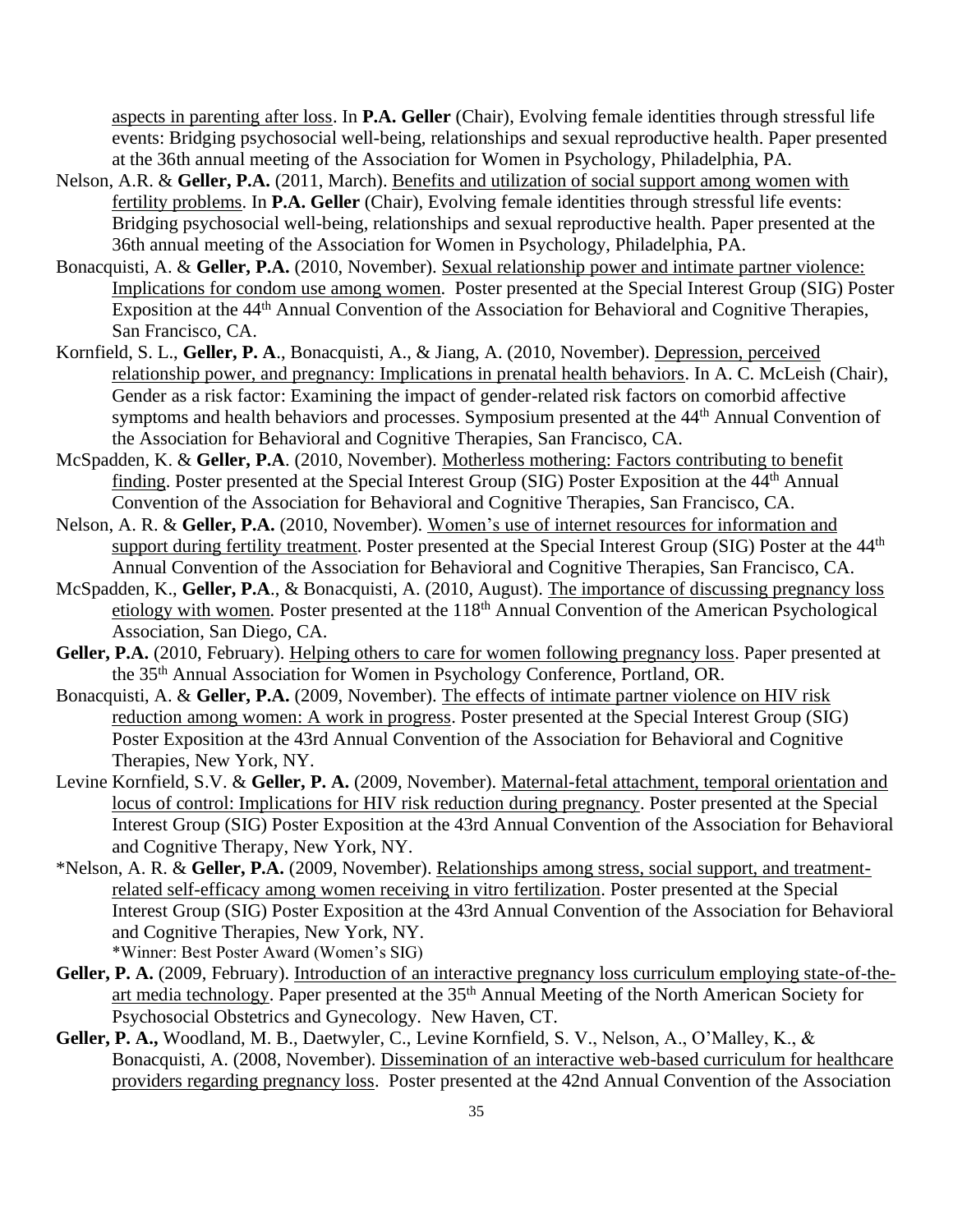for Behavioral and Cognitive Therapies, Orlando, FL.

\*Levine Kornfield, S.V., & **Geller, P.A.** (2008, November). Changes in HIV risk perception during pregnancy among low-income minority women. Poster presented at the Special Interest Group (SIG) Poster Exposition at the 42nd Annual Convention of the Association for Behavioral and Cognitive Therapies, Orlando, FL.

\*Winner: Best Poster Award (Women's SIG)

- Nelson, A. R., & **Geller, P. A.** (2008, November). Predictors of Infertility Self-Efficacy during Infertility Treatment: Preliminary Data. Poster presented at the Women's Special Interest Group (SIG) Poster at the 42nd Annual Convention of the Association for Behavioral and Cognitive Therapies, Orlando, FL.
- **Geller, P. A**., Woodland, M. B., Levine, S., K., Vorndran, A., & Psaros, C. (2008, March). Introduction and demonstration of an interactive pregnancy loss curriculum. Poster presented at the 2007 CREOG & APGO Annual Meeting, Lake Buena Vista, FL.
- Cos, T. A., Nezu, A. M., **Geller, P. A.,** Ahmed, Z., McClure, K. S., & Nezu, C. M. (2007, November). Anxiety symptoms in a hemodialysis population: Does social problem-solving moderate the relationship between anxiety and dialysis-specific stressors? Poster presented at the 41<sup>st</sup> Annual Convention of the Association for Behavioral and Cognitive Therapies, Philadelphia, PA.
- Cos, T. A., Nezu, A. M., **Geller, P. A.,** Ahmed, Z., McClure, K. S., & Nezu, C. M. (2007, November). Relationship between dialysis-specific stressors and life satisfaction. Poster presented at the 41<sup>st</sup> Annual Convention of the Association for Behavioral and Cognitive Therapies, Philadelphia, PA.
- **Geller, P. A**., Woodland, M. B., Psaros, C., Vorndran, A., & Levine, S., K. (2007, November). A comparison of a web-based curriculum on pregnancy loss and standard Ob/Gyn medical education practices. In **P. A.**  Geller (Chair), & C. Psaros (Co-chair), New research regarding depression and anxiety: Implications for detection, screening, treatment and prevention in women. Symposium presented at the 41<sup>st</sup> Annual Convention of the Association for Behavioral and Cognitive Therapies, Philadelphia, PA.
- **Geller, P. A.** (Discussant) (2007, November). In **P. A. Geller**(Chair), & T. Cos (Co-chair), New frontiers in behavioral medicine. Symposium presented at the 41<sup>st</sup> Annual Convention of the Association for Behavioral and Cognitive Therapies, Philadelphia, PA.
- Possemato, A. K., & **Geller, P. A.** (2007, November). An internet-based expressive writing intervention. Poster presented at the 41<sup>st</sup> Annual Convention of the Association for Behavioral and Cognitive Therapies, Philadelphia, PA.
- Possemato, A. K., & **Geller, P. A.** (2007, November). An internet-based expressive writing intervention for kidney transplant recipients. In **P. A. Geller** (Chair), & T. Cos (Co-chair), New frontiers in behavioral medicine. Symposium presented at the 41<sup>st</sup> Annual Convention of the Association for Behavioral and Cognitive Therapies, Philadelphia, PA.
- Psaros, C., & Geller, P. A. (2007, November). Screening for postpartum depression: Prevalence, barriers and attitudes of health care providers. In **P. A. Geller** (Chair) & C. Psaros (Co-Chair), New research regarding depression and anxiety: Implications for detection, screening, treatment and prevention in women. Symposium presented at the 41<sup>st</sup> Annual Convention of the Association for Behavioral and Cognitive Therapies, Philadelphia, PA.
- Psaros, C., & **Geller, P. A.** (2007, November). The role of health beliefs in adherence to ART and prenatal care utilization among a sample of pregnant women with HIV. In **P. A. Geller** (Chair), & T. Cos (Co-chair), New frontiers in behavioral medicine. Symposium presented at the 41<sup>st</sup> Annual Convention of the Association for Behavioral and Cognitive Therapies, Philadelphia, PA.
- Vorndran, A. K., & **Geller, P. A.** (2007, November). Gender differences and potential risk factors in depression: Results from a sample of high-school aged adolescents. In **P. A. Geller** (Chair), & C. Psaros (Co-chair), New research regarding depression and anxiety: Implications for detection, screening,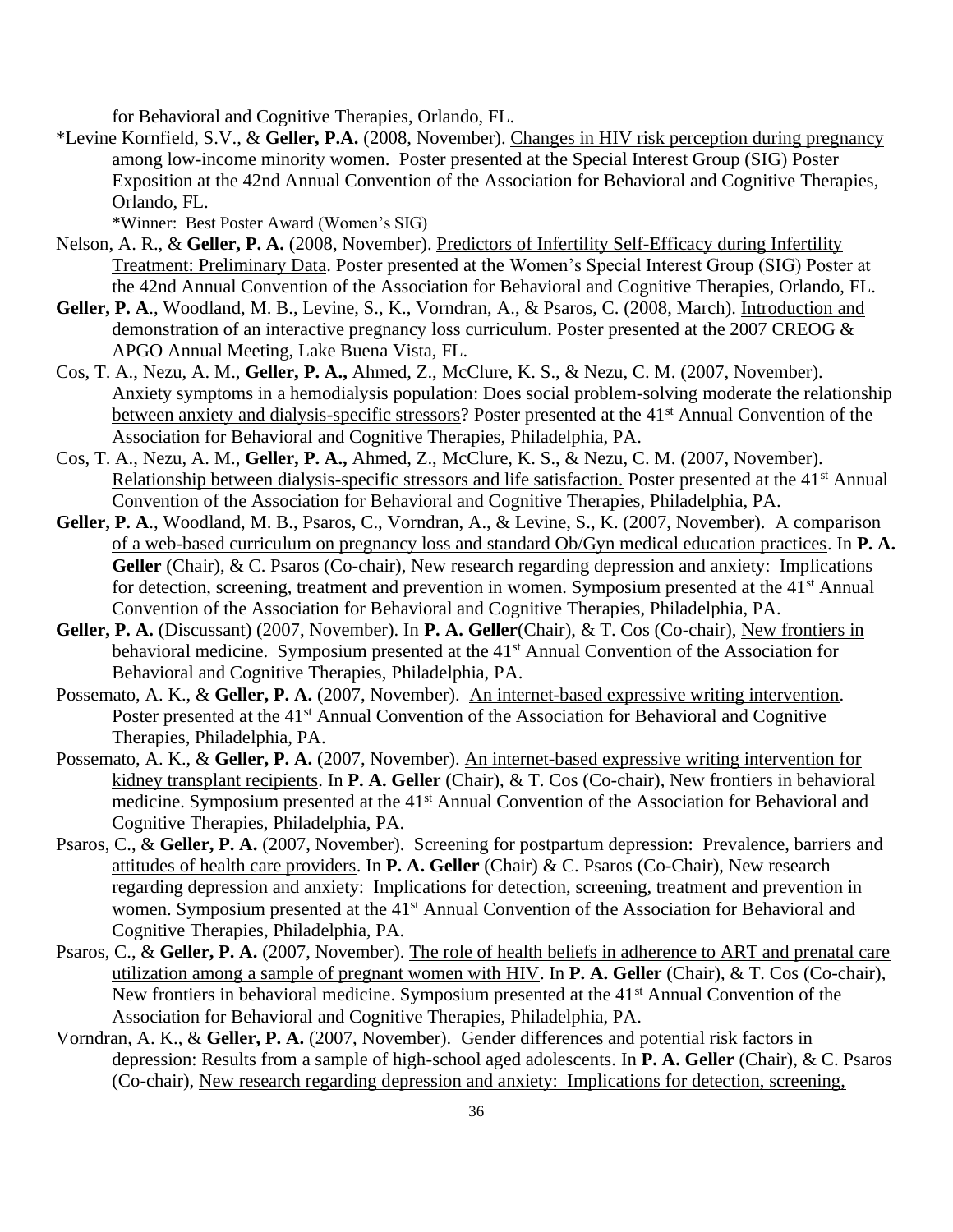treatment and prevention in women. Symposium presented at the 41st Annual Convention of the Association for Behavioral and Cognitive Therapies, Philadelphia, PA.

- **Geller, P. A**., Woodland, M. B., Levine, S., K., Vorndran, A., & Psaros, C. (2007, March). Pregnancy loss curriculum development and validation. Poster presented at the 2007 CREOG & APGO Annual Meeting, Salt Lake City, UT.
- Psaros, C. & **Geller, P. A.** (2007, February). Screening for postpartum depression: Prevalence, barriers and attitudes of health care providers. Poster presented at the 34th Annual Meeting of the North American Society for Psychosocial Obstetrics and Gynecology, Portland, OR.
- Geller, P. A. (2006, November). What do women experience when a pregnancy is lost and what do healthcare providers need to know to best assist? In H. A. O'Mahen (Chair), Moving from detection to intervention: Improving maternal mental health outcomes. Symposium presented at the 40<sup>th</sup> Annual Convention of the Association for Behavioral and Cognitive Therapies, Chicago, IL.
- Possemato, A. K., & **Geller, P. A.** (2005, November). Perceived daily stress mediates the relationship between post-traumatic stress symptoms and quality of life following solid organ transplantation. Poster presented at the 39th Annual Convention of the Association for Behavioral and Cognitive Therapies, Washington, DC.
- Castille, D. M., & **Geller, P. A**. (2005, September). Stigma and involuntary childlessness: Applying a model of stigma to infertility issues. In **P. A. Geller** & C. M. Klier (Chairs), Psychological responses to unanticipated reproductive challenges. Symposium presented at the XIII World Congress of Psychiatry, Cairo, Egypt.
- **Geller, P. A.**, & Kerns, D. (2005, September). Physician training and knowledge of psychological consequences of pregnancy loss. In **P. A. Geller** & C. M. Klier (Chairs), Psychological responses to unanticipated reproductive challenges. Symposium presented at the XIII World Congress of Psychiatry, Cairo, Egypt.
- Psaros, C., & **Geller, P. A**. (2005, March). Screening for postpartum depression: Preliminary results from a survey of health care providers. Poster presented at the Annual Meeting of the Eastern Psychological Association, Boston, MA.
- Boohar, E. M., & **Geller, P. A**. (2004, November). Timing of alcohol use onset and later risky substance use among urban minority youth. Poster presented at the 38<sup>th</sup> Annual Convention of the Association for the Advancement of Behavior Therapy, New Orleans, LA.
- Forman, E. M., Herbert, J. D., Yeomans, P. D., & **Geller, P. A.** (2004, November). Comparing outcome and mechanisms of action in cognitive behavioral and acceptance and commitment therapies. In E. M. Forman (Chair), Mechanisms of change in acceptance-based interventions. Symposium presented at the 38th Annual Convention of the Association for the Advancement of Behavior Therapy, New Orleans, LA.
- Possemato, A. K. & **Geller, P. A.** (2004, November). How traumatic stress effects healing and quality of life after solid organ transplant surgery. Poster presented at the 38<sup>th</sup> Annual Convention of the Association for the Advancement of Behavior Therapy, New Orleans, LA.
- Psaros, C., & **Geller, P. A.** (2004, November). Routine screening for postpartum depression: Pilot data from a survey of health care providers. Poster presented at the Women's Special Interest Group (SIG) Poster Exposition at the 38<sup>th</sup> Annual Convention of the Association for the Advancement of Behavior Therapy, New Orleans, LA.
- Geller, P. A., Woodland, M. B., Fortune, P., & Kerns, D. (2004, May). Obstetrical and gynecology training regarding pregnancy loss and mental health. Poster presented at the 52<sup>nd</sup> Annual Clinical Meeting of The American College of Obstetricians and Gynecologists, Philadelphia, PA.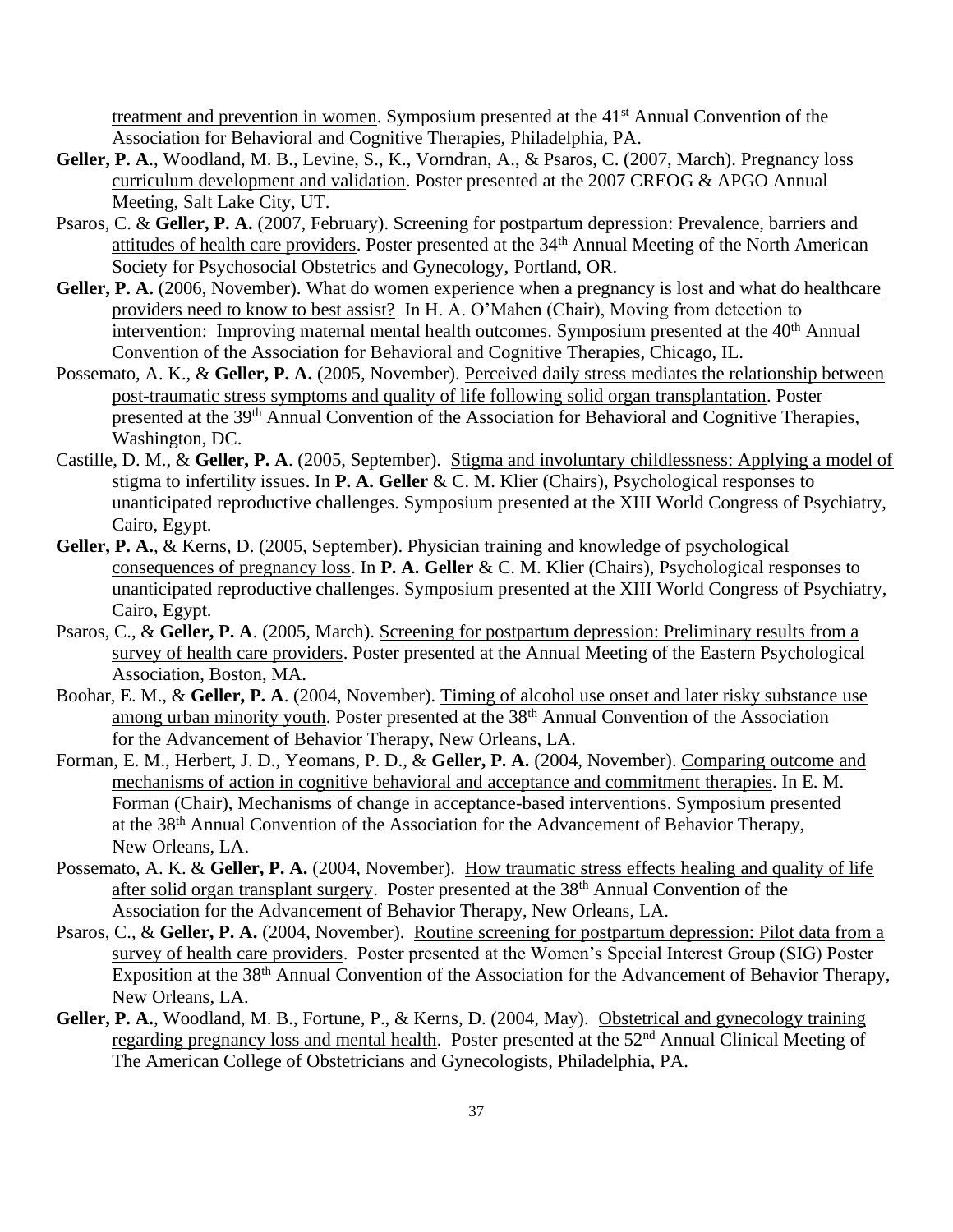- Possemato, A. K. & **Geller, P. A.** (2004, April). The effects of post-traumatic stress symptoms on medical outcomes and quality of life for renal, liver and heart transplantation recipients. Poster presented at the Annual Meeting of the Eastern Psychological Association, Washington, DC.
- Castille, D. M., **Geller, P. A**., & Neugebauer, R. (March, 2004). Determinants of anxiety following miscarriage: A test of the Brown and Harris Stressful Life Events Hypothesis. In A. Kersting & **P. A. Geller** (Chairs), Pregnancy as a stressful life event. Symposium presented at the Second World Congress on Women's Mental Health, Washington, DC.
- Geller, P. A., Castille, D. M., Klier, C. M., & Neugebauer, R. (March, 2004). What happens next? Pregnancies subsequent to miscarriage. In A. Kersting & **P. A. Geller** (Chairs), Pregnancy as a stressful life event. Symposium presented at the Second World Congress on Women's Mental Health, Washington, DC.
- **Geller, P. A.** (February, 2004). Anxiety and affective disorders following pregnancy loss. In P. A. Geller (Chair), Pregnancy loss: Psychiatric morbidity, research, and clinical interventions. Symposium presented at the 29th Annual Association for Women in Psychology Conference, Philadelphia, PA.
- Fortune, P., Kerns, D., & **Geller, P. A.** (November, 2003). Mental health referrals of post-pregnancy loss patients in relation to physicians' self-care training and practice. Poster presented at the 37<sup>th</sup> Annual Convention of the Association for the Advancement of Behavior Therapy, Boston, MA.
- Graf, M. C., & **Geller, P. A**. (November, 2003). Written emotional disclosure: An empirical look at expressive writing in outpatient psychotherapy. Poster presented at the 37<sup>th</sup> Annual Convention of the Association for the Advancement of Behavior Therapy, Boston, MA.
- Kerns, D., Fortune, P., & **Geller, P.A.** (2003, November). Medical students and OB/GYN residents: Provision of psychological support and mental health referrals following pregnancy loss. Poster presented at the 37th Annual Convention of the Association for the Advancement of Behavior Therapy, Boston, MA.
- **Geller, P. A.** (Discussant) (2003, March). In J. D. Kloss (Chair), Predictors and enhancers of coping among college students confronted with health concerns. Symposium presented at the Annual Meeting of the Eastern Psychological Association, Baltimore, MD.
- Dyson-Washington, F., **Geller, P. A**., Stueve, A., & O'Donnell, L. (2002, November). Alcohol use and depressive symptoms as risk factors for early sexual intercourse among African American and Latina adolescent females. Poster presented at the 36th Annual Convention of the Association for the Advancement of Behavior Therapy, Reno, NV.
- Boohar, E. M., **Geller, P. A**., Graf, M. C., Stueve, A., & O'Donnell, L. (2002, May). Depressive symptoms, parental control, and substance use in urban minority adolescents. Poster presented at the Section on Public Health and Preventive Medicine of the College of Physicians of Philadelphia Poster Session, Philadelphia, PA.
- **Geller, P. A**., Graf, M. C., Boohar, E. M., Stueve, A., & O'Donnell, L. (2002, May). Minority adolescent girls: What is the relationship between depressive mood and alcohol use? Poster presented at the Section on Public Health and Preventive Medicine of the College of Physicians of Philadelphia Poster Session, Philadelphia, PA.
- **Geller, P. A.** & Klier, C. M. (2002, February). Social functioning in the aftermath of miscarriage. Poster presented at the American Psychological Association – "Enhancing Outcomes in Women's Health: Translating Psychosocial and Behavioral Research Into Primary Care, Community Interventions, and Health Policy" Conference, Washington, DC.
- Graf, M. C., Boohar, E. M., **Geller, P. A.**, O'Donnell, L., & Stueve, A. (2002, February). Depressive symptoms and alcohol use in urban minority adolescent girls. Poster presented at the American Psychological Association—"Enhancing Outcomes in Women's Health: Translating Psychosocial and Behavioral Research Into Primary Care, Community Interventions, and Health Policy" Conference,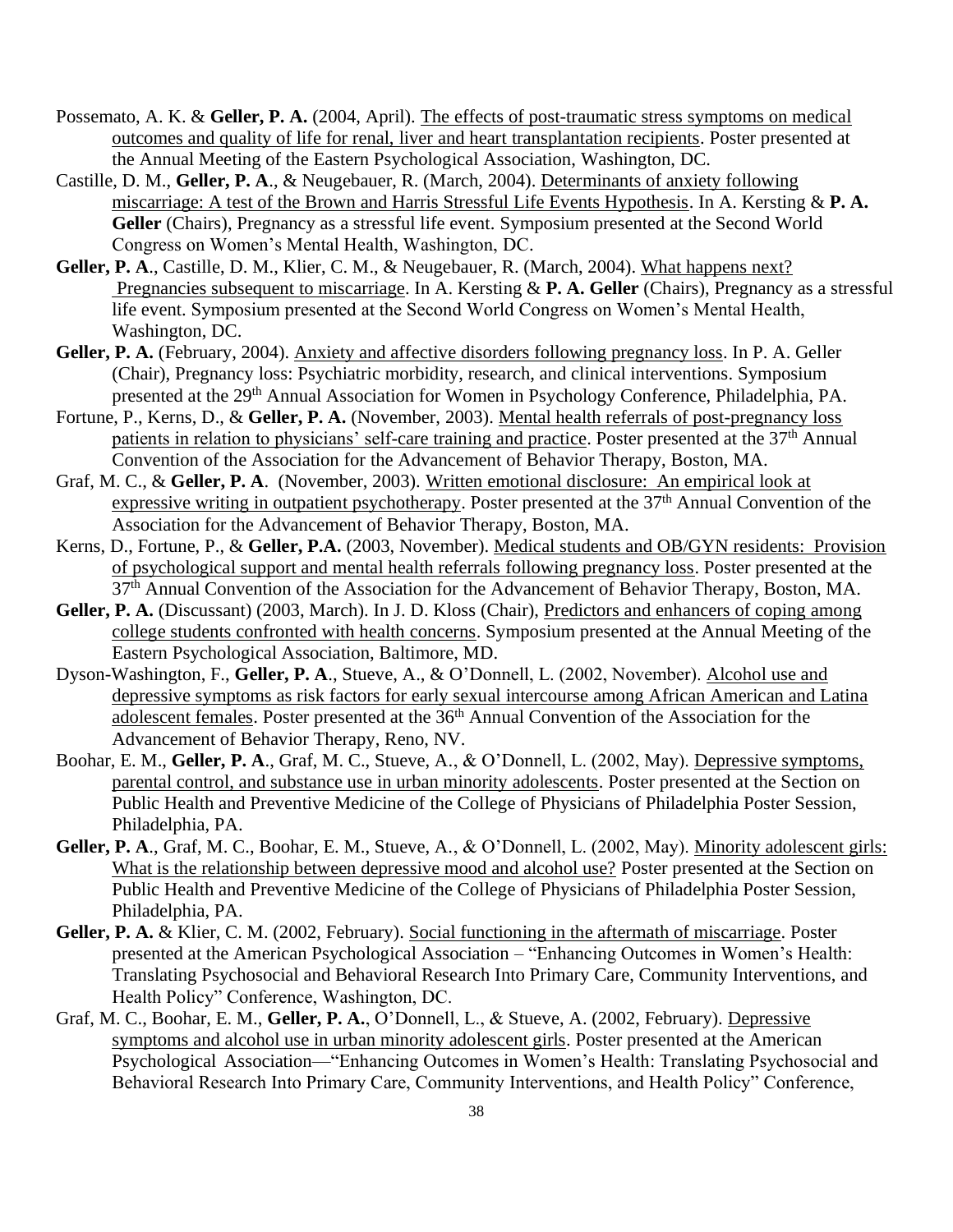Washington, DC.

- Boohar, E. M., **Geller, P. A**., O'Donnell, L., & Stueve, A. (2001, November). Depressive symptoms and perceived parental control as predictors of substance use in early adolescence. Poster presented at the 35th Annual Convention of the Association for the Advancement of Behavior Therapy, Philadelphia, PA.
- Brodbeck, C., **Geller, P. A**., Ghahramanlou, M., Johnson, S., & Soffer, S. (2001, November). For better or for worse: Enhancing treatment outcome through spousal involvement. Panel discussion presented at the 35th Annual Convention of the Association for the Advancement of Behavior Therapy, Philadelphia, PA.
- **Geller, P. A.** (2001, November). Assessment and treatment of anxiety following miscarriage and the subsequent pregnancy. In R. B. Weisberg (Chair), Dissemination of cognitive-behavioral therapy for anxiety disorders to medical settings. Symposium presented at the 35th Annual Convention of the Association for the Advancement of Behavior Therapy, Philadelphia, PA.
- Graf, M. C., Boohar, E. M., **Geller, P. A.**, O'Donnell, L., & Stueve, A. (2001, November). A longitudinal investigation of alcohol use and depressive symptoms in adolescent females. Poster presented at the 35<sup>th</sup> Annual Convention of the Association for the Advancement of Behavior Therapy, Philadelphia, PA.
- O'Brien, M., **Geller, P. A.** & Ruth, D. (2001, November). Using the PRECEDE-PROCEED model to develop a campus-based violence intervention program. Poster presented at the Pennsylvania Public Health Association/Public Health Institute Annual Conference, Philadelphia, PA.
- Geller, P. A. (2001, March). Depression and anxiety disorders in the pregnancy subsequent to miscarriage. In **P. A. Geller** & C. M. Klier (Chairs), Psychiatric sequelae of miscarriage: Research and clinical implications. Symposium presented at the First World Congress on Women's Mental Health, Berlin, Germany.
- Baron, K., Nezu, C. M., Felgoise, S. H., **Geller, P. A**., McHugh, M. K., Nezu, A. M., & Girdwood, C. P. (2000, November). To smoke or not to smoke: Predictors of smoking behavior in people with head and neck cancer and chronic obstructive pulmonary disease. Poster presented at the 34th Annual Convention of the Association for the Advancement of Behavior Therapy, New Orleans, LA.
- **Geller, P. A.** & Klier, C. M. (2000, November). Anxiety following miscarriage and the subsequent pregnancy. In **P. A. Geller** (Chair), Psychosocial and psychiatric consequences of miscarriage on women and their children. Symposium presented at the 34th Annual Convention of the Association for the Advancement of Behavior Therapy, New Orleans, LA.
- **Geller, P. A.**, Castille, D., Klier, C. M., & Neugebauer, R. (2000, April). Anxiety symptoms and disorders in the six months following miscarriage. Poster presented at the 10<sup>th</sup> European Symposium of the Association of European Psychiatrists, Section Committee-Psychiatric Epidemiology and Community Psychiatry, Budapest, Hungary.
- **Geller, P. A**., Klier, C. M., & Neugebauer, R. (1999, November). Anxiety Disorders following miscarriage. Poster presented at the 33rd Annual Convention of the Association for the Advancement of Behavior Therapy, Toronto, Ontario, Canada.
- **Geller, P. A**., & Susser, E. (1996, November). Subjective norms and behavior: Safer sexual practices among women with chronic mental illness. Poster presented at the 30th Annual Convention of the Association for Advancement of Behavior Therapy, New York, NY.
- Collins, P. Y., & **Geller, P. A.** (1996, November). Ourselves, Our Bodies, Our Realities: HIV prevention for women with mental illness. Poster presented at the 124th Annual Meeting of the American Public Health Association, New York, NY.
- Neugebauer, R., **Geller, P. A**., Blome, J., Oberhelman, A., Walter, P., Halpern, O., Levinson, M., Dummit, S., Silva, R. R. (1996, October). Psychometric properties of DARRYL, a cartoon-based measure of Posttraumatic Stress Disorder. Poster presented at the 43rd Annual Meeting of the American Academy of Child and Adolescent Psychiatry, Philadelphia, PA.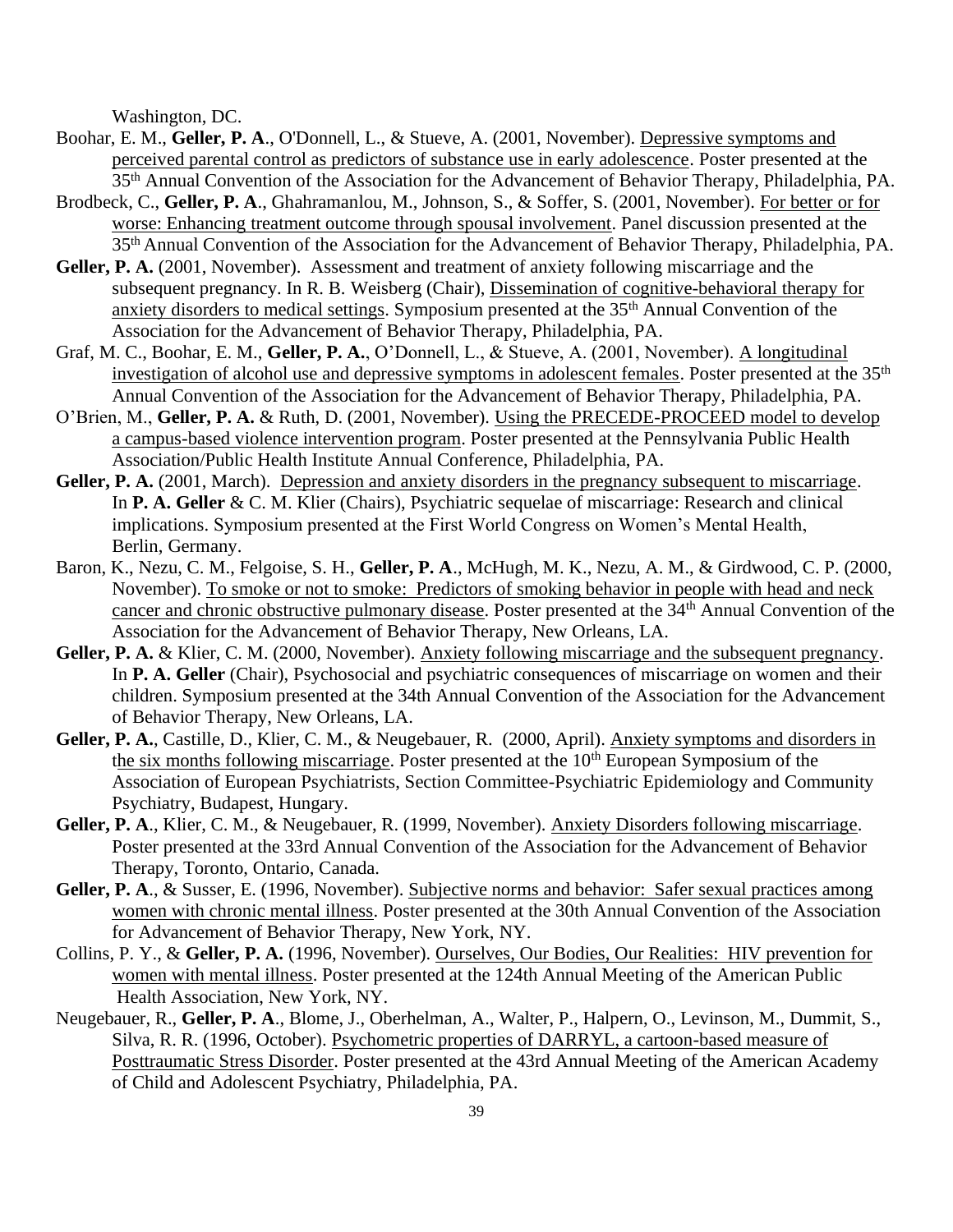- **Geller, P. A**., Collins P. Y., Saez, H., Miller, S., Valencia, E., & Susser, E. (1996, September). Ourselves, Our Bodies, Our Realities: An HIV prevention intervention emphasizing woman-controlled methods. In K. McKinnon (Chair), The neglected epidemic: AIDS among women with severe mental illness. Symposium conducted at the American Psychological Association "Psychosocial and Behavioral Factors in Women's Health: Research, Prevention, Treatment and Service Delivery in Clinical and Community Settings" Conference, Washington, DC.
- **Geller, P. A.,** Striepe, M., Lewis III, J., & Petrucci, R. J. (1996, September). Women on heart transplant units: The importance of psychosocial factors among women with cardiovascular disease. Paper presented at the American Psychological Association "Psychosocial and Behavioral Factors in Women's Health: Research, Prevention, Treatment and Service Delivery in Clinical and Community Settings" Conference, Washington, DC.
- **Geller, P. A**. & Orozco, E. A. (with Hobfoll, S. E., Ritter, C., & Lavin, J.) (1996, August). Race, resource effectiveness and health. Poster presented at the 104th Annual Convention of the American Psychological Association, Toronto, Ontario, Canada.
- Collins, P. Y., Susser, E., Valencia, E., Miller, S., Saez, H., & **Geller, P. A.** (1996, August). HIV prevention for mentally ill men and women. In E. Susser (Chair), Culture, homelessness, AIDS: Challenges of community mental health. Symposium at the X World Congress of Psychiatry, Madrid, Spain.
- **Geller, P. A.**, Neugebauer, R., Kline, J., Shrout, P., Skodol, A., O'Connor, P., Wicks, J., Stein, Z., & Susser, M. (1996, March). Risk for Major Depressive Disorder in the six months after miscarriage. Poster presented at the Fourth International Congress of Behavioral Medicine: An Integration of Biomedical and Behavioral Research, Washington, DC.
- Orozco, E. A., & **Geller, P. A.** (with Hobfoll, S. E., Ritter, C., & Lavin, J.) (1996, March). Self-esteem and partner support: How effective are these resources in buffering Major Depression for urban pregnant women? Poster presented at the Fourth International Congress of Behavioral Medicine: An Integration of Biomedical and Behavioral Research, Washington, DC.
- Geller, P. A. (1995, August). The importance of social support during women's reproductive years: Perinatal and neonatal health in the United States. Paper presented at the VIIth European Conference on Developmental Psychology, Krakow, Poland.
- **Geller, P. A.** (1995, May). Models of proposed mechanisms linking psychiatric and physical disorders and socioeconomic status. In B. P. Dohrenwend (Chair), Socioeconomic status and the comorbidity of psychiatric and physical disorders. Symposium conducted at the World Psychiatric Association, Section of Epidemiology and Community Psychiatry, New York, NY.
- Lewis III, J., **Geller, P. A.**, & Petrucci, R. J. (1995, May). Psychiatric services on heart transplantation units: Management of stressful sequelae of pre-transplant neurologic events. Paper presented at the World Psychiatric Association, Section of Epidemiology and Community Psychiatry, New York, NY.
- **Geller, P. A**., Striepe, M. I., & Petrucci, R. J. (1994, October). Psychosocial factors in peripartum cardiomyopathy. Poster presented at the Third Biennial Conference on Psychiatric, Psychosocial and Ethical Issues in Organ Transplantation, Richmond, VA.
- **Geller, P. A.,** Orozco, E., & Armstrong. D. A. (with Hobfoll, S. E., Ritter, C., & Lavin, J.) (1994, July). Differential effect of social support and self-esteem on clinical depression for African American and European American women. Poster presented at the Seventh International Conference on Personal Relationships, Groningen, The Netherlands.
- Geller, P. A. (with Hobfoll, S. E., Ritter, C., & Lavin, J.) (1994, July). Women's stress, health and social support fit. Paper presented at the Third International Congress of Behavioral Medicine: An Integration of Biomedical and Behavioral Research, Amsterdam, The Netherlands.
- Orozco, E., **Geller, P. A.**, & Armstrong. D. A. (with Hobfoll, S. E., Ritter, C., & Lavin, J.) (1994, July). Effect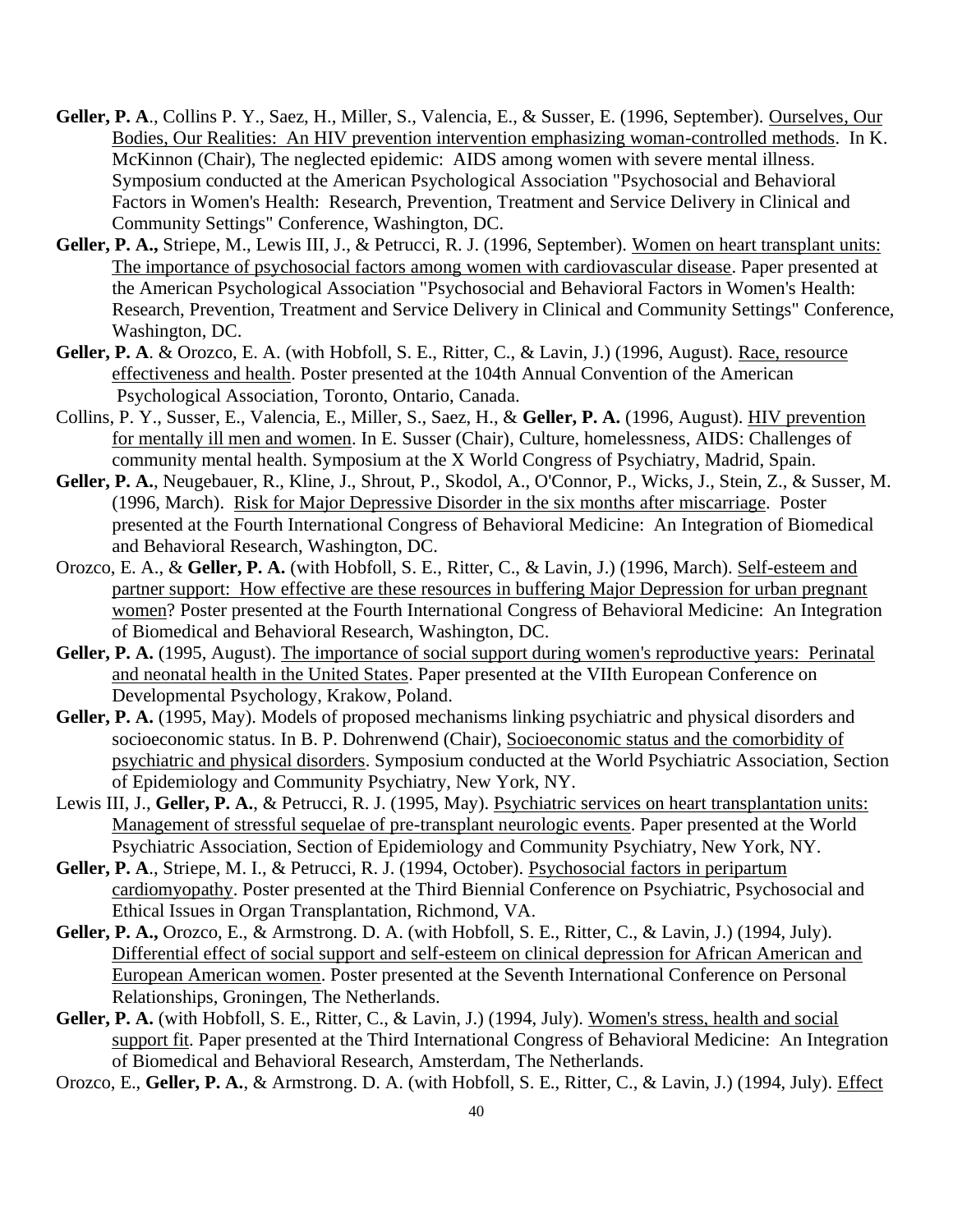of personal and social resources on pregnant and postpartum African American and European American women. Paper presented at the Third International Congress of Behavioral Medicine: An Integration of Biomedical and Behavioral Research, Amsterdam, The Netherlands.

- Geller, P. A. (with Hobfoll, S. E., Ritter, C., & Lavin, J.) (1994, May). Examining resource fit: Women's stress, social support and health. Paper presented at the American Psychological Association ` "Psychosocial and Behavioral Factors in Women's Health: Creating an Agenda for the 21st Century" Conference, Washington, DC.
- **Geller, P. A.** (1991, October). Context, design and procedures, and main hypotheses of the Women's Well-Being Project. In S. E. Hobfoll (Chair), Issues related to the study of stress, depression, and medical complications among pregnant women: Preliminary findings of National Institutes of Health study. Symposium conducted at the Midwest Ecological Community Psychology Conference, Dowagiac, MI.
- Tennenbaum, D. L., & **Geller, P. A.** (1990, October). Relationship between the FAM and FAD: Similar theory, similar questionnaires. Poster presented at meeting of the Ohio Council on Family Relations, Columbus, OH.
- Geller, P. A. (1989, October). Differential reactions of labor and management to male and female employees. In P. A. Geller (Chair), Stress and women's roles: Problems and interventions. Symposium conducted at the Midwest Ecological Community Psychology Conference, North Webster, IN.

#### **OTHER PRESENTATIONS**

- Spiecker, N.C., & **Geller, P.A.** (2021, April). LGBTQIA+ populations in fertility treatment: The importance of affirmative care*.* Oral presentation at Drexel Emerging Graduate Scholars Conference, Drexel University, Philadelphia, PA (Virtual).
- Spiecker, N.C., & **Geller, P.A.** (2020, April). Pregnancy loss: impact of relationship status on depression. Poster presented at Drexel Emerging Graduate Scholars Conference (virtual), Philadelphia, PA.
- Bui, T., Grunberg, V.A., & **Geller, P.A.** (2020, April). Stop the clock: The impact of parental time and money on NICU child neurodevelopment. Oral presentation presented at Drexel Graduate Emerging Scholars Conference (virtual), Philadelphia, PA.
- Bui, T., Grunberg, V.A., & **Geller, P.A.** (2020, April). So many doctors, so little time: Impact of NICU infant medical severity and family resources on parental stress. Poster presented at Drexel Explore and Serve Conference (virtual), Philadelphia, PA.
- Albanese, A.M., **Geller, P.A.**, Barkin, J.L., (2019, April). *What makes a 'good mom'?* Development of a patient-derived measure of maternal postpartum self-efficacy. Oral presentation at 2019 Drexel University Emerging Graduate Scholars Conference, Drexel University, Philadelphia, PA.
- Hartman, A., **Geller, P.A**., Albanese, A., Russo, G., & Patterson, C. (2019, April). A historical analysis of psychosocial care of parents in the NICU: preliminary findings. Poster presented at the Drexel University Emerging Graduate Scholars Conference, Philadelphia, PA.
- LaRocca, A.A., Grunberg, V.A., & **Geller, P.A.** (2019, April). The influence of infant medical attributes on parental psychosocial functioning. Poster presented at Drexel Graduate Emerging Scholars Conference, Philadelphia, PA.
- LaRocca, A.A., Grunberg, V.A., & **Geller, P.A.** (2019, April). The influence of infant medical attributes on parental psychosocial functioning. Poster presented at Drexel Explore and Serve Conference, Philadelphia, PA.
- Albanese, A. M., Barkin, J., & **Geller, P. A.** (2019, March). In Their Own Words: Development of Patient-Derived Measure of Maternal Postpartum Self-Efficacy. Poster presented at the 2019 Helen I. Moorehead-Laurencin, MD Sex & Gender Research Forum, Drexel University, Philadelphia, PA.

\*Grunberg, V. A., **Geller, P. A.**, & Patterson, C. A. (2019, March). In Child Sickness and In Health: Factors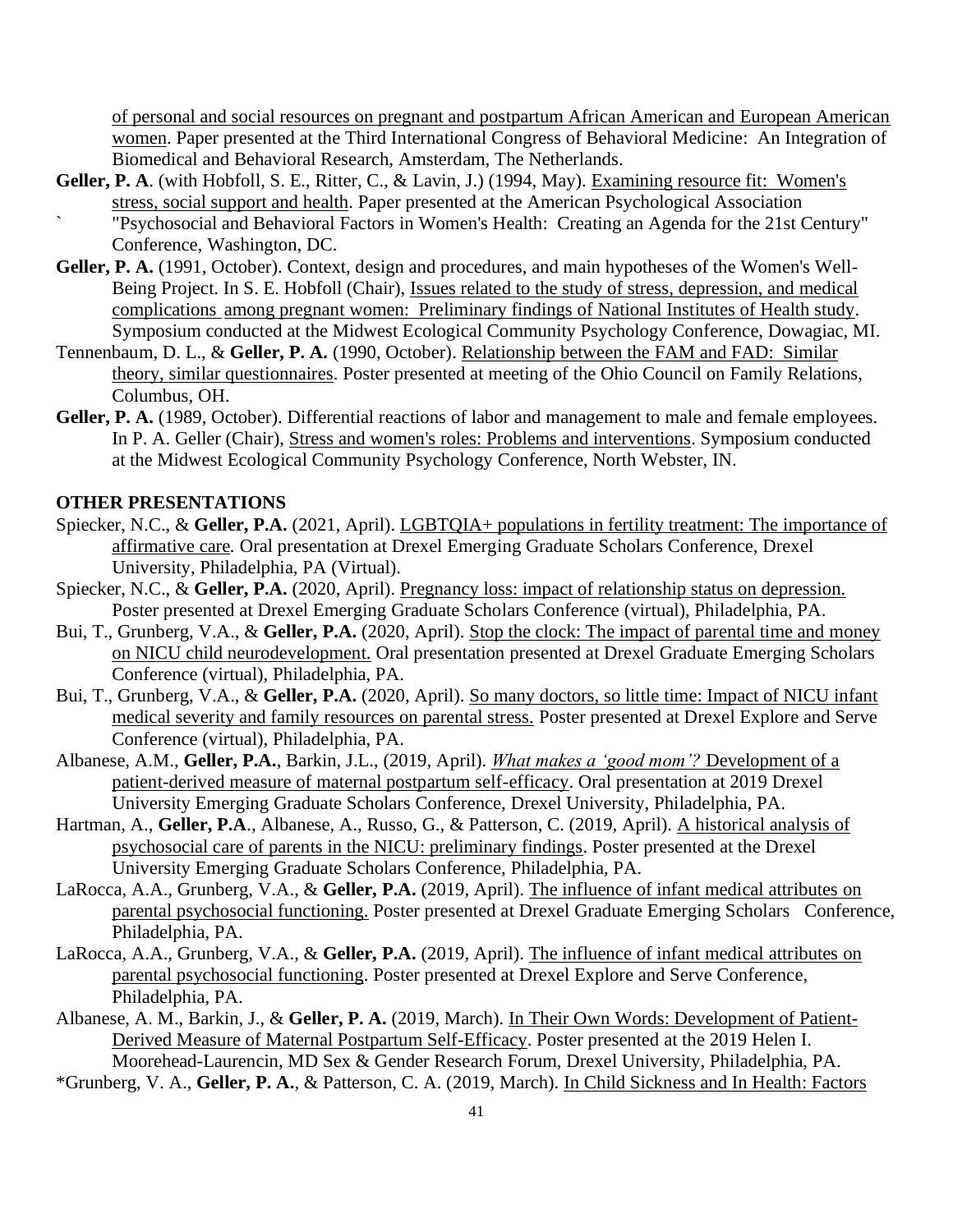that Influence Couple Functioning Among NICU Parents. Poster presented at the 2019 Helen I. Moorehead-Laurencin, MD Sex & Gender Research Forum, Drexel University, Philadelphia, PA. \*Winner: Outstanding Poster Award

- Hartman, A. H., Grunberg, V. A., & **Geller, P. A.** (2019, March). Causal Attributions of Pregnancy Loss Among Women Who Experiences Fertility Treatment. Poster presented at the 2019 Helen I. Moorehead-Laurencin, MD Sex & Gender Research Forum, Drexel University, Philadelphia, PA.
- Posmontier, B., **Geller, P. A.**, Horowitz, J. A., & Chiarello, L. (2019, March). A Survey of Intensive Perinatal Mental Health programs in the United States. Poster presented at the 2019 Helen I. Moorehead-Laurencin, MD Sex & Gender Research Forum, Drexel University, Philadelphia, PA
- \*Russo, G. R. & **Geller, P. A.** (2019, March). The Relationship Between Social Support and Parent-Infant Bonding. Poster presented at the 2019 Helen I. Moorehead-Laurencin, MD Sex & Gender Research Forum, Drexel University, Philadelphia, PA. \*Winner: Outstanding Poster Award
- Tranquille, B. S. & **Geller, P. A.** (2019, March). Minority Women's Experience of Perinatal Loss. Poster presented at the 2019 Helen I. Moorehead-Laurencin, MD Sex & Gender Research Forum, Drexel University, Philadelphia, PA.
- Russo, G.R. & **Geller, P.A.** (2018, April). Parental sex differences in perinatal distress and the impact on children. Poster presented at the 3rd Annual Maternal and Child Health Symposium, "Social Determinants of Infant Mortality: Partnerships, Innovations, and Community Engagement for Solutions," Drexel University, Philadelphia, PA.
- \*Albanese, A.M., Russo, G.R., & **Geller, P.A.** (2018, April). Historical review of psychosocial care for parents in the NICU. Oral presentation at the 3rd Annual MCH Symposium, "Social Determinants of Infant Mortality: Partnerships, Innovations, and Community Engagement for Solutions," Drexel University, Philadelphia, PA.

\*Top rated abstract selected for oral presentation

- Albanese, A.M., Russo, G.R., & **Geller, P.A.** (2018, March). The impact of maternal and paternal self-efficacy on parent-child relationships, mental health for parent and child, and child development: A systematic review. Poster presented at the 2018 Helen I. Moorehead-Laurencin, MD Sex and Gender Research Forum, Drexel University, Philadelphia, PA.
- Bonacquisti, A., **Geller, P.A.** & Patterson, C.A. (2018, March). Maternal mental health in the neonatal intensive care unit. Oral presentation at the 2018 Helen I. Moorehead-Laurencin, MD Sex and Gender Research Forum, Drexel University, Philadelphia, PA.
- DiSanza, C. B., Patterson, C.A., **Geller, P.A.,** Hoffman, C., Njoroge, W. F. (2018, March). Addressing NICU Parental Distress: A Screening Initiative. Poster presented at 2018 Helen I. Moorhead-Laurencin, MD, Sex and Gender Research Forum, Drexel University, Philadelphia, PA.
- Elgohail., M. & **Geller, P.A.** (2018, March). Utilization of infertility treatment among ethnic minority Muslim women*.* Poster presented at the 2018 Helen I. Moorehead-Laurencin, MD Sex and Gender Research Forum, Drexel University, Philadelphia, PA.
- **Geller, P.A**., Bonacquisti, A., Wolf, S.M., Posmontier, B., Wolf, D.C., Montgomery, O. (2018, March). Improving screening and mental health care access for pregnant women: preliminary results of a pilot study. Poster presented at the 2018 Helen I. Moorehead-Laurencin, MD Sex and Gender Research Forum, Drexel University, Philadelphia, PA.
- \*Grunberg, V.A., **Geller, P.A.,** Patterson, C.A. (2018, March). Small babies, big stress: A statistical classification of NICU parents. Poster presented at 2018 Helen I. Moorehead-Laurencin, MD Sex and Gender Research Forum, Drexel University, Philadelphia, PA. \*Winner: Student poster award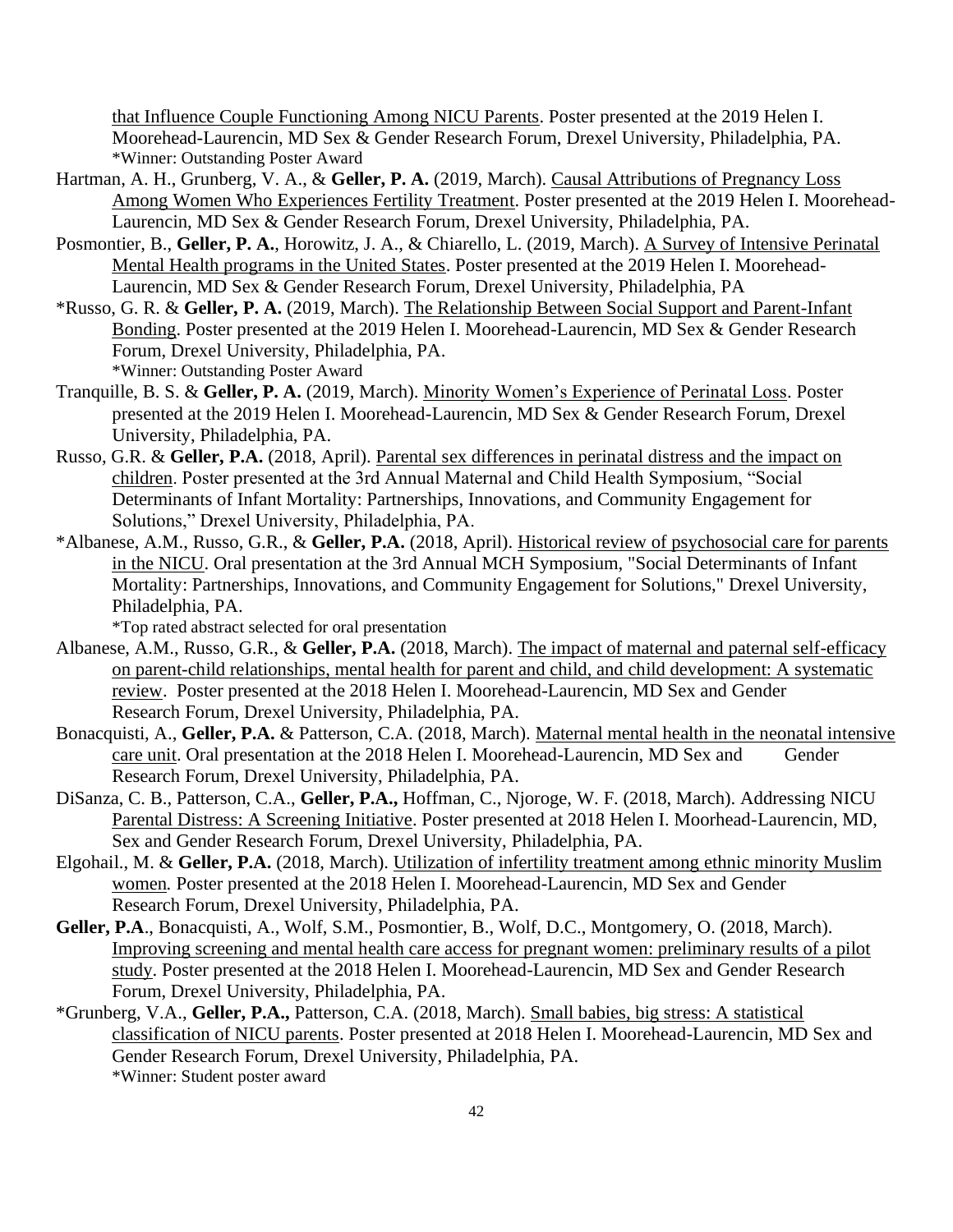- Posmontier, B., **Geller, P.A.,** Horowitz, J., Chiarello, L., & Bonacquisti, A. (2018, March). Mother Baby Connections: 4-week treatment outcomes for an interdisciplinary intensive outpatient perinatal mental health program. Oral presentation at the 2018 Helen I. Moorehead-Laurencin, MD Sex and Gender Research Forum, Drexel University, Philadelphia, PA.
- \*Russo, G.R., **Geller, P.A.** (2018, March). Sex differences in perinatal depression: A preliminary review. Poster presented at 2018 Helen I. Moorehead-Laurencin, MD Sex and Gender Research Forum, Drexel University, Philadelphia. PA \*Winner: Student poster award
- Stasko, E.C. & **Geller, P.A.** (2018, March). Sexting and sexual satisfaction during fertility treatment: Preliminary findings of a novel intervention. Poster presented at 2018 Helen I. Moorehead-Laurencin, MD Sex and Gender Research Forum, Drexel University, Philadelphia, PA.
- Russo, G.R., Grunberg, V.A., Patterson, C.A., & **Geller, P.A.** (2018, April). Social support in the N/IICU: Impact on maternal and paternal mental health. Poster presented at Drexel Emerging Graduate Scholars Conference, Drexel University, Philadelphia, PA.
- Albanese, A.M., Russo, G.R., & **Geller, P.A.** (2018, April). The impact of parental self-efficacy on parent-child relationships, mental health for parent and child, and child development: A systematic review. Poster presented at Drexel Emerging Graduate Scholars Conference, Drexel University, Philadelphia, PA.
- Russo, G.R., Patterson, C.A, Geller, & P.A. (2018, February). Variations of parental mental health in the N/IICU. Poster presented at Psi Chi Honor Society annual research day, Saint Joseph's University, Philadelphia, PA.
- Elgohail, M. & **Geller, P.A.** (2017, April). Understanding reproductive health disparities: Ethnic differences in the utilization of infertility treatment. Poster presented at the inaugural Drexel Emerging Graduate Scholars Conference, Philadelphia, PA
- Grunberg, V.A., **Geller, P.A.**, & Patterson, C.A. (2017, April). Parental distress as a function of infant medical issues. Poster presented at the inaugural Drexel Emerging Graduate Scholars Program, Philadelphia, PA.
- Stasko, E.C., & **Geller, P.A.** (2017, April). "Let's Talk about Sext, Baby!" Development of an intervention to improve sexual satisfaction during infertility treatment. Oral presentation at the inaugural Drexel Emerging Graduate Scholars Conference, Philadelphia, PA.
- Morris, J., Grunberg, V.A., & **Geller, P.A.** (2017, April). Impact of parental report of infant health severity on parental stress levels after NICU discharge. Drexel University Health Professions Student Research Symposium, Philadelphia, PA.
- DiSanza, C. B., **Geller, P. A**., Patterson, C. A. (2017, March). Creation of a mindfulness program for NICU parents. Virtual poster presented at Drexel University Helen I. Moorehead-Laurencin, MD, Sex and Gender Research Forum, Philadelphia, PA.
- Elgohail, M. & **Geller, P.A.** (2017, March). Impact of infertility: Psychological, sexual, and social concerns amongst women. Virtual poster presented at Drexel University Helen I. Moorehead-Laurencin, MD, Sex and Gender Research Forum, Philadelphia, PA.
- Elgohail, M., Patterson, C.A., & **Geller, P.A.** (2017, March). Caring for NICU parents: Results from a new intervention for parental stress. Virtual poster presented at Drexel University Helen I. Moorehead Laurencin, MD, Sex and Gender Research Forum, Philadelphia, PA.
- **Geller, P.A.**, Bonacquisti, A., Posmontier, B., Wolf, S.M., & Croft, D.J. (2017, March). Enhancing mental health care access for low-income pregnant women: Coordination of perinatal health care and mental health services. Virtual poster presented at Drexel University Sex and Gender Research Forum, Philadelphia, PA.
- **Geller, P.A.**, Posmontier, B., Horowitz, J.A., Chiarello, L., & Bonacquisti, A. (2017, March). New interdisciplinary intensive outpatient perinatal mental health program at Drexel University. Virtual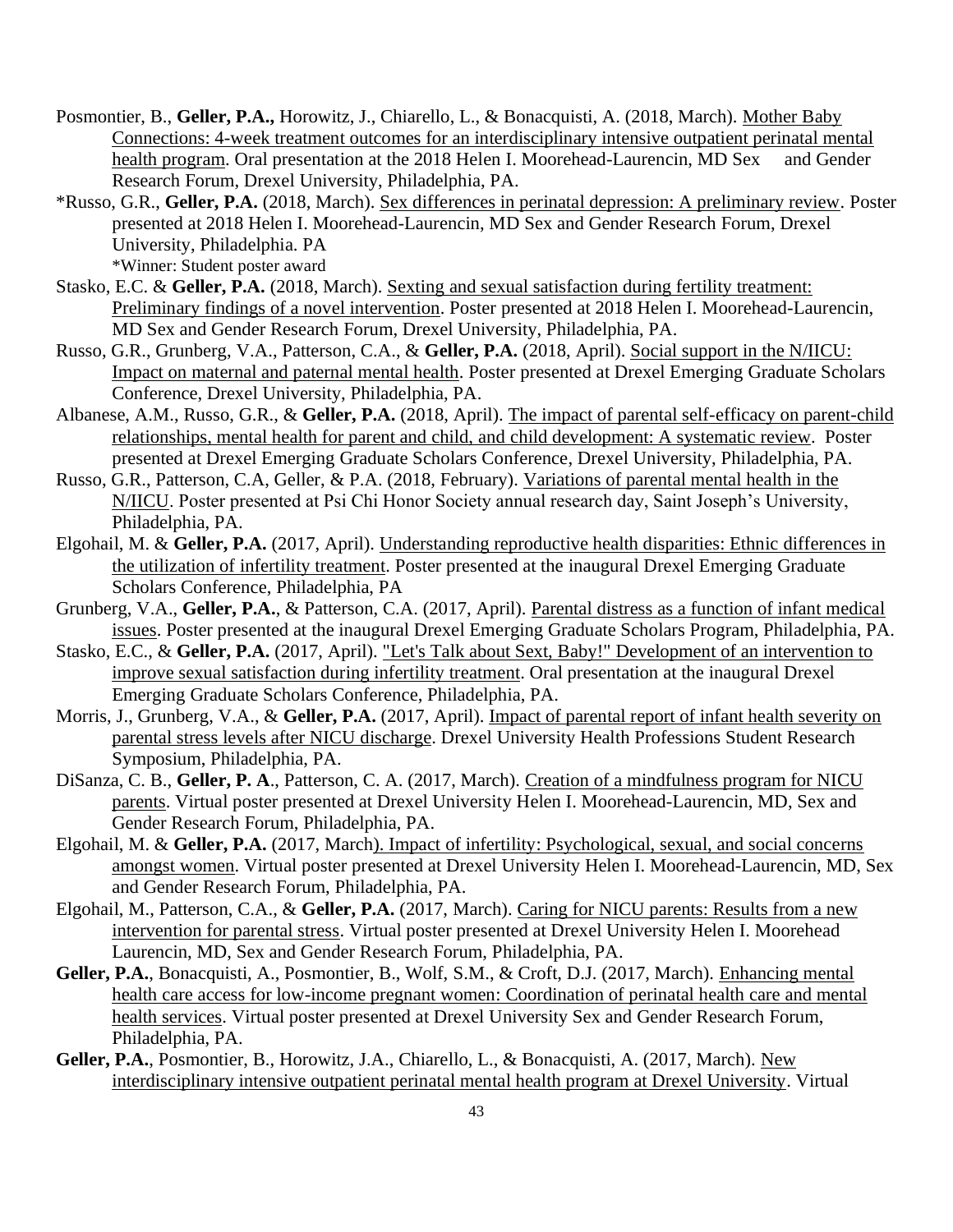poster presented at Drexel University Sex and Gender Research Forum, Philadelphia, PA.

- Grunberg, V.A., **Geller, P.A.**, & Patterson, C.A. (2017, March). Multivariable analysis of risk and resilience factors for NICU family adjustment. Flash talk oral presentation presented at Drexel University Helen I. Moorehead-Laurencin, MD, Sex and Gender Research Forum, Philadelphia, PA.
- \*Grunberg, V.A., Friedman, K.B., Spiers, M.V., & **Geller, P.A.** (2017, March). Maternal mental health: Implications for mother-infant bonding and emotion recognition. Virtual poster presented at Drexel University Helen I. Moorehead-Laurencin, MD, Sex and Gender Research Forum, Philadelphia, PA. \*Winner: Graduate Student Poster Award
- Posmontier, B., **Geller, P.A.**, Horowitz, J.A., Grunberg, V.A., & Izzetoglu, M. (2017, March). Using fNIRS to assess maternal-infant interaction in the postpartum period. Virtual poster presented at Drexel University Helen I. Moorehead-Laurencin, MD, Sex and Gender Research Forum, Philadelphia, PA.
- Stasko, E.C., & **Geller, P.A.** (2017, March). "Let's Talk about Sext, Baby!" Development of an intervention to improve sexual satisfaction during infertility treatment. Flash talk oral presentation at Drexel University Helen I. Moorehead-Laurencin, MD, Sex and Gender Research Forum, Philadelphia, PA.
- Stasko, E.C., & **Geller, P.A**. (2017, March). Sexting and satisfaction among adults. Poster presented at Drexel University Helen I. Moorehead-Laurencin, MD, Sex and Gender Research Forum, Philadelphia, PA.
- Posmontier, B., **Geller, P.A.**, Horowitz, J.A., Grunberg, V.A., Izzetoglu, M. (2016, October). Neuroimaging signature of postpartum depression: A systematic review. Poster presented at Drexel University College of Medicine, Discovery Day, Philadelphia, PA.
- Madden, C.M., Grunberg, V.A., & **Geller, P.A.** (2016, April). NICU infant health severity and family functioning. Poster presented at Drexel University Medical Student Research Day, Drexel University College of Medicine, Philadelphia, PA.
- Madden, C.M., Grunberg, V.A., & **Geller, P.A.** (2016, April). Family adjustment to NICU infant health severity. Poster presented at the Pre-Medical Pre-Health Master of Medical Science Research Poster Day, Drexel University College of Medicine, Philadelphia, PA.
- \*DeRuyter, L. Bonacquisti, A., Grunberg, V.A., **Geller, P.A**. & Patterson, C.A. (2015, May). Depression, stress, and health behaviors among mothers in the neonatal intensive care unit. Poster presented at the Drexel University Research Day, Drexel University, Philadelphia, PA. \*Winner: 1st Place Poster in Graduate Humanities and Social Sciences
- Elgohail, M. & **Geller, P.A.** (2015, May). An examination of religious coping and depression amongst infertile Muslim women. Poster presented at the Drexel University Research Day, Drexel University, Philadelphia, PA.
- Gaultney, C. G., Stasko, E. S., Bhatnagar, R., Patterson, C. A., **Geller, P. A.** (2015, May). Training NICU nurses to recognize and respond to emotional distress in families. Poster presented at the Drexel University Research Day, Philadelphia, PA.
- Grunberg, V. A. & **Geller, P.A.** (2015, May). A proposed investigation: The impact of Neonatal Intensive Care Unit Infants on parental and family outcomes. Poster presented at the Drexel University Research Day, Drexel University, Philadelphia, PA.
- Logroño, G., Elgohail, M., & **Geller, P.A**. (2015, May). Barriers to treatment for minority women with infertility. Poster presented at the Drexel University Research Day, Drexel University, Philadelphia, PA.
- Stasko, E. C. & **Geller, P.A**. (2015, May). Sexting and sexual satisfaction among adults: Results of an online investigation. Poster presented at the Drexel Research Day, Drexel University, Philadelphia, PA.

Bonacquisti, A., **Geller, P.A**., & Patterson, C.A. (2015, February). Current investigation of psychological symptoms and treatment among mothers of infants in the neonatal intensive care unit. Poster presented at the Children's Hospital of Philadelphia Research Poster Day, Philadelphia, PA.

Bonacquisti, A. & **Geller, P.A.** (2014, February). Psychological responses and treatment among mothers in the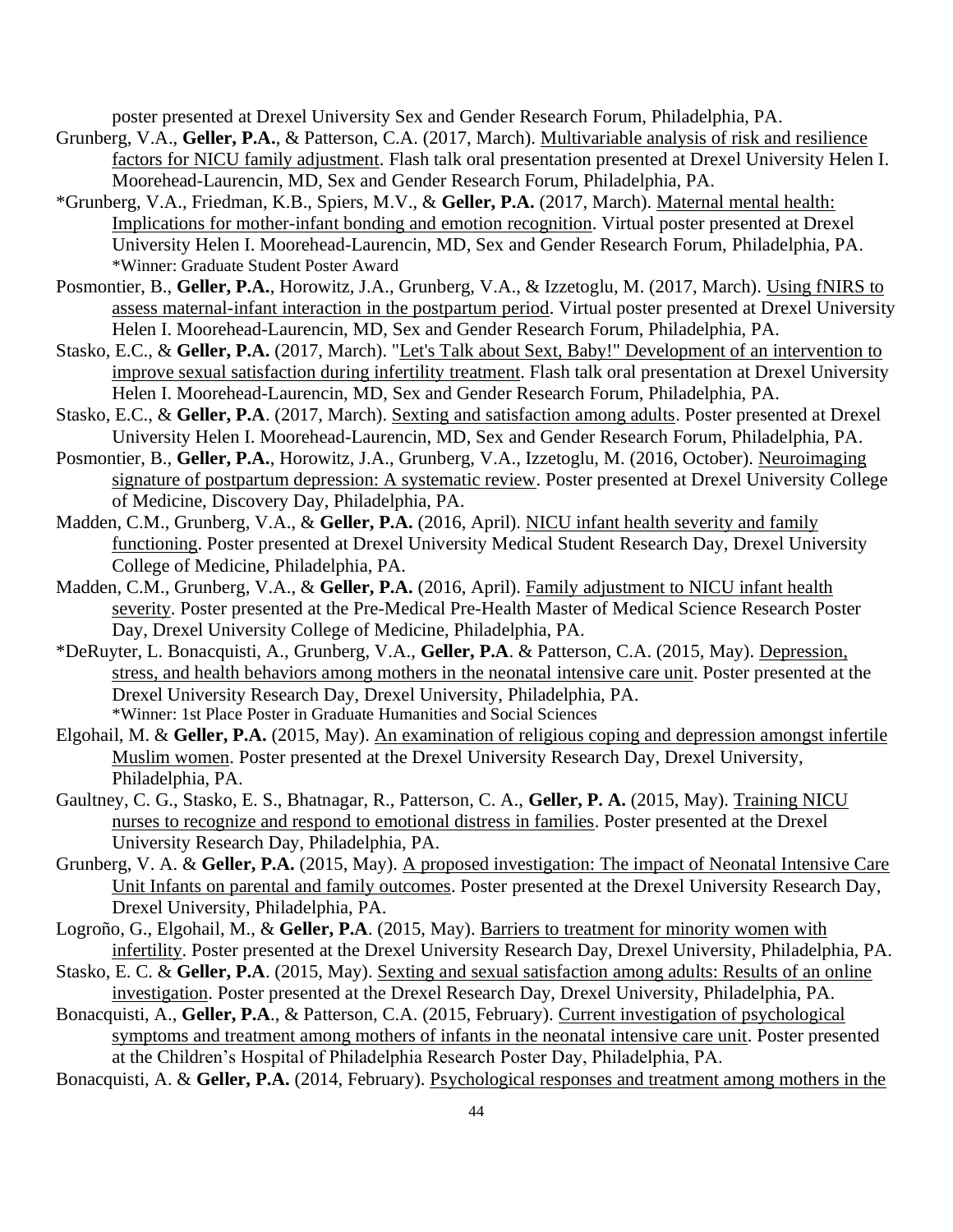neonatal intensive care unit. Poster presented at the College of Arts and Sciences Research Day, Drexel University, Philadelphia, PA.

- Stasko, E.C., Bonacquisti, A. & **Geller, P.A.** (2014, February). Improving knowledge surrounding medical and psychological aspects of pregnancy loss: dose relationships of a novel medical education initiative. Poster presented at the College of Arts and Sciences Research Day, Drexel University, Philadelphia, PA.
- \*Konka, K., Bailey, A. & **Geller, P.A.** (2014, February). Effects of postnatal exposure to fluoxetine and investigating alternative treatments of postpartum depression. Poster presented at the College of Arts and Sciences Research Day, Drexel University, Philadelphia, PA. \*Winner: 2nd Place Poster in Graduate Humanities and Social Sciences
- Abdo, M., Friesen, J., Bonacquisti, A., Eichenbaum, E., Grady, C., Khaksari, M., **Geller, P.A**. & Patterson, C.A. (2013, April). Developing support structures for fathers in the NICU. Poster presented at the Drexel University Research Day, Drexel University, Philadelphia, PA.
- Bonacquisti, A., **Geller, P.A**., & Patterson, C.A. (2013, April). Postpartum depression and mental health care utilization in mothers with infants in the NICU. Poster presented at the College of Arts and Sciences Research Day, Drexel University, Philadelphia, PA.
- Friesen, J., Abdo, M., Bonacquisti, A., Eichenbaum, E., Grady, C., Khaksari, M. & **Geller, P.A.** (2013, April). Determining the relationship between gender and desired specialty with self-reported importance of an online Pregnancy Loss Curriculum for DUCOM medical students. Poster presented at the Drexel University Research Day, Drexel University, Philadelphia, PA.
- Grady, C. & **Geller, P. A**. (2013, April). Proposed study: Diabetic women's perceptions of pregnancy. Poster presented at 13th Annual College of Arts and Sciences Research Day, Drexel University, Philadelphia, PA.
- Khaksari, M. & **Geller, P.A.** (2013, April). Psychosocial correlates of infertility treatment among minority and non-minority women. Oral presentation delivered at the 13th Annual College of Arts and Sciences Research Day, Philadelphia, PA.
- Khaksari, M. & **Geller, P.A.** (2013, April). Depression and perceived barriers to treatment for infertility. Poster presented at annual meeting of the Drexel Research Day, Drexel University, Philadelphia, PA.
- Sekley, A. & **Geller, P.** (2013, April). Posttraumatic growth as a new perspective in the aftermath of sexual assault. Poster presented at the 13th Annual Drexel University College of Arts & Sciences Research Day, Philadelphia, PA.
- Sekley A. & **Geller, P.** (2013, April). Posttraumatic growth following sexual assault: A comprehensive review. Poster presented at the 8th Annual Philadelphia Area Psi Chi Research Day, Philadelphia, PA.
- \*Khaksari, M. & **Geller, P.A.** (2012, October). Perceived barriers to use of infertility treatment by minority women. Poster presented at the 2nd Annual Diversity Forum, LaSalle University, Philadelphia, PA. \*Winner: Student Research Award
- Barbieri, A. & Geller, P.A. (2012, April). Gender differences in reactions to infertility and the importance of social support. Poster presented at the College of Arts and Sciences Research Day, Drexel University, Philadelphia, PA.
- Bonacquisti, A., **Geller, P.A.**, & Aaron, E. (2012, April). Rates and predictors of prenatal depression in HIV+ and HIV- women*.* Poster presented at the annual meeting of the Drexel University Research Day, Drexel University, Philadelphia, PA.
- Bonacquisti, A., **Geller, P.A.**, & Aaron, E. (2012, April). Prenatal depression in women living with HIV*.* Poster presented at the College of Arts and Sciences Research Day, Drexel University, Philadelphia, PA.
- Khaksari, M., & **Geller, P. A.** (2012, April). Infertility among cultural and ethnic minorities. Poster presented at the College of Arts and Sciences Research Day, Drexel University, Philadelphia, PA.
- Khaksari, M., & **Geller, P. A.** (2012, April). Infertility treatment and outcomes among diverse women. Poster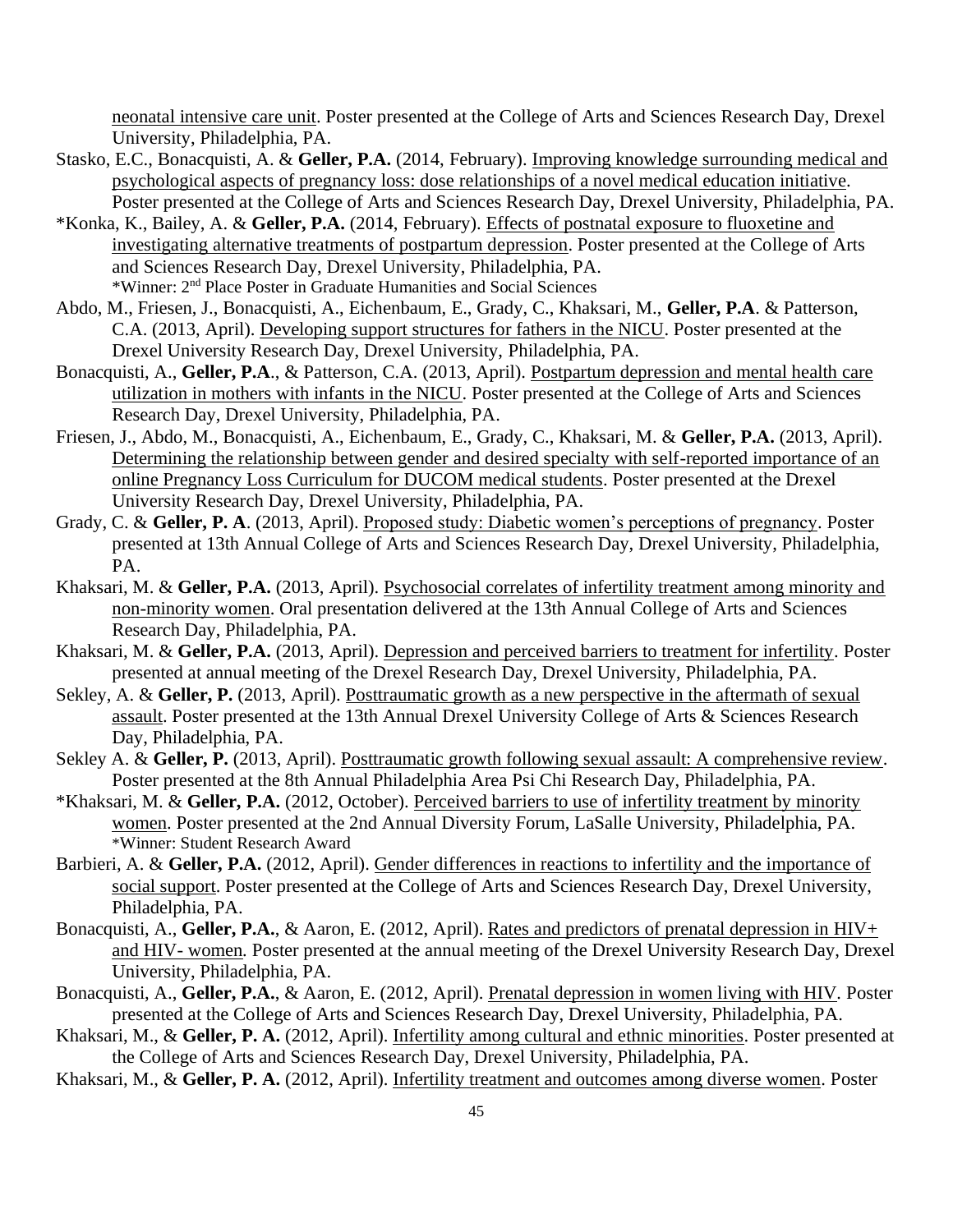presented at the annual meeting of the Drexel Research Day, Drexel University, Philadelphia, PA.

- Pinkasavage, E., Sekley, A., Khaksari, M., Eichenbaum, E. & **Geller, P.A.** (2012, April). The role of religious coping in African American women following pregnancy loss. Poster presented at the College of Arts and Sciences Research Day, Drexel University, Philadelphia, PA.
- Sekley, A., Pinkasavage, E., Khaksari, M., Eichenbaum, E. & **Geller, P.A**. (2012, April). "God never makes mistakes:" Religious coping in African American women following pregnancy loss. Poster presented at the annual meeting of the Drexel University Research Day, Drexel University, Philadelphia, PA.
- Bonacquisti, A. & **Geller, P.A.** (2012, March). Condom use intentions and the influence of partner-related barriers among women at risk for HIV. Poster presented at the Seventh Annual Philadelphia Area Psi Chi Research Conference, Drexel University, Philadelphia, PA.
- Bonacquisti, A. & **Geller, P.A.** (2011, October). The influence of intimate partner violence on women's condom use behavior. Poster presented at the 8th Helen I. Moorehead-Laurencin, M.D. Sex and Gender Research Forum, Drexel University College of Medicine, Philadelphia, PA.
- Eichenbaum, E., **Geller, P.A.**, Pinkasavage, E. (2011, October). Women's level of spirituality and postpregnancy loss attributions. Poster presented at the 8th Helen I. Moorehead-Laurencin, M.D. Sex and Gender Research Forum, Drexel University College of Medicine, Philadelphia, PA.
- Eichenbaum, E., **Geller, P.A.**, Bonfiglio, A., Haimes, M. (2011, October). Pregnancy loss in African American women: Common coping strategies and their implications. Poster presented at the 8th Helen I. Moorehead-Laurencin, M.D. Sex and Gender Research Forum, Drexel University College of Medicine, Philadelphia, PA.
- McSpadden, K.E., Eichenbaum, E., & **Geller, P.A.** (2011, April). Examining the relationship between spirituality and women's attributions following pregnancy loss. Poster presented at annual meeting of the Drexel University Research Day, Drexel University, Philadelphia, PA.
- Nelson, A.R. and **Geller, P.A.** (2011, April). Psychosocial correlates of participation in Internet-mediated support communities for women with fertility problems. Poster presented at the annual meeting of the Drexel University Research Day, Philadelphia, PA.
- Aaron, E., **Geller, P.A.,** Bonacquisti, A., & Yip, N. (2010, April). Postpartum depression in HIV-positive and HIV-negative women: A work in progress*.* Poster presented at the College of Arts and Sciences Research Day, Drexel University, Philadelphia, PA.
- Bonacquisti, A. & **Geller, P.A**. (2010, April). Women, intimate partner violence and HIV risk reduction. Poster presented at the Fifth Annual Philadelphia Area Psi Chi Research Conference, Temple University, Philadelphia, PA.
- Eichenbaum, E. & **Geller, P.A.** (2010, April). African American women's experiences of pregnancy loss*.* Poster presented at the Fifth Annual Philadelphia Area Psi Chi Research Conference, Temple University, Philadelphia, PA.
- Eichenbaum, E., & **Geller, P.A.** (2010, April). Pregnancy loss in African American women: A literature review. Poster presented at the College of Arts and Sciences Research Day, Drexel University, Philadelphia, PA.
- \*Nelson, A.R. & **Geller, P.A.** (2010, April). Coping with fertility treatment: Infertility-related stress and social support among women receiving in vitro fertilization. Poster presented at the College of Arts and Sciences Research Day, Drexel University, Philadelphia, PA. \*Winner: Second Place Humanities/Social Sciences Category
- Nelson, A.R. & **Geller, P.A.** (2010, April). Coping with fertility treatment: Infertility-related stress and social support among women receiving in vitro fertilization. Poster presented at the Drexel University Research Day, Philadelphia, PA.

Aaron, E., **Geller, P.A**., Bonacquisti, A., & Yip, N. (2010, March). Postpartum depression in HIV-positive and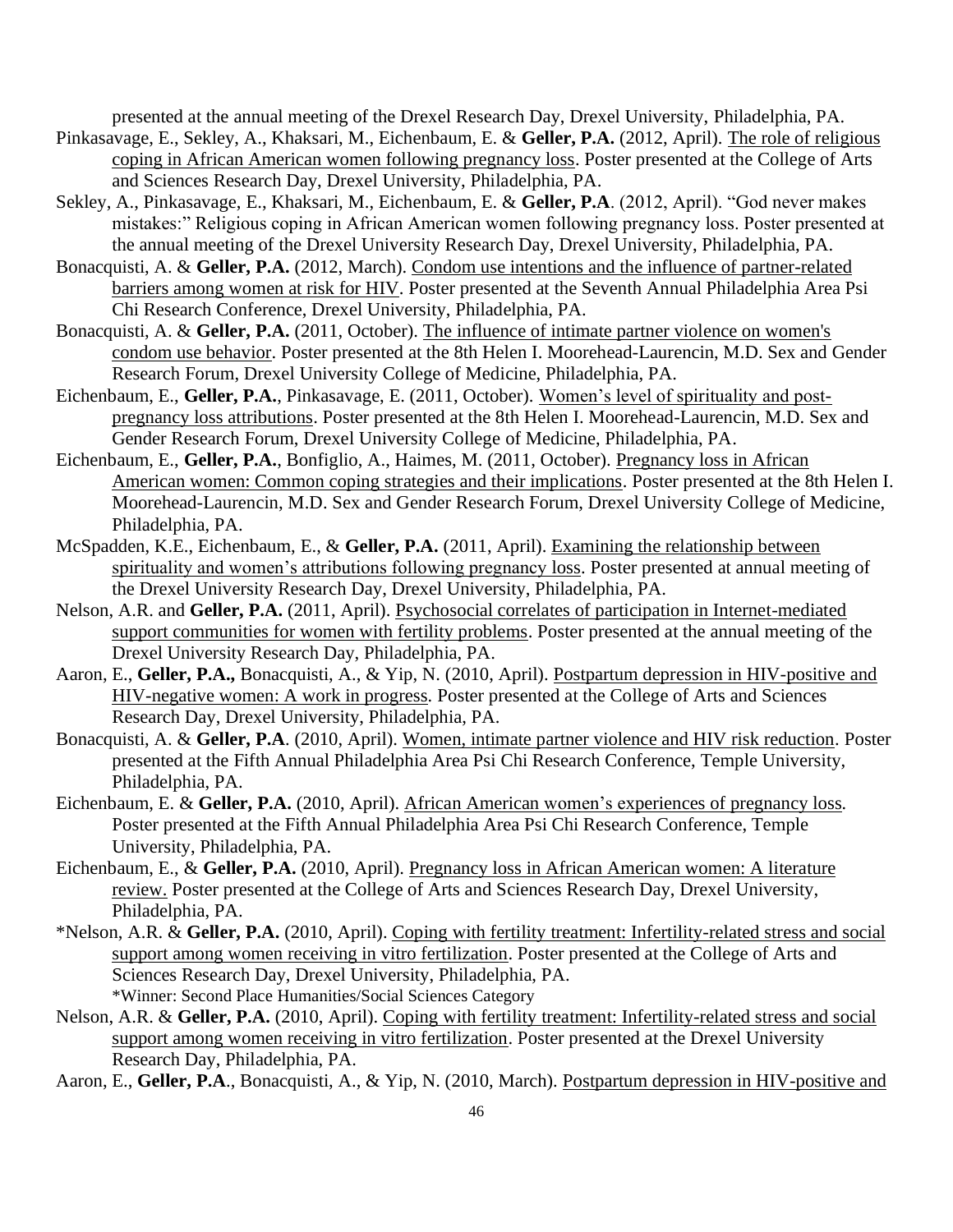HIV-negative women: A work in progress. Poster presented at the 7<sup>th</sup> Helen I. Moorehead Laurencin, M. D. Sex and Gender Research Forum, Institute for Women's Health and Leadership, Drexel University College of Medicine, Philadelphia, PA.

- Bonacquisti, A. & **Geller, P.A**. (2010, March). Women, intimate partner violence and HIV risk reduction. Poster presented at the 7<sup>th</sup> Helen I. Moorehead Laurencin, M. D. Sex and Gender Research Forum, Institute for Women's Health and Leadership, Drexel University College of Medicine, Philadelphia, PA.
- Kornfield, S. L., **Geller, P.A.,** & Jiang, A. (2010, March). The moderating effect of maternal fetal attachment on the relationship between health related locus of control and prenatal health behaviors: Implications for HIV risk reduction during pregnancy. Poster presented at the 7<sup>th</sup> Helen I. Moorehead Laurencin, M. D. Sex and Gender Research Forum, Institute for Women's Health and Leadership, Drexel University College of Medicine, Philadelphia, PA.
- McSpadden, K. & **Geller, P.A.** (2010, March). A review of teenage pregnancy prevention programs and strategies. Poster presented at the 7<sup>th</sup> Helen I. Moorehead Laurencin, M. D. Sex and Gender Research Forum, Institute for Women's Health and Leadership, Drexel University College of Medicine, Philadelphia, PA.
- \*Nelson, A. & **Geller, P.A.** (2010, March). Coping with fertility treatment: Infertility-related stress and social support among women receiving in vitro fertilization. Poster presented at the 7<sup>th</sup> Helen I. Moorehead Laurencin, M. D. Sex and Gender Research Forum, Institute for Women's Health and Leadership, Drexel University College of Medicine, Philadelphia, PA. \*Winner: 2010 Sex and Gender Research Forum Abstract Submission Winner
- O'Malley, K., Jiang, A., Goodsell, K., & **Geller, P.A.** (2010, March). Breastfeeding self-efficacy, breastfeeding duration, and postpartum depressive symptoms in new mothers: Study design improvements. Poster presented at the 7<sup>th</sup> Helen I. Moorehead Laurencin, M. D. Sex and Gender Research Forum, Institute for Women's Health and Leadership, Drexel University College of Medicine, Philadelphia, PA.
- Nelson, A.R. & **Geller, P.A.** (2009, June). Review of the benefits and limitations of Internet resources for fertility problems. Poster presented at the annual Philadelphia Behavior Therapy Association Student Poster Exhibition, Philadelphia, PA.
- Bonacquisti, A. & **Geller, P.A.** (2009, April). Intimate partner violence and psychological distress during the reproductive year*s.* Poster presented at the Fourth Annual Philadelphia Area Psi Chi Research Conference, University of the Sciences in Philadelphia, Philadelphia, PA.
- Bonacquisti, A. & **Geller, P.A.** (2009, April). Intimate partner violence: Implications for pregnancy intention, HIV risk reduction and psychological distress*.* Poster presented at the Drexel University Research Day, Drexel University, Philadelphia, PA.
- Bonacquisti, A. & **Geller, P.A.** (2009, April). Psychological distress in women experiencing violence: The impact of social support, locus of control orientation and perceived fertility control*.* Poster presented at the College of Arts and Sciences Research Day, Drexel University, Philadelphia, PA.
- Nelson, A. & **Geller, P.A.** (2009, April). Online social support for women with fertility problems: A review of the literature and implications for future research*.* Poster presented at the Fourth Annual Philadelphia Area Psi Chi Research Conference, University of the Sciences in Philadelphia, Philadelphia, PA.
- \*Nelson, A. & **Geller, P.A.** (2009, April). Web-based resources for infertility: Review and research implications*.* Poster presented at the College of Arts and Sciences Research Day, Drexel University, Philadelphia, PA.

\*Winner: 2nd Place in Health Science Category

O'Malley, K. & **Geller, P.A.** (2009, April). An examination of the association of breastfeeding self-efficacy, breastfeeding duration and postpartum depressive symptoms in new mothers: A work in progress*.* Poster presented at the College of Arts and Sciences Research Day, Drexel University, Philadelphia, PA.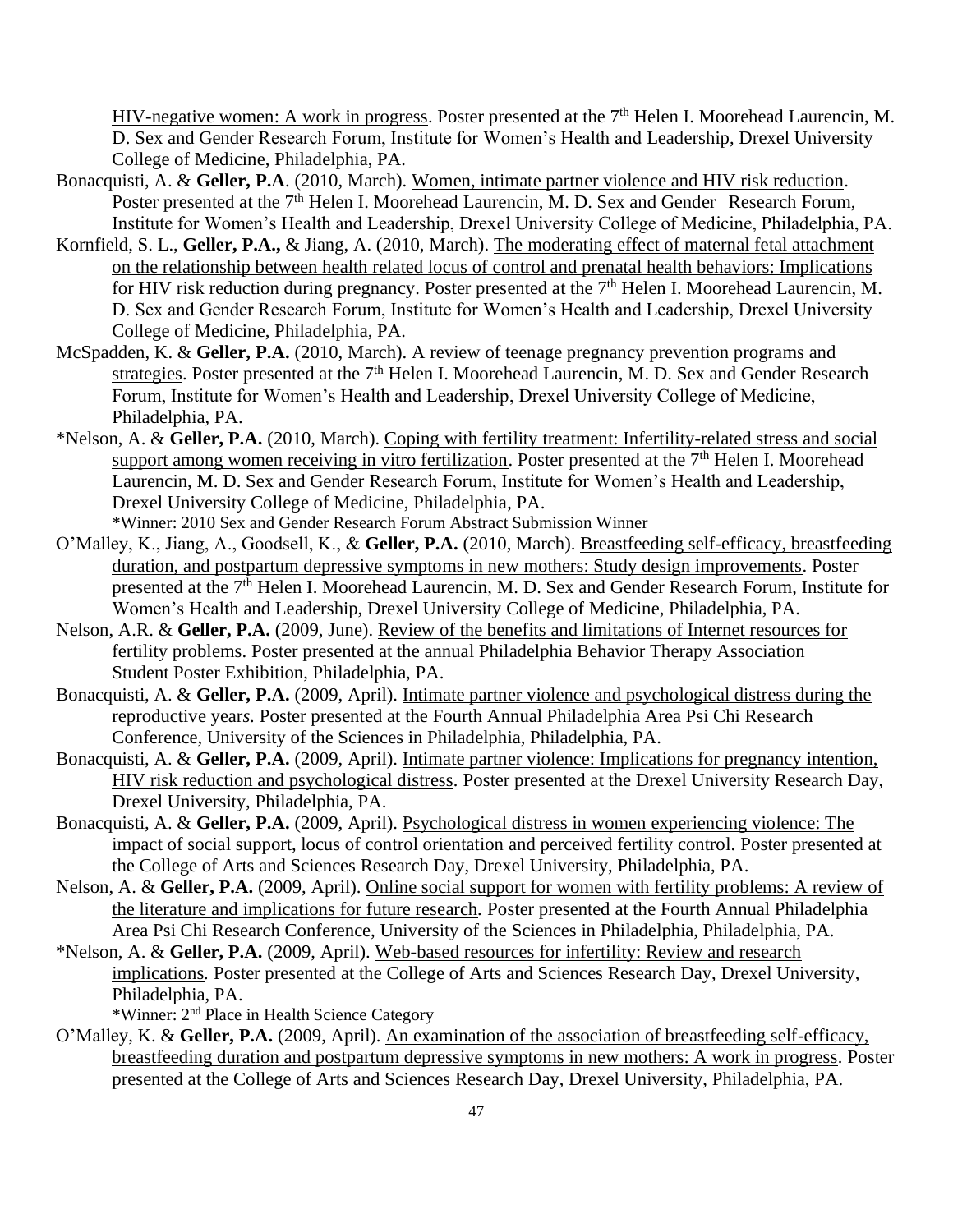\*Bonacquisti, A. & **Geller, P. A**. (2009, February). Violence during pregnancy: A review of the literature and directions for future research. Poster presented at the 2009 Helen I. Moorehead-Laurencin, M.D. Sex and Gender Research Forum, Institute for Women's Health and Leadership, Drexel University College of Medicine, Philadelphia, PA.

\*Winner: First Place Poster Presentation in Undergraduate Category

- Nelson, A. R. & **Geller, P. A**. (2009, February). Infertility-related stress, social support, and self-efficacy in managing treatment: Research in progress. Poster presented at the 2009 Helen I. Moorehead-Laurencin, M.D. Sex and Gender Research Forum, Institute for Women's Health and Leadership, Drexel University College of Medicine, Philadelphia, PA.
- O'Malley, K. A. & **Geller, P. A**. (2009, February). An examination of breastfeeding self-efficacy, breastfeeding duration, and postpartum depressive symptoms in new mothers: A work in progress. Poster presented at the 2009 Helen I. Moorehead-Laurencin, M.D. Sex and Gender Research Forum, Institute for Women's Health and Leadership, Drexel University College of Medicine, Philadelphia, PA.
- **Geller, P.A**., Daetwyler, C., Woodland, M.B., Kornfield, S.L., Nelson, A., O'Malley, K., Bonaquisti, A., & O'Brien, C. (2008, April). Introduction of an interactive web-based pregnancy loss curriculum for healthcare providers. Poster presented at Drexel University, 10<sup>th</sup> Research Day, Philadelphia, PA.
- Nelson, A.R. & **Geller, P.A.** (2008, April). A review of the psychological literature about women being treated for fertility problems. Poster presented at the Third Annual Philadelphia Area Psi Chi Research Conference, Philadelphia, PA.
- Nelson, A.R. & **Geller, P.A.** (2008, April). Psychosocial correlates of women in fertility treatment: A review of the literature. Poster presented at Drexel University, Eighth Annual College of Arts and Sciences Research Day, Philadelphia, PA.
- Nelson, A.R. & **Geller, P.A.** (2008, April). A review of the psychological literature examining psychosocial aspects of fertility treatment among women. Poster presented at Drexel University, Tenth Annual Research Day, Philadelphia, PA.
- O'Brien, C.M. & **Geller, P.A.** (2008, April). Perfectionism, anxiety, depression, and eating disorder symptoms. Poster presented at the Third Annual Philadelphia Area Psi Chi Research Conference, Philadelphia, PA.
- Levine Kornfield, S.V., **Geller, P.A.** (2008, January). Predictors of HIV risk reduction among low income minority pregnant women in inner-city Philadelphia: Preliminary results. Poster presented at the 2008 Helen I. Moorehead-Laurencin, M.D. Sex and Gender Research Forum, Institute for Women's Health and Leadership, Drexel University College of Medicine, Philadelphia, PA.
- Levine Kornfield, S., **Geller, P.A.** (2007, April). HIV-related knowledge and pregnancy intentions as predictors of HIV risk reduction among low-income minority pregnant women in inner-city Philadelphia: A work in progress. Poster presented at the Johns Hopkins Bloomberg School of Public Health Research Conference for the Dissemination of Research on Addiction, Infectious Disease and Public Health, Baltimore, MD.
- \*Levine Kornfield, S.V., & **Geller, P.A.** (2007, March). HIV knowledge and pregnancy intentions as predictors of HIV prevention during pregnancy: A Work in Progress. Poster presented at the Second Annual Philadelphia Area Psi Chi Research Conference in Philadelphia, PA. \*Winner: First Place Poster Presentation in Health Psychology
- Vorndran, A. K., **Geller, P. A**., & Mudrak, P. (2007, March). Gender differences and potential risk factors in adolescent depression: Preliminary data. Poster presented at the Second Annual Philadelphia Area Psi Chi Research Conference, Philadelphia, PA.
- Levine Kornfield, S. V. & Geller, P. A. (2007, January). Factors influencing HIV risk reduction among lowincome minority pregnant women in inner-city Philadelphia. Poster presented at the Helen I.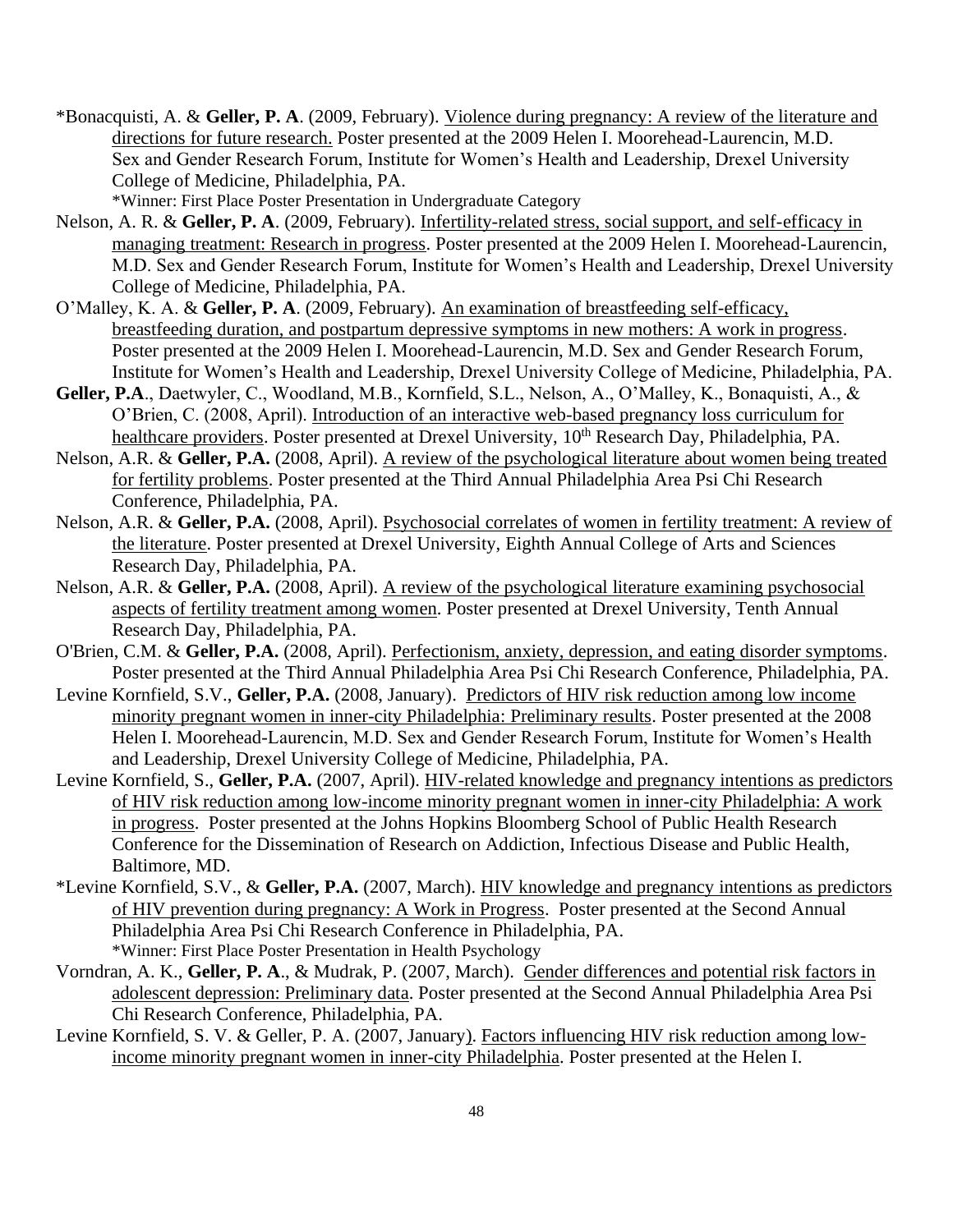Moorehead-Laurencin, M.D. Sex and Gender Research Forum, Institute for Women's Health and Leadership, Drexel University College of Medicine, Philadelphia, PA.

- Psaros, C. & Geller, P. A. (2007, January). Optimal management of pregnant women with HIV infection. Poster presented at the Helen I. Moorehead-Laurencin, M.D. Sex and Gender Research Forum, Institute for Women's Health and Leadership, Drexel University College of Medicine, Philadelphia, PA.
- Vorndran, A. K., Geller, P. A., & Mudrak, P. (2007, January). Adolescent depression: Gender differences and risk factors. Poster presented at Helen I. Moorehead-Laurencin, M.D. Sex and Gender Research Forum, Institute for Women's Health and Leadership, Drexel University College of Medicine, Philadelphia, PA.
- Levine Kornfield, S. V. & Geller, P. A. (2006, April). A systematic review of depressive and anxiety disorders in pregnant women. Poster presented at Drexel University, 8 th Annual Research Day*,* Philadelphia, PA.
- Possemato, A. K. & **Geller, P. A.** (2006, April). Preliminary results of an internet-based expressive writing intervention for kidney transplant. Poster presented at Drexel University, Eighth Annual Research Day, Philadelphia, PA.
- Richardson, T. D., & **Geller, P. A.** (2006, April). The role of religion in coping with the loss of a pregnancy. Poster presented at Drexel University, Eighth Annual Research Day, Philadelphia, PA.
- Vorndran, A. K. & **Geller, P. A**. (2006, April). Predictors of adolescent onset of major depression. Poster presented at Drexel University, Eighth Annual Research Day, Philadelphia, PA.
- Levine Kornfield, S. V. & **Geller, P. A.** (2006, March). Epidemiology of depression and anxiety disorders during pregnancy. Poster presented at the Philadelphia Area Psi Chi Research Day*,* Philadelphia, PA.
- Psaros, C. & **Geller, P. A.** (2006, March). Screening practices for post partum depression among health care providers: Prevalence, attitudes, and barriers (Focus on Nurses). Poster presented at the Philadelphia Area Psi Chi Research Day, Philadelphia, PA.
- Richardson, T. D., & **Geller, P. A.** (2006, March). The effects of religious coping mechanisms on psychological distress following reproductive loss. Poster presented at the Philadelphia Area Psi Chi Research Day, Philadelphia, PA.
- Vorndran, A. K. & **Geller, P. A.** (2006, March). Major depressive disorder: Gender differences and adolescent onset. Poster presented at the Philadelphia Area Psi Chi Research Day, Philadelphia, PA.
- Kerns, D., & **Geller, P. A.** (2005, October). Predicting psychological distress following reproductive loss. Poster presented at the Sex and Gender Research Forum, 2005 Helen I. Moorehead, M.D. Research Advancement Day, Institute for Women's Health and Leadership, Drexel University College of Medicine, Philadelphia, PA.
- Possemato, A. K. & **Geller, P. A.** (2005, October). Gender differences in posttraumatic stress symptoms and quality of life after transplant. Poster presented at the Sex and Gender Research Forum, 2005 Helen I. Moorehead, M.D. Research Advancement Day, Institute for Women's Health and Leadership, Drexel University College of Medicine, Philadelphia, PA.
- Psaros. C., & **Geller, P. A.** (2005, October). Routine screening for postpartum depression: Initial data from a survey of health care providers. Poster presented at the Sex and Gender Research Forum, 2005 Helen I. Moorehead, M.D. Research Advancement Day, Institute for Women's Health and Leadership, Drexel University College of Medicine, Philadelphia, PA.
- Possemato, A. K. & **Geller, P. A.** (2005, May). Daily stress, post-traumatic stress and quality of life in kidney, liver and heart transplantation recipients. Poster presented at Drexel University, Seventh Annual Research Day, Philadelphia, PA.
- Desrocher, R. E., & **Geller, P. A.** (2004, April). Depression and memory following traumatic brain injury: What is the relationship? Poster presented at the 15<sup>th</sup> Annual Saint Joseph's University Sigma Xi Student Research Symposium, Philadelphia, PA.

Desrocher, R. E., & **Geller, P. A.** (2004, April). Relationship between depression and memory following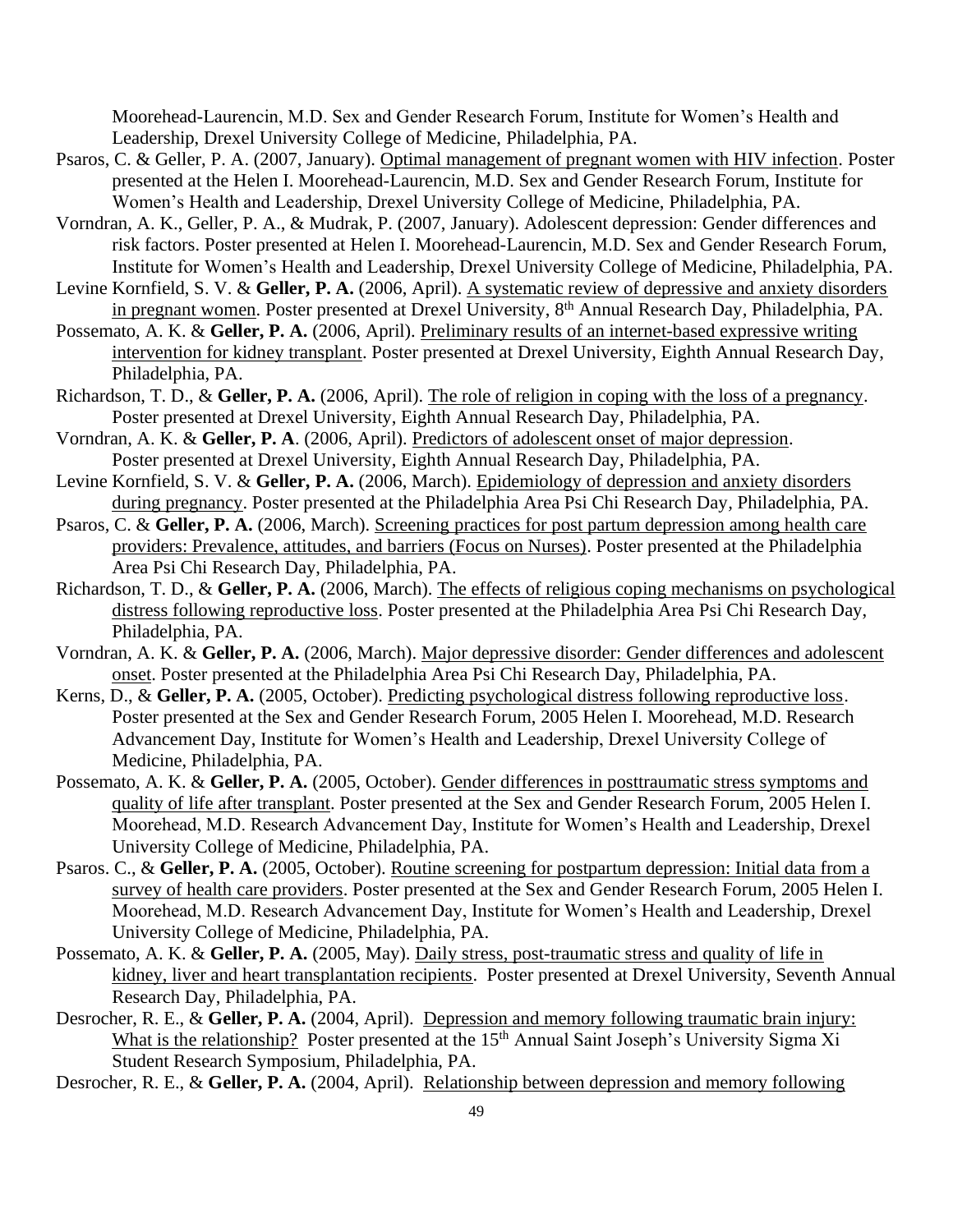traumatic brain injury. Poster presented at Drexel University, Fourth Annual College of Arts and Sciences Student Research Day, Philadelphia, PA.

- Fortune, P., Kerns, D., & **Geller, P.A.** (2003, April). Medical students and OB/GYN residents: Provision of mental health referrals following pregnancy loss. Poster presented at Drexel University, Third Annual College of Arts and Sciences Student Research Day, Philadelphia, PA.
- Graf, M. C., & **Geller, P. A.** (2003, April). Hot flashes and breast cancer survivors: What does empirical data tell us about treatment options? Poster presented at Drexel University 5<sup>th</sup> Annual Research Day, Philadelphia, PA.
- Kerns, D., Fortune, P., & **Geller, P.A**. (2003, April). Mental health issues and pregnancy loss: Survey of medical students and OB/GYN residents. Poster presented at Drexel University Fifth Annual Research Day, Philadelphia, PA.
- \*Graf, M. C., & **Geller, P. A.** (2000, February). Alcohol use and depressive symptoms in inner city multi-Ethnic populations. Poster presented at the MCP Hahnemann University School of Health Professions 13th Annual Research and Scholarship Conference, Philadelphia, PA. \*Winner: Outstanding Research Award 2000

## **MENTORSHIP ACTIVITIES**

Faculty Mentoring

- CANOPI (Creating a Narrative of Professional Involvement) Mentor for Faculty, Drexel Office of Faculty Affairs
- Academic Portfolio Faculty Mentor, Drexel Center for Academic Excellence

#### Undergraduate Students

- Mentor for Freshman and Transfer Students in Psychology
- Research Mentor for Senior Theses in Psychology, Drexel College of Arts & Sciences
- Research Mentor for Drexel Pennoni Honors College
- Mentor for STAR (Students Tackling Advanced Research) Summer Scholars Program, Drexel Pennoni Honors College
- Co-op Supervisor, Mother Baby Connections program

#### Graduate Students

- Advisor, Intensive Medical Sciences program, Drexel College of Medicine
- Research Mentor and Advisor, Interdisciplinary Health Sciences program, Drexel College of Medicine
- Research Mentor and Advisor, Master of Medical Sciences program, Drexel College of Medicine
- Research Advisement for Drexel Dornsife School of Public Health

#### Postdoctoral Fellows Mentored

- 2019-2021 Mona Elgohail, PhD, Perinatal Mental Health Research Fellow, Drexel College of Nursing & Health Professions
- 2016-2018 Alexa Bonacquisti, PhD, Perinatal Mental Health Research Fellow, Drexel College of Arts & Sciences

PhD Dissertations Supervised at Drexel (in Clinical and Health Psychology)

- 2023 Alison Hartman; What keeps me up at night: An exploration of sleep, anxiety, and mood among women with infertility.
- 2022 Ariana Albanese; "The Postpartum Toolkit": A pilot examination of an online clinical tool to enhance maternal functioning and emotional wellbeing among women in the postpartum period.
- 2021 Victoria Grunberg; NICU babies' next steps: A systems-level examination of family functioning and infant development.
- 2019 Mona Elgohail; An internet-based intervention to reduce depressive symptoms in Muslim women experiencing infertility.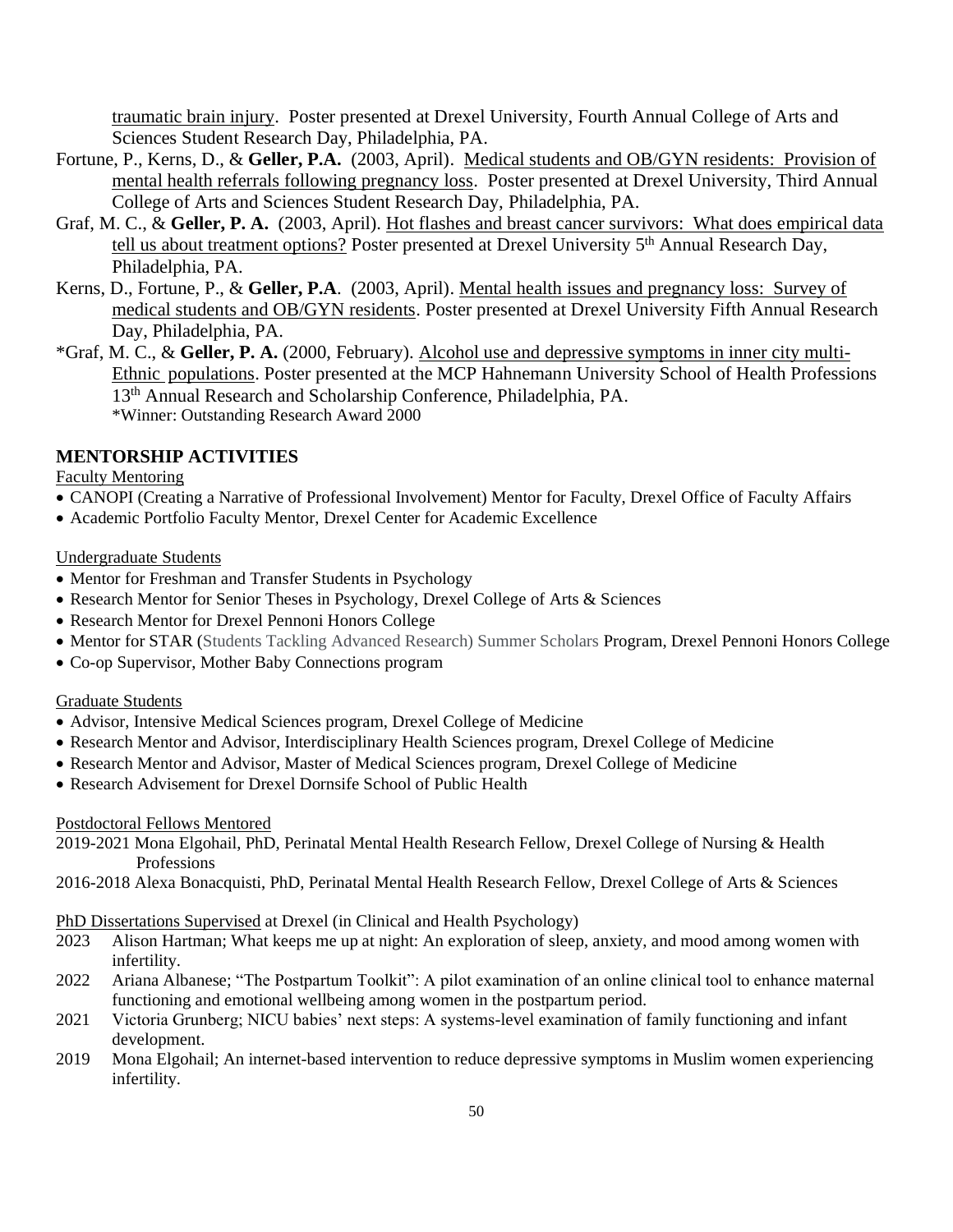- 2018 Emily Stasko; Sexting and fertility: An intervention on sexual communication and empowerment.
- 2016 Alexa Bonacquisti; Psychological responses and treatment among mothers in the neonatal intensive care unit: The impact of attachment, attitudes, social support and health behaviors.
- 2013 Efrat Eichenbaum; Post-traumatic growth and rehabilitation outcomes in traumatic brain injury.
- 2012 Alexandra Nelson; Psychosocial correlates of social support and empowerment among women participating in computer-mediated support for fertility problems.
- 2010 Sara Levine Kornfield; Maternal-Fetal attachment, dimensions of personality, and HIV risk reduction during pregnancy.
- 2009 Danielle Kerns Clauss; Predicting psychological distress following reproductive loss: An examination of initial grief, women's feelings of personal responsibility, and perception of care.
- 2008 Christina Psaros; Factors associated with non-adherence to HAART and inadequate prenatal care among a sample of women diagnosed with HIV during pregnancy.
- 2007 A. Kyle Possemato; An internet-based expressive writing intervention for kidney transplant recipients.
- 2007 P. Ethan Lumsden; Mindfulness and well-being in newly diagnosed cancer patients: Comparison of measures.
- 2006 Faith Dyson-Washington; The relationship between optimism and work family enrichment and their influence on psychological wellbeing.
- 2005 Jackie Nguyen; Impact of problem-solving intervention in career counseling of college students: A treatment outcome study.
- 2004 Maria Graf; Written Emotional Disclosure: What are the benefits of expressive writing in psychotherapy?
- 2003 Jennifer Nesbitt Fernandez; An evaluation of brief adaptive inferential feedback training: Assessing the gains of training individuals to provide a specific type of social support.
- 2003 Ellen Moore Boohar; Impact of timing of alcohol use initiation and depressed mood on risky substance use among urban minority adolescents.
- 2002 Roseanne DeFronzo Dobkin; A laboratory study of the expanded hopelessness theory of depression: Towards a clearer understanding of the relationship between inferential feedback, depressed mood and depressogenic inferences.
- 2002 Jennifer Smith; Treatment outcome among methadone recipients: Influence of orientation towards social support and perceived social support.

Masters Theses Supervised at Drexel (in Clinical and Health Psychology)

- 2023 Margaret Burke; topic TBD
- 2022 Leah Sodowick; Secondary traumatic stress in NICU providers.
- 2021 Navy Spiecker; Mental health, stress, and provider care in female fertility treatment: Differences across sexual orientation and gender identity.
- 2021 Alison Hartman; What is "normal"? An examination of sleep continuity and sleep morbidities amongst pregnant women, women who are intending to conceive, and women who are not intending to conceive.
- 2020 Ariana Albanese; In their own words: Development of a patient-derived measure of maternal postpartum self efficacy.
- 2019 Christina Bricca DiSanza; Creation of a mindfulness program for NICU parents.
- 2019 Gabrielle Russo; Examination of the relationships among perceived social support, parent-infant bonding, and parent mental health in the 3 to 12 months following the birth of a child.
- 2017 Emily Stasko; Sexting and intimate partner relationships among adults.
- 2017 Mona Elgohail; Religiosity, depression, and infertility-related stress in Muslim women struggling with infertility and living in the West.
- 2016 Victoria Grunberg; Neonatal intensive care unit infants, parental stress, couple and family impact: How family resources may attenuate the stress.
- 2016 Kimberly Konka; Perceptions of social feedback when exercising at fitness facilities during pregnancy.
- 2014 Carrie Grady, Attitudes and perceptions concerning pregnancy among adult women with Type 1 or Type 2 Diabetes.
- 2013 Mitra Khaksari; Discontinuing or not pursuing infertility treatment: The impact of depression, social support, and